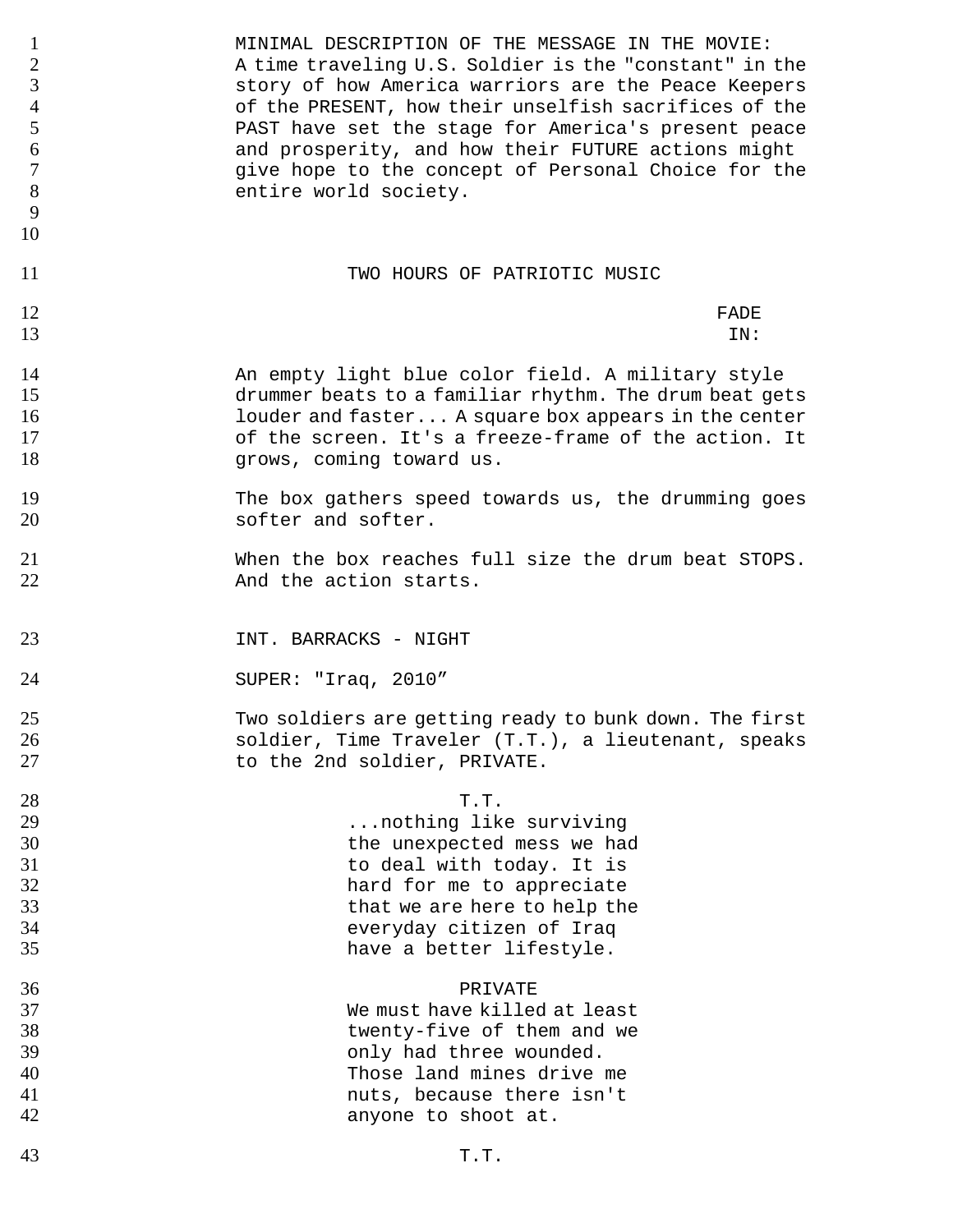| 44 | As the weeks go by I keep    |
|----|------------------------------|
| 45 | asking myself what are       |
| 46 | we accomplishing? We are     |
| 47 | not even keeping the ground  |
| 48 | we conquer each day since we |
| 49 | come back to base each       |
| 50 | evening and it goes from a   |
| 51 | daylight battleground to     |
| 52 | just another suburban        |
| 53 | neighborhood at night.       |
| 54 | Tomorrow we have to retake   |
| 55 | it again.                    |
| 56 | PRIVATE                      |
| 57 | Yeah, it's like going        |
| 58 | hunting each day but the     |
| 59 | animals in the forest shoot  |
| 60 | back. To me the bad guys     |
| 61 | don't even know why they are |
| 62 | fighting. My guess is that   |
| 63 | all they know is -- if they  |
| 64 | don't try to kill us, their  |
| 65 | own superiors will kill      |
| 66 | them and their families.     |
| 67 | T.T.                         |
| 68 | We are here to restore peace |
| 69 | by killing off all the bad   |
| 70 | guys so the Bankers of the   |
| 71 | world who have their loans   |
| 72 | here get their money back.   |
| 73 | (beat)                       |
| 74 | At the root of every war it  |
| 75 | is free food, free sex and   |
| 76 | free shelter that you and I  |
| 77 | end up protecting. One side  |
| 78 | owns it and the other side   |
| 79 | wants it.                    |
| 80 | PRIVATE                      |
| 81 | I thought we were here to    |
| 82 | kill the bad guys before     |
| 83 | they we able to attack the   |
| 84 | USA?                         |
| 85 | T.T.                         |
| 86 | That is exactly what we are  |
| 87 | doing. Killing the bad guys  |
| 88 | off on their turf instead of |
| 89 | on oursthat's why we are     |
| 90 | here. If the bad guys        |
| 91 | succeed here they will find  |
| 92 | a way to terrorize US        |
| 93 | citizens in the USA.         |
| 94 | (beat)                       |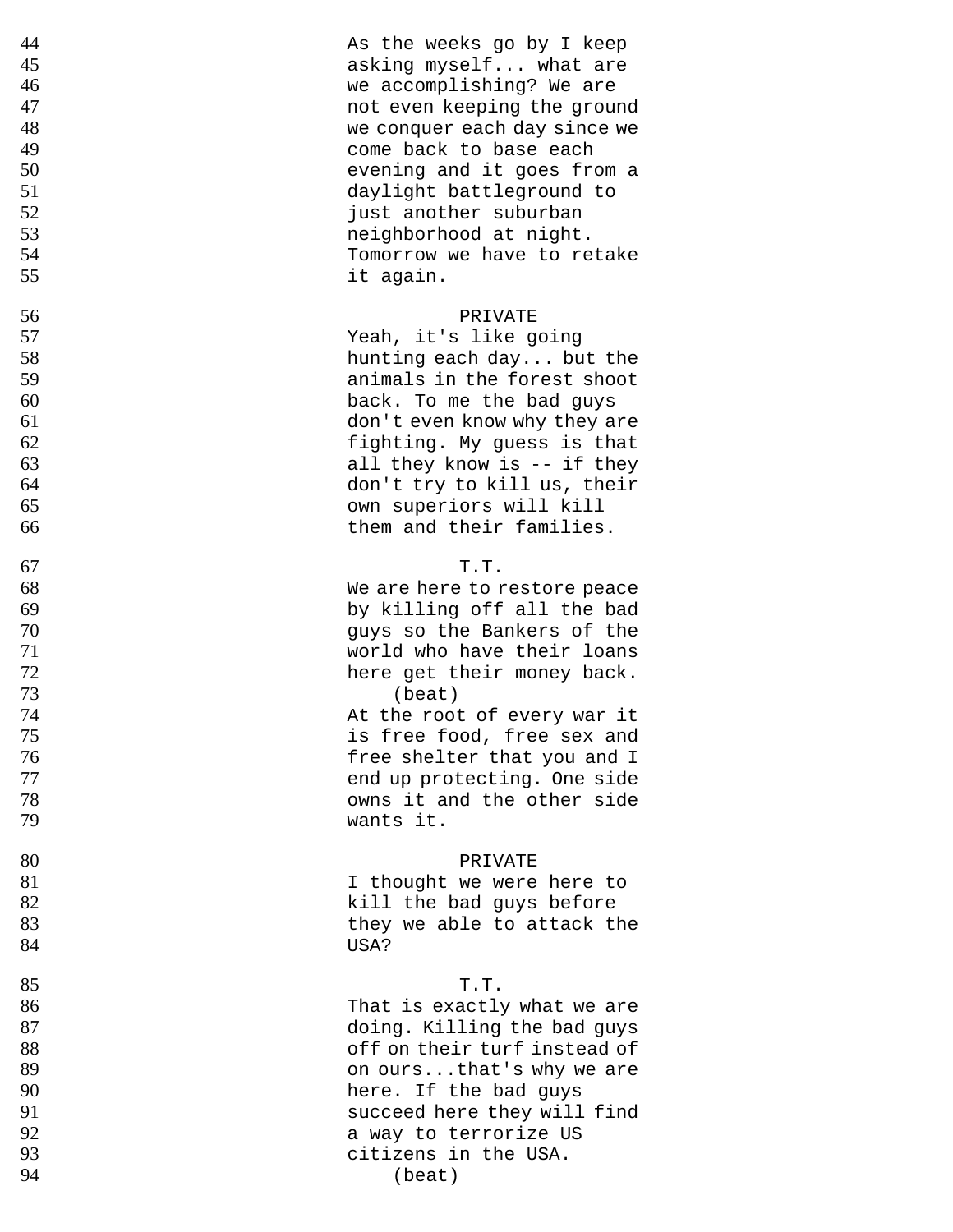| 95                                                                                                           | Would you like to hear what                                                                                                                                                                                                                                                                                                                                                                                          |
|--------------------------------------------------------------------------------------------------------------|----------------------------------------------------------------------------------------------------------------------------------------------------------------------------------------------------------------------------------------------------------------------------------------------------------------------------------------------------------------------------------------------------------------------|
| 96                                                                                                           | my history professor thinks                                                                                                                                                                                                                                                                                                                                                                                          |
| 97                                                                                                           | is the cause of most all                                                                                                                                                                                                                                                                                                                                                                                             |
| 98                                                                                                           | wars since the beginning of                                                                                                                                                                                                                                                                                                                                                                                          |
| 99                                                                                                           | time?                                                                                                                                                                                                                                                                                                                                                                                                                |
| 100                                                                                                          | PRIVATE                                                                                                                                                                                                                                                                                                                                                                                                              |
| 101                                                                                                          | Not really, but I suspect I                                                                                                                                                                                                                                                                                                                                                                                          |
| 102                                                                                                          | am going to hear it anyways.                                                                                                                                                                                                                                                                                                                                                                                         |
| 103                                                                                                          | T.T.                                                                                                                                                                                                                                                                                                                                                                                                                 |
| 104                                                                                                          | He claimed that these bad                                                                                                                                                                                                                                                                                                                                                                                            |
| 105                                                                                                          | guys have a disturbed sex                                                                                                                                                                                                                                                                                                                                                                                            |
| 106                                                                                                          | life. He claimed that their                                                                                                                                                                                                                                                                                                                                                                                          |
| 107                                                                                                          | gaining power by any means                                                                                                                                                                                                                                                                                                                                                                                           |
| 108                                                                                                          | is just their anxiety to                                                                                                                                                                                                                                                                                                                                                                                             |
| 109                                                                                                          | have a "no cost" access to                                                                                                                                                                                                                                                                                                                                                                                           |
| 110                                                                                                          | as many women as they desire                                                                                                                                                                                                                                                                                                                                                                                         |
| 111                                                                                                          | without having to get                                                                                                                                                                                                                                                                                                                                                                                                |
| 112                                                                                                          | emotionally involved.                                                                                                                                                                                                                                                                                                                                                                                                |
| 113                                                                                                          | PRIVATE                                                                                                                                                                                                                                                                                                                                                                                                              |
| 114                                                                                                          | So why doesn't Washington                                                                                                                                                                                                                                                                                                                                                                                            |
| 115                                                                                                          | just air-drop a few million                                                                                                                                                                                                                                                                                                                                                                                          |
| 116                                                                                                          | inflatable sex dolls into                                                                                                                                                                                                                                                                                                                                                                                            |
| 117                                                                                                          | the hostile territory and                                                                                                                                                                                                                                                                                                                                                                                            |
| 118                                                                                                          | you and I can pack up for                                                                                                                                                                                                                                                                                                                                                                                            |
| 119                                                                                                          | home?                                                                                                                                                                                                                                                                                                                                                                                                                |
| 120<br>Both laugh.                                                                                           |                                                                                                                                                                                                                                                                                                                                                                                                                      |
| 121<br>122<br>123<br>124<br>125<br>126<br>127                                                                | T.T.<br>Seriously would you like<br>to hear what two Muslims<br>told me at the restaurant<br>long before you even<br>arrived on your tour of                                                                                                                                                                                                                                                                         |
| 128<br>129<br>130<br>131<br>132<br>133<br>134<br>135<br>136<br>137<br>138<br>139<br>140<br>141<br>142<br>143 | duty?<br>(beat)<br>I asked them the same<br>questions you are asking<br>me. They gave me simple<br>straight answers. They said<br>the cause of most all<br>killing for the past<br>centuries and the fractured<br>society in the Mideast is<br>caused by one group of<br>Muslims wanting their<br>succession of new Muslim<br>leaders to be chosen by<br>vote and the other group<br>wants it done by<br>birthright. |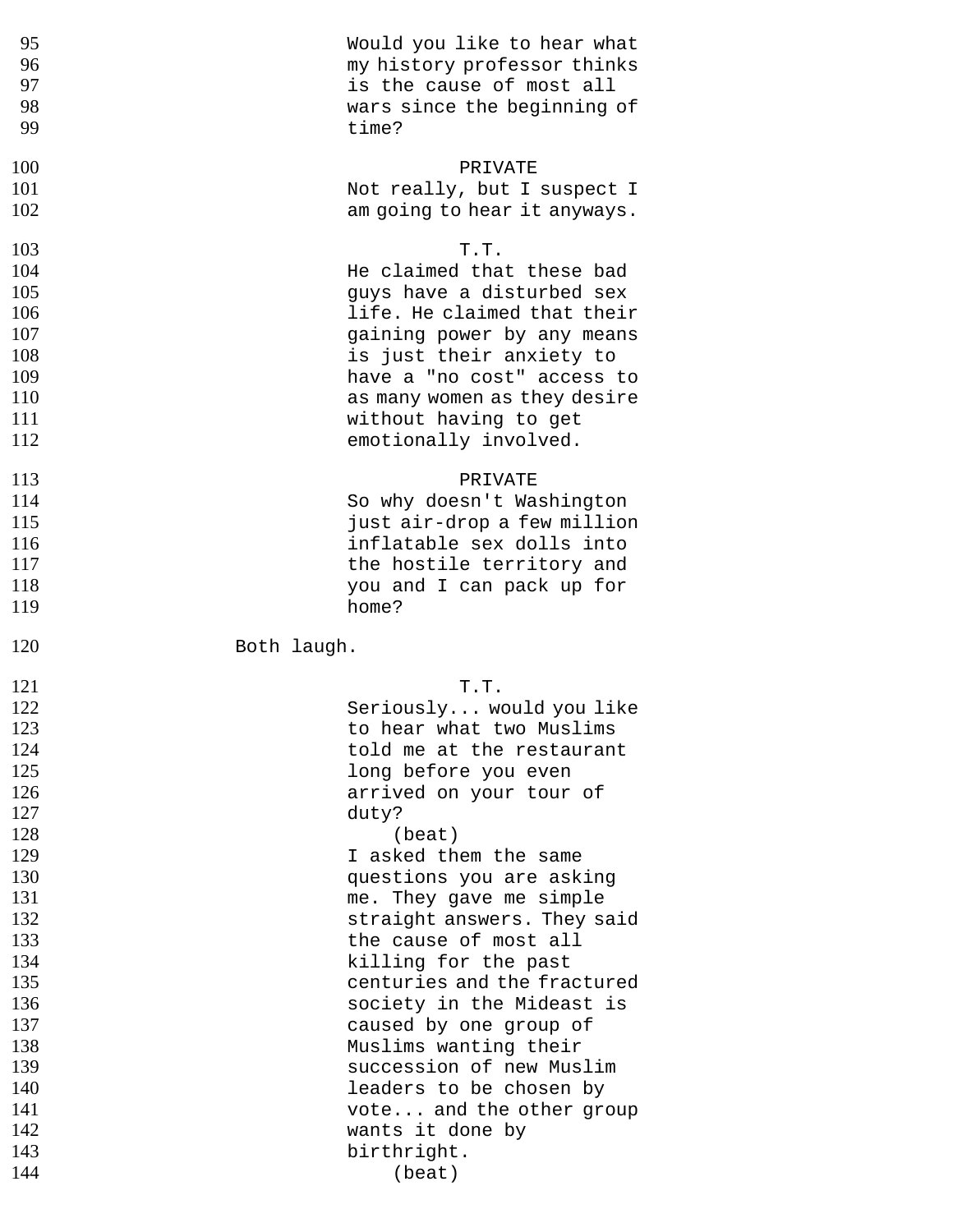| 145 | Remember when the medieval   |
|-----|------------------------------|
| 146 | kings always handed down     |
| 147 |                              |
|     | their throne to the oldest   |
| 148 | son. It is the same thing.   |
| 149 | The more educated Muslims    |
| 150 | want the "vote" and the more |
| 151 | primitive ones want the      |
| 152 | "birth" thing.               |
| 153 | (beat)                       |
|     |                              |
| 154 | To non-Muslims like us       |
| 155 | all we say is "so what!" Let |
| 156 | them settle it amongst       |
| 157 | themselves! However, the     |
| 158 | spillover to us non-Muslims  |
| 159 | is that we need peace in the |
| 160 | Middle East to guarantee     |
| 161 |                              |
|     | the delivery of oil. It      |
| 162 | always comes down to money.  |
| 163 | (beat)                       |
| 164 | This is my third tour with   |
| 165 | the Corps. I have gone from  |
| 166 | pure hatred of all these     |
| 167 | young guys we kill each week |
| 168 | to where I now see them as   |
|     |                              |
| 169 | victims of their own         |
| 170 | religious leaders or         |
| 171 | politicians.                 |
| 172 | (beat)                       |
| 173 | According to my two Muslim   |
| 174 | teachers there are many      |
| 175 | theories about how the       |
|     |                              |
| 176 | Prophet Allah started the    |
| 177 | Islamic Empire. Legacy       |
| 178 | amongst the two Muslims at   |
| 179 | my table is that, centuries  |
| 180 | ago, 400 years before paper  |
| 181 | was invented, Allah had      |
| 182 | become a Military Leader     |
| 183 | and set up a system to have  |
|     |                              |
| 184 | peace and prosperity in the  |
| 185 | entire Muslim Empire. They   |
| 186 | both agreed that their own   |
| 187 | individual tribe of people   |
| 188 | believe that the Prophet     |
| 189 | Allah started the Islamic    |
| 190 | Empire as a poor sheep       |
| 191 | herder. He started robbing   |
|     |                              |
| 192 | food from the kings of those |
| 193 | days and sharing one half of |
| 194 | it with other poor           |
| 195 | peasants. In time he ended   |
| 196 | up with an army of well-fed  |
| 197 | peasants. His army captured  |
| 198 | most all of what is now      |
|     |                              |
| 199 | called the Middle East. He   |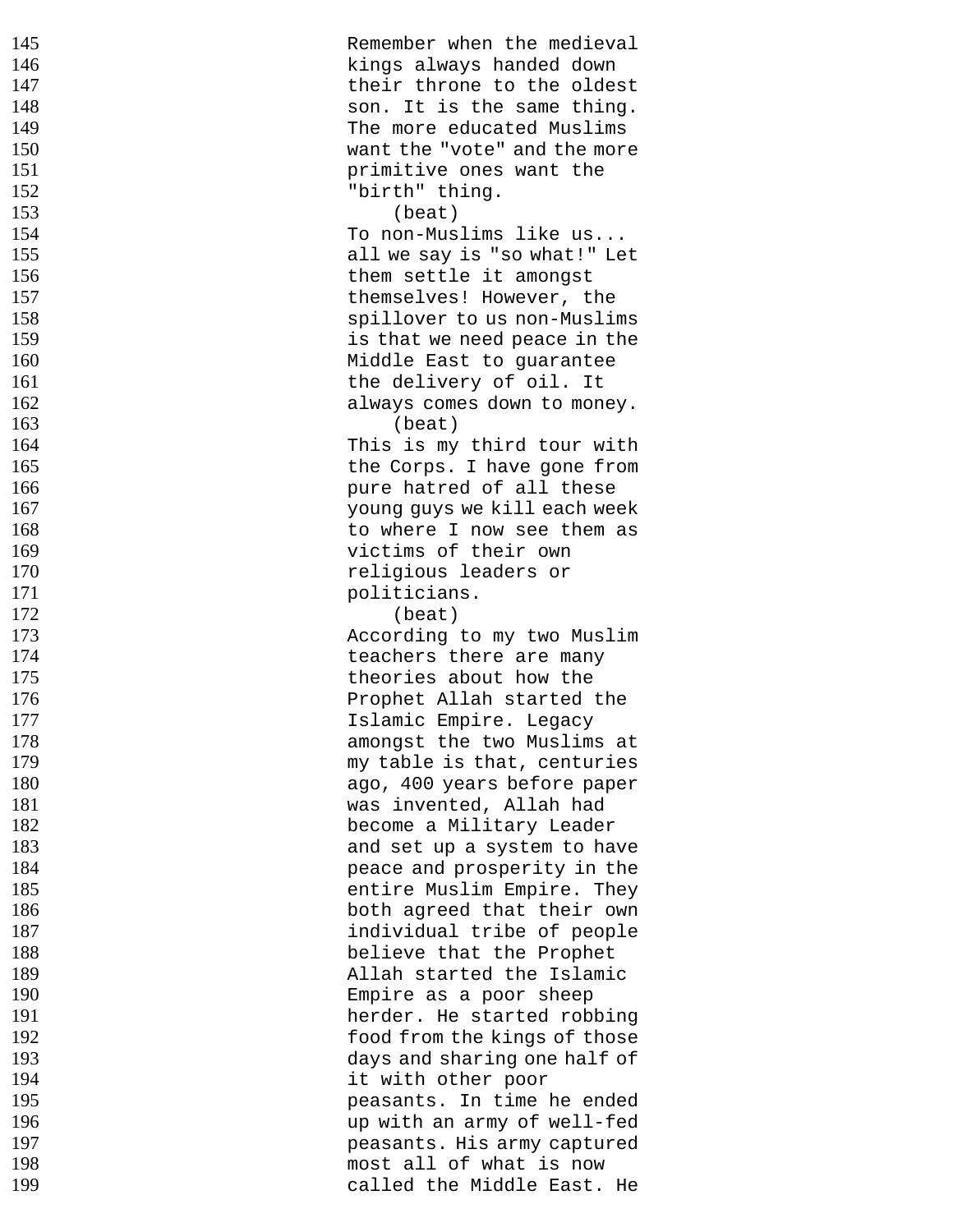| 200 | wanted to hold his           |
|-----|------------------------------|
| 201 | far-flung empire together    |
| 202 | so he made a rule that       |
| 203 | everyone that wanted to      |
|     |                              |
| 204 | live under his protection    |
| 205 | had to become a Muslim. This |
| 206 | meant that everyone had a    |
| 207 | single civil law to cover    |
| 208 | each phase of everyday       |
| 209 | life. If you did not like    |
| 210 | the law you had to leave or  |
| 211 | be killed. He even had a law |
| 212 | that in order to protect the |
| 213 | outlying villages in the     |
|     |                              |
| 214 | empire from rape, pillage    |
| 215 | and plunder -- the law is    |
| 216 | that every Muslim was to     |
| 217 | kill any "non-believer"      |
| 218 | entering into the empire to  |
| 219 | prevent them from diluting   |
| 220 | the unity between all        |
| 221 | Muslims. If any invader was  |
| 222 | captured he could join up as |
| 223 |                              |
|     | a Muslim then could stay in  |
| 224 | the empire.                  |
| 225 |                              |
| 226 | In those days it was a good  |
| 227 | thing since it was designed  |
| 228 | to have one nation with one  |
| 229 | political system of          |
| 230 | governing wherein there was  |
| 231 | peace and prosperity. In     |
| 232 | America we have done the     |
| 233 | same thing with our "one     |
| 234 | nation, indivisible, with    |
|     |                              |
| 235 | liberty and justice for      |
| 236 | all".                        |
| 237 | (beat)                       |
| 238 | All Allah wanted was a       |
| 239 | progressive and peaceful     |
| 240 | nation with one set of laws  |
| 241 | to protect everyone from     |
| 242 | outsiders and to settle      |
| 243 | disputes between neighbors   |
| 244 | without bloodshed. We in     |
| 245 | America call the same        |
|     |                              |
| 246 | concept our Bill of Rights.  |
| 247 | My two Muslim tea drinkers   |
| 248 | made a big point that        |
| 249 | Allah's intent was that all  |
| 250 | Muslims have PERSONAL        |
| 251 | CHOICE under the Civil Law   |
| 252 | and not for Muslims to have  |
| 253 | a license to go around       |
| 254 | killing all non-Muslims      |
|     |                              |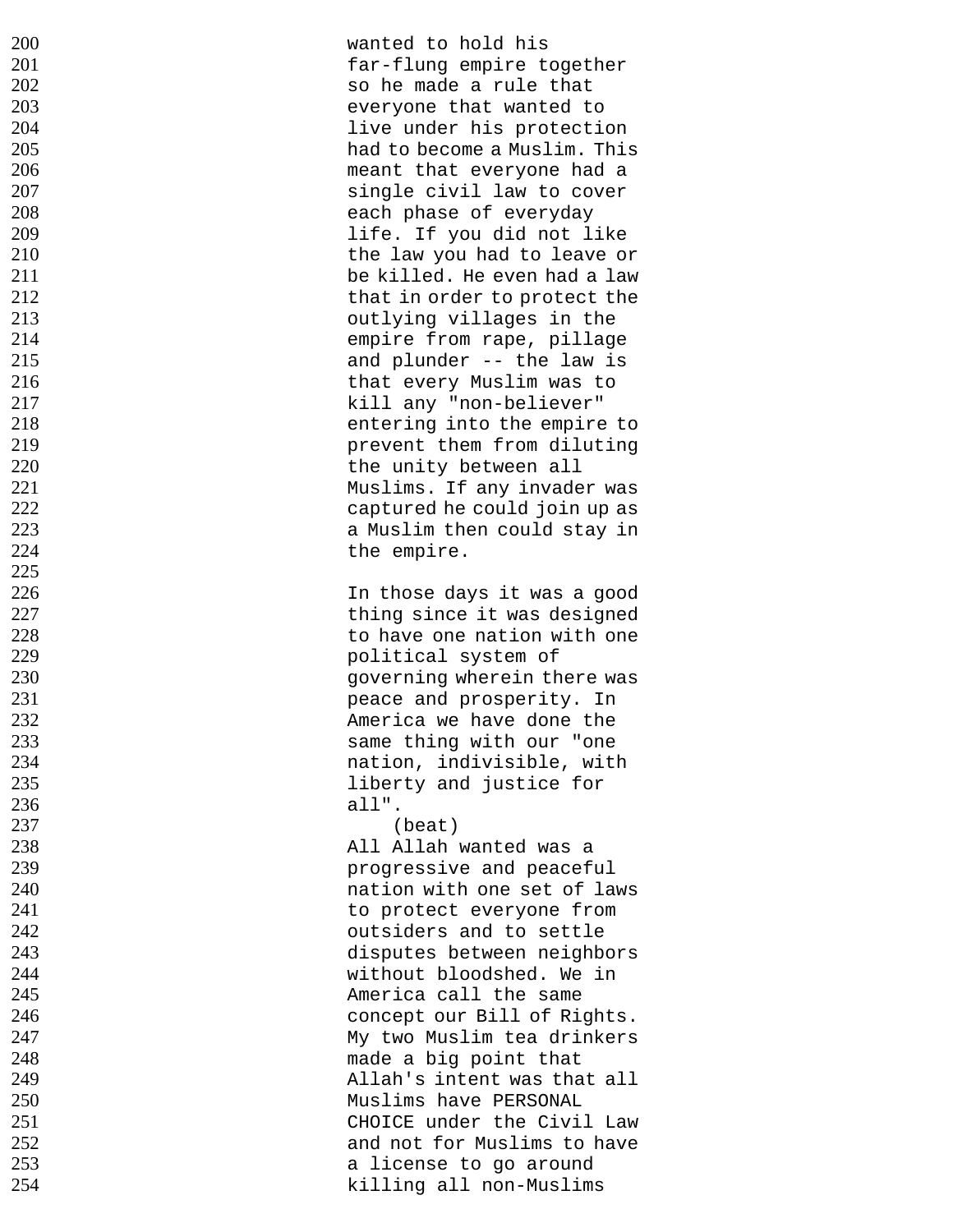| 255 | just because they had        |
|-----|------------------------------|
| 256 | different religious          |
| 257 | rituals. They contended      |
| 258 | that Muslim                  |
| 259 | fundamentalists want to      |
| 260 | sell the concept of "having  |
| 261 | a higher place in Heaven" to |
| 262 | justify killing their        |
| 263 | non-Muslim neighbor and      |
| 264 | steal his property. It all   |
| 265 | comes down to money. One     |
| 266 | group has it and the other   |
| 267 | group wants it.              |
| 268 | (beat)                       |
| 269 | Apparently, Allah had been   |
| 270 | dead for four hundred years  |
| 271 |                              |
|     | before paper was invented.   |
| 272 | Then the politicians of      |
| 273 | four hundred years after     |
| 274 | Allah's death tried to       |
| 275 | write down Allah's rules of  |
| 276 | conduct in a book called the |
| 277 | Koran. Millions of people    |
| 278 | became Muslims because it    |
| 279 | created a society that       |
| 280 | protected Muslims from       |
| 281 | outside invaders             |
| 282 | destroying the unity of the  |
| 283 | empire. It was a rule book   |
| 284 | for civil law amongst all    |
| 285 | Muslims. It worked to        |
| 286 | everyone's satisfaction      |
| 287 | for thousands of years.      |
| 288 | Then instead of the Koran    |
| 289 | being interpreted as a set   |
| 290 | of Rules to protect the      |
| 291 | Islamic Empire, the guys     |
| 292 | who were too lazy to get a   |
| 293 | job, twisted the meaning of  |
| 294 |                              |
| 295 | the Rules from protecting    |
|     | the Islamic Empire to a      |
| 296 | license to attack others     |
| 297 | outside the boundary of the  |
| 298 | Empire. In order to justify  |
| 299 | their stealing their         |
| 300 | neighbor's property, they    |
| 301 | took the phrases in the      |
| 302 | Koran that rewards a higher  |
| 303 | place in Heaven to those     |
| 304 | Muslims who kill non         |
| 305 | Muslims anywhere.            |
| 306 | (beat)                       |
| 307 | The problem today is that    |
| 308 | the ancient rules were       |
| 309 | meant to protect all of      |
|     |                              |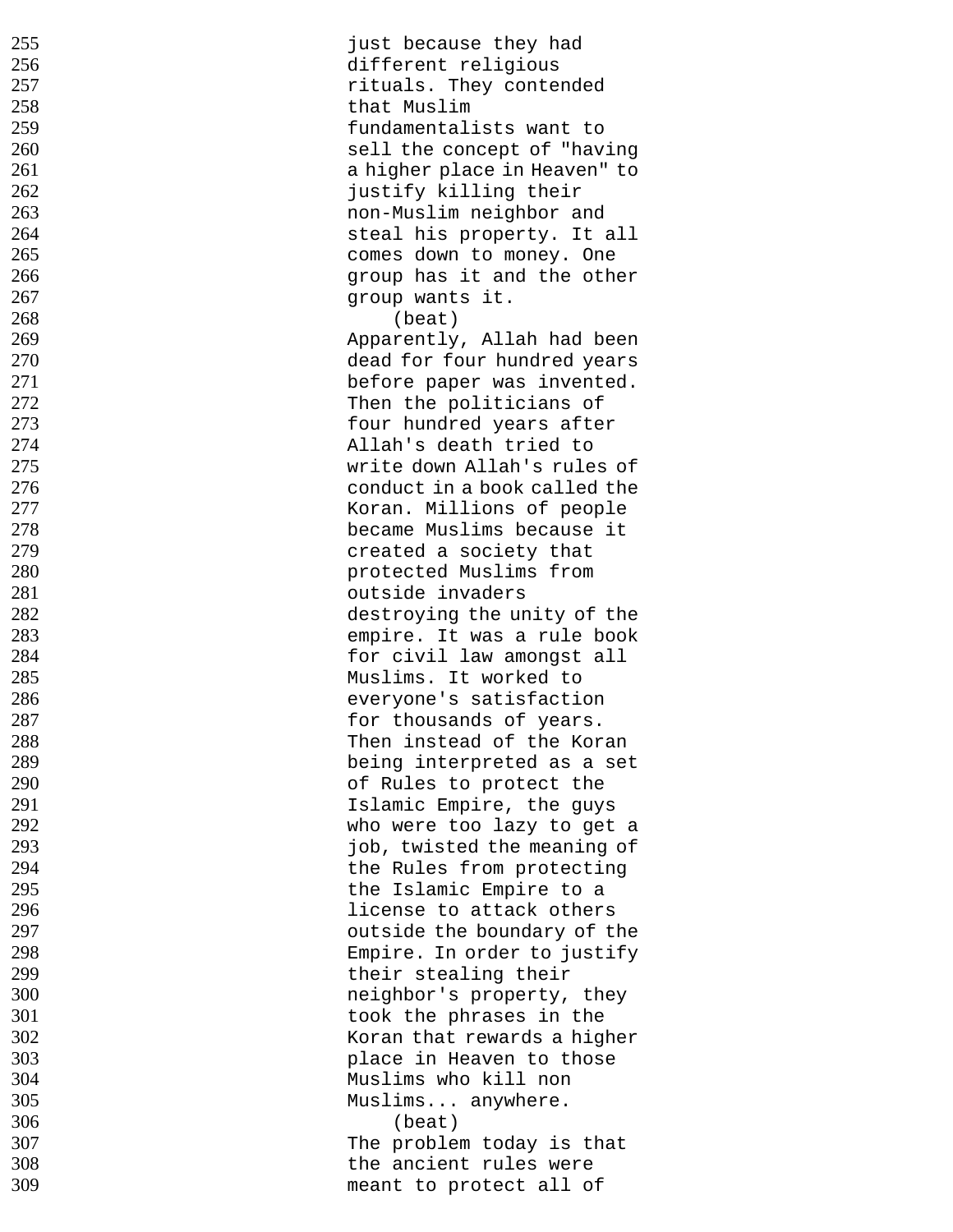| 310        | Islam from non-Muslim               |
|------------|-------------------------------------|
| 311        | terrorists invading or even         |
| 312        | just walking through                |
|            |                                     |
| 313        | Islamic territory.                  |
| 314        | However, if you read the            |
| 315        | words today it sounds like          |
|            |                                     |
| 316        | the Koran is giving                 |
| 317        | permission to all Muslims           |
| 318        |                                     |
|            | to justify aggression on            |
| 319        | the part of Muslims to rise         |
| 320        | up and kill all non-Muslims         |
| 321        |                                     |
|            | in the world. The                   |
| 322        | terrorists of today could           |
| 323        | care less about other               |
| 324        | Muslims or non-Muslims. All         |
|            |                                     |
| 325        | they want is free sex, food         |
| 326        | and shelter. They are no            |
| 327        |                                     |
|            | different than gang members         |
| 328        | operating in any city. The          |
| 329        | gang leaders are the ones we        |
| 330        | never see and shoot at. The         |
|            |                                     |
| 331        | ones we shoot at are the            |
| 332        | young unemployed innocent           |
| 333        | ones who will be killed by          |
|            |                                     |
| 334        | their own commandant if             |
| 335        | they don't try to kill us.          |
| 336        | (beat)                              |
|            |                                     |
| 337        | Frequently, you hear                |
| 338        |                                     |
|            |                                     |
|            | "May Allah go with you". In         |
| 339        | America we say "have a good         |
| 340        | one".                               |
|            |                                     |
|            |                                     |
| 341        | TAPS is starting in the background. |
|            |                                     |
| 342        | PRIVATE                             |
|            |                                     |
| 343        | Let's get some sleep.               |
|            |                                     |
| 344        | T.T.                                |
| 345        | For whatever the reason I am        |
|            |                                     |
| 346        | wide awake. Wondering if            |
| 347        | guys like you and me have           |
| 348        | had this conversation going         |
|            |                                     |
| 349        | back to the Revolutionary           |
| 350        | War.                                |
|            |                                     |
| 351        | FEMALE SOLDIER (O.S.)               |
|            |                                     |
| 352        | Will you two pussies shut up        |
| 353        | and go to sleep?                    |
|            |                                     |
|            |                                     |
| 354        | PRIVATE                             |
| 355        | Hey lady private! You are           |
| 356        | always bossing us                   |
|            |                                     |
| 357        | defenseless males                   |
| 358<br>359 | around<br>(sarcastic)               |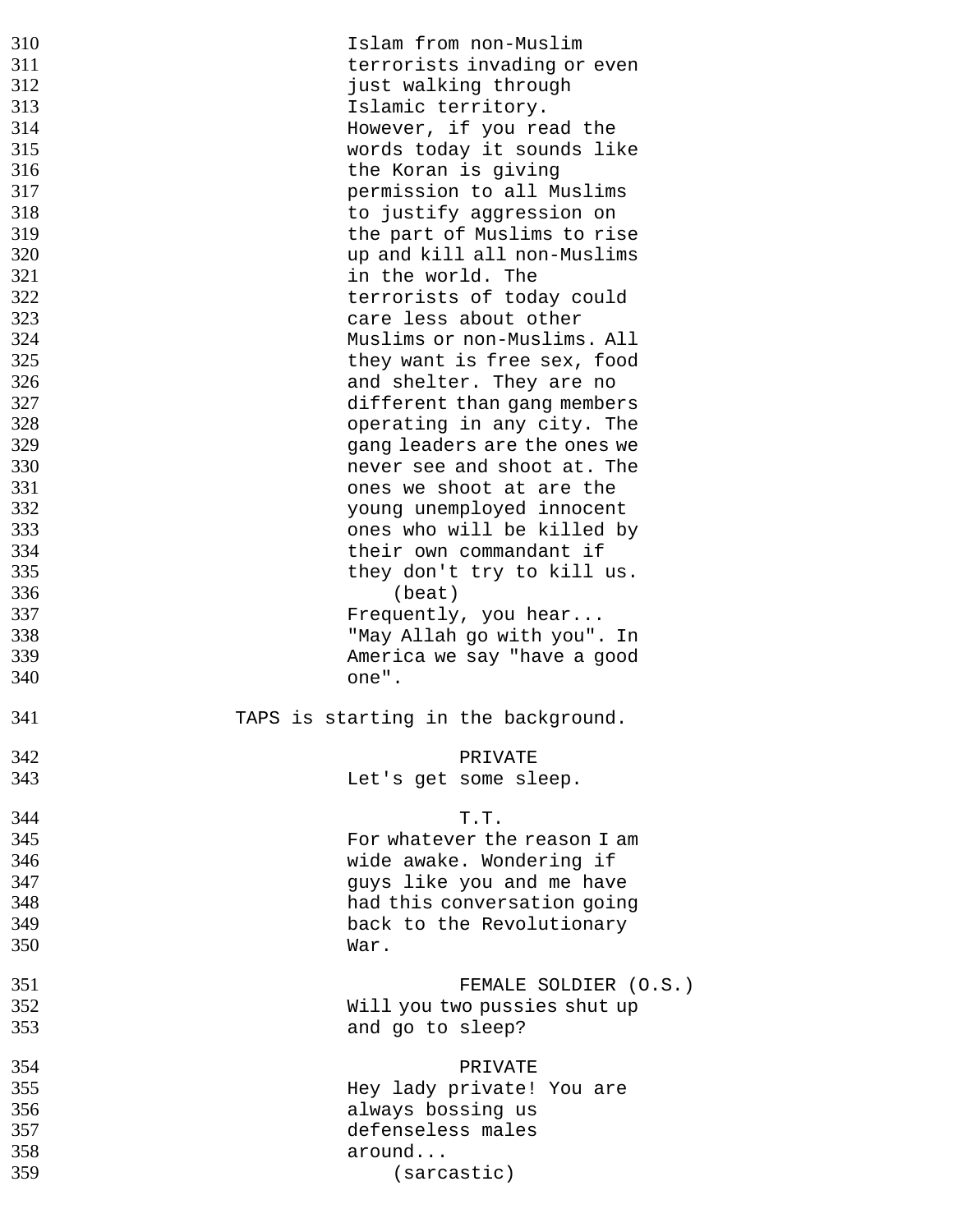| 360 | and it hurts our                                       |
|-----|--------------------------------------------------------|
| 361 | feelings!                                              |
| 362 | FEMALE SOLDIER                                         |
| 363 | (Conciliatory)                                         |
| 364 | tone)                                                  |
| 365 | Will you two lovers just                               |
| 366 | shut up and go to sleep?                               |
| 367 | PRIVATE                                                |
| 368 | OK OK hoo-rah!                                         |
| 369 | Both men bunk down. The scene FREEZES and the frame    |
| 370 | dwindles on the screen.                                |
| 371 | New MUSIC comes up -- music from the Revolutionary War |
| 372 | period.                                                |
| 373 | A new FREEZE FRAME comes toward us. As it grows, the   |
| 374 | music dwindles, but never fades completely. When the   |
| 375 | frame reaches full size, the action starts.            |
| 376 | EXT. FIELD - NIGHT                                     |
| 377 | SUPER: "Revolutionary War - 1775"                      |
| 378 | Many men dressed as Colonial soldiers warm themselves  |
| 379 | by small campfires.                                    |
| 380 | T.T. is awakened by the background noise. Not sure     |
| 381 | where he is, he stands up to look around.              |
| 382 | T.T. looks at his outfit. It is a Revolutionary        |
| 383 | Continental soldier's uniform. He is confused and      |
| 384 | can't figure if he is dreaming or not.                 |
| 385 | T.T. starts shivering and sits down with two other     |
| 386 | soldiers in front of the campfire. It is cold and they |
| 387 | are huddled by a paltry little fire with light snow    |
| 388 | falling on them.                                       |
| 389 | Period music continues throughout this sequence.       |
| 390 | PRIVATE                                                |
| 391 | From what I can see it looks                           |
| 392 | like we are prepared to                                |
| 393 | attack Yorktown in a few                               |
| 394 | hours.                                                 |
| 395 | T.T.                                                   |
| 396 | Where are we?                                          |
| 397 | PRIVATE                                                |
| 398 | Where have you been? All the                           |
| 399 | talk is that Washington is                             |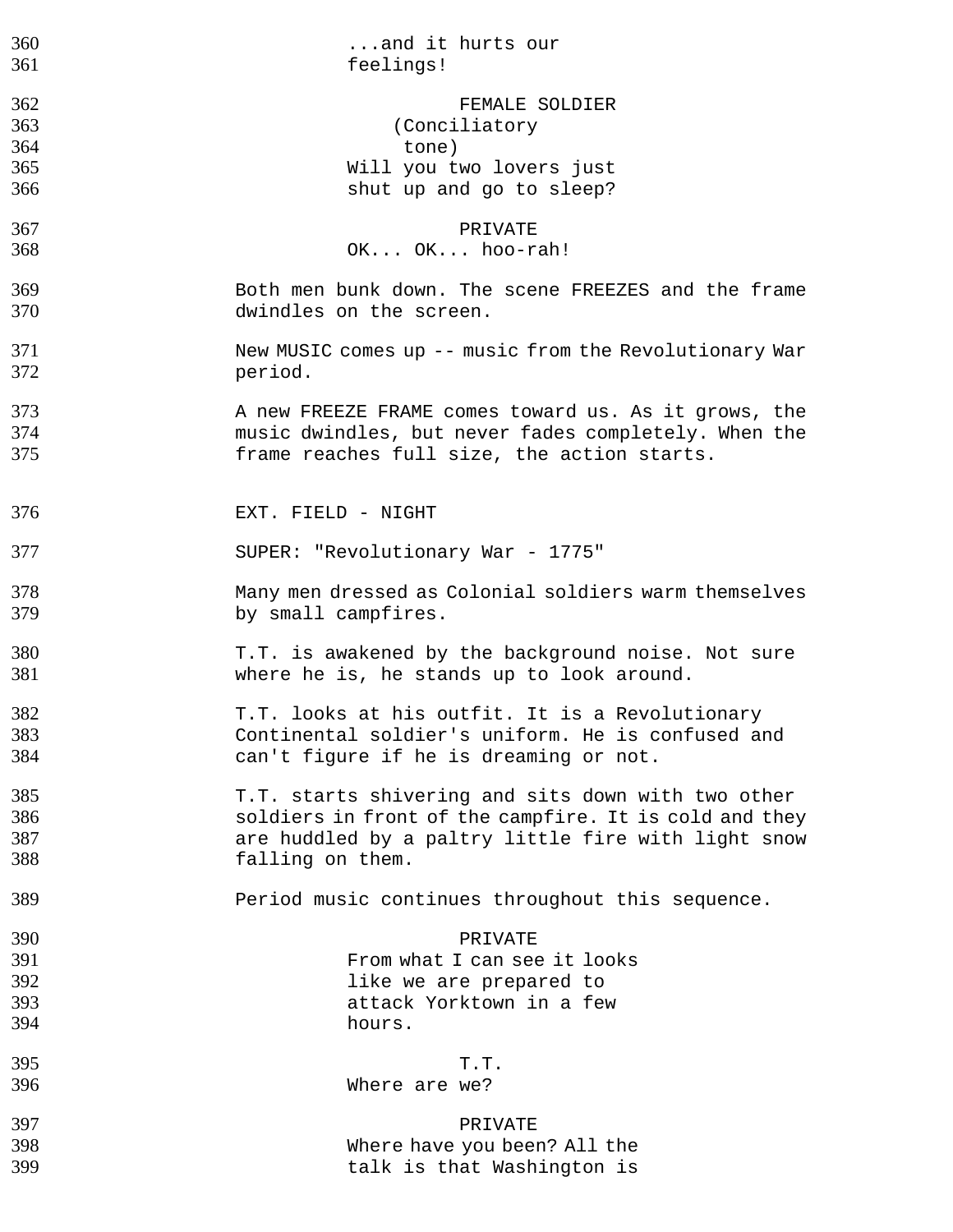| 400 | going to try to get us                                |
|-----|-------------------------------------------------------|
| 401 | across the Delaware River                             |
| 402 | tonight to surprise the                               |
| 403 | Hessians at Yorktown.                                 |
| 404 | (sarcastic)                                           |
| 405 | What a less than perfect way                          |
| 406 | to spend Christmas Eve, eh?                           |
| 407 | SOLDIER #1                                            |
| 408 | Private! Why don't you just                           |
| 409 | shut up and let the rest of                           |
| 410 | us get some sleep! The dawn                           |
| 411 | will get here soon enough.                            |
|     |                                                       |
| 412 | PRIVATE                                               |
| 413 | Hey man if I want to talk                             |
| 414 | off nervous energy that is                            |
| 415 | my choice and not yours.                              |
| 416 | (to T.T.)                                             |
| 417 | Are those the tiny fishing                            |
| 418 | boats that are supposed to                            |
| 419 | take us across the Delaware                           |
| 420 | with that strong current                              |
| 421 | and those ice floes?                                  |
| 422 | Damn if a boat capsizes                               |
| 423 | or anyone falls overboard                             |
| 424 | they will sink with their                             |
| 425 | uniform and boots.                                    |
| 426 | (beat)                                                |
| 427 | I haven't seen my wife or                             |
| 428 | family for two years and I                            |
| 429 | am ready to desert, but for                           |
| 430 | some reason I stay. I just                            |
| 431 | want to get this damn war                             |
| 432 | over with so I can go home                            |
| 433 | without feeling guilty                                |
| 434 | about leaving you heroes to                           |
| 435 | do the job for me.                                    |
| 436 | (beat)                                                |
| 437 | My wife and I agreed before                           |
| 438 | I volunteered that we are                             |
| 439 | not going to take orders                              |
| 440 | from anyone on how we live                            |
| 441 | our lives. King George or                             |
| 442 | anyone else will have to                              |
| 443 | hang us before we give up                             |
| 444 | the land and the freedom we                           |
| 445 | have acquired since we left                           |
| 446 | England.                                              |
| 447 | T.T. does not know what to say and just nods his head |
| 448 | and sits quietly as the other entire Revolutionary    |
| 449 | soldier drift off to sleep.                           |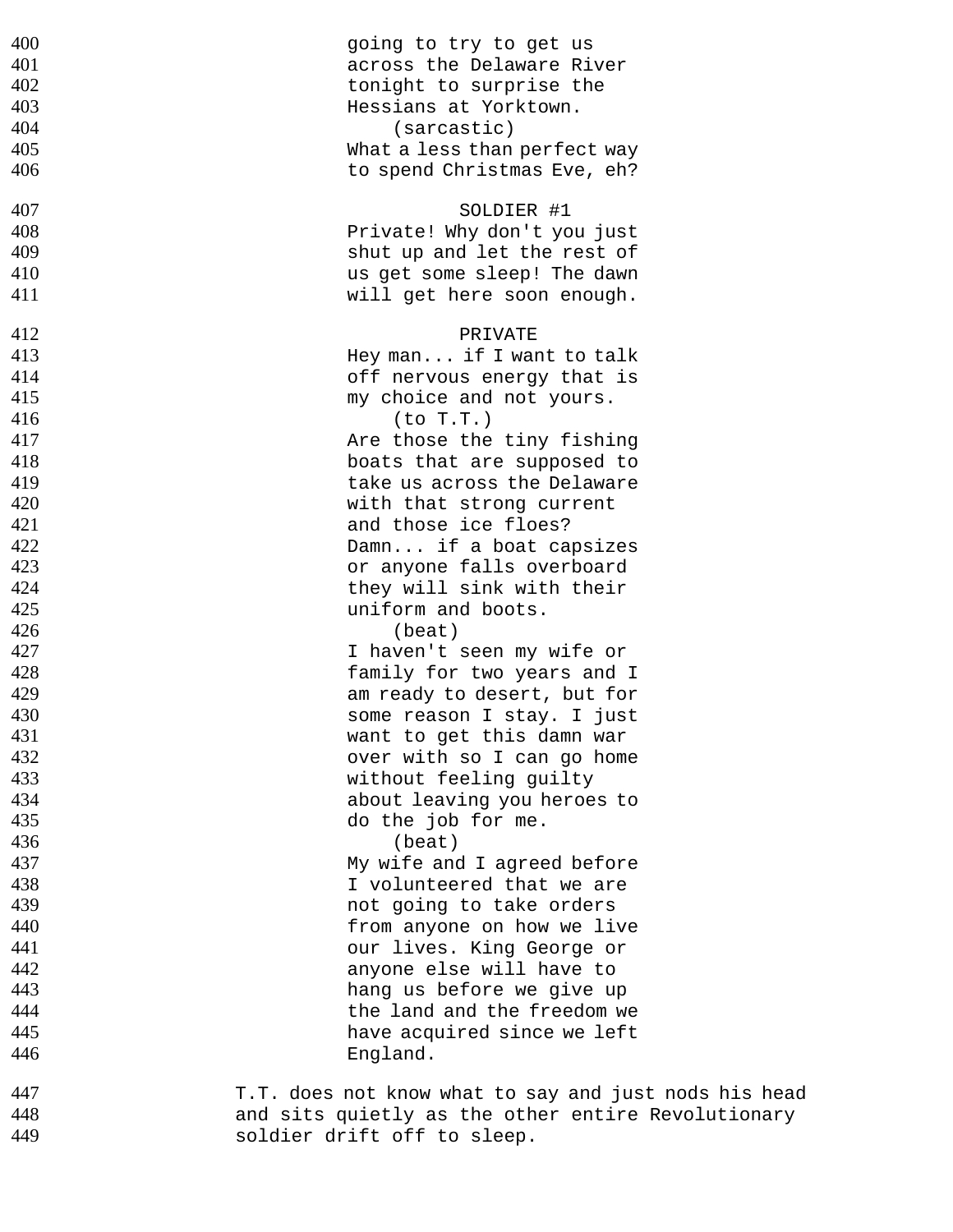| 450 | EXT. FIELD - LATER                                      |
|-----|---------------------------------------------------------|
| 451 | Suddenly a yelling                                      |
|     |                                                         |
| 452 | OFFICER (O.S.)                                          |
| 453 | Wake up, children! Time for                             |
| 454 | a rowing exercise!                                      |
| 455 | T.T. and PRIVATE get up slowly, gather their gear and   |
| 456 | shuffle towards the rowboats.                           |
| 457 | The scene FREEZES and the frame dwindles on the screen. |
| 458 | Uplifting MUSIC rises to remind the audience that       |
|     |                                                         |
| 459 | Yorktown turned the tide.                               |
| 460 | Also within the music, FX of SHOUTING and the MUSKET    |
| 461 | FIRE.                                                   |
| 462 | New MUSIC comes up -- War of 1812 period music.         |
| 463 | A new FREEZE FRAME comes toward us. As it grows, the    |
| 464 | music dwindles. When the frame reaches full size, the   |
|     |                                                         |
| 465 | action starts.                                          |
|     |                                                         |
| 466 | INT. SHIP - DAY                                         |
| 467 | SUPER: "The War of 1812 was mainly for control of the   |
| 468 | Great Lakes."                                           |
| 469 | T.T. is wide awake, surprised and shocked to find       |
| 470 | himself dressed in a sailor uniform under Captain       |
| 471 | Perry ready to engage the British on one of the Great   |
| 472 | Lakes battles.                                          |
| 473 | T.T. turns to two other men, one dressed as ordinary    |
| 474 | seamen and the other an officer.                        |
| 475 | T.T.                                                    |
| 476 | Hey fellas -- I am not sure                             |
| 477 | why I am here or what I am                              |
| 478 | supposed to be doing?                                   |
| 479 | The officer is Private.                                 |
| 480 | PRIVATE                                                 |
| 481 | You must be the new                                     |
| 482 |                                                         |
|     | replacement. Don't get                                  |
| 483 | smart with me, sailor! This                             |
| 484 | is serious business! Just                               |
| 485 | do your job! Now pick up                                |
| 486 | that fire stick and on my                               |
| 487 | command plunge it the fire                              |
| 488 | hole!                                                   |
|     |                                                         |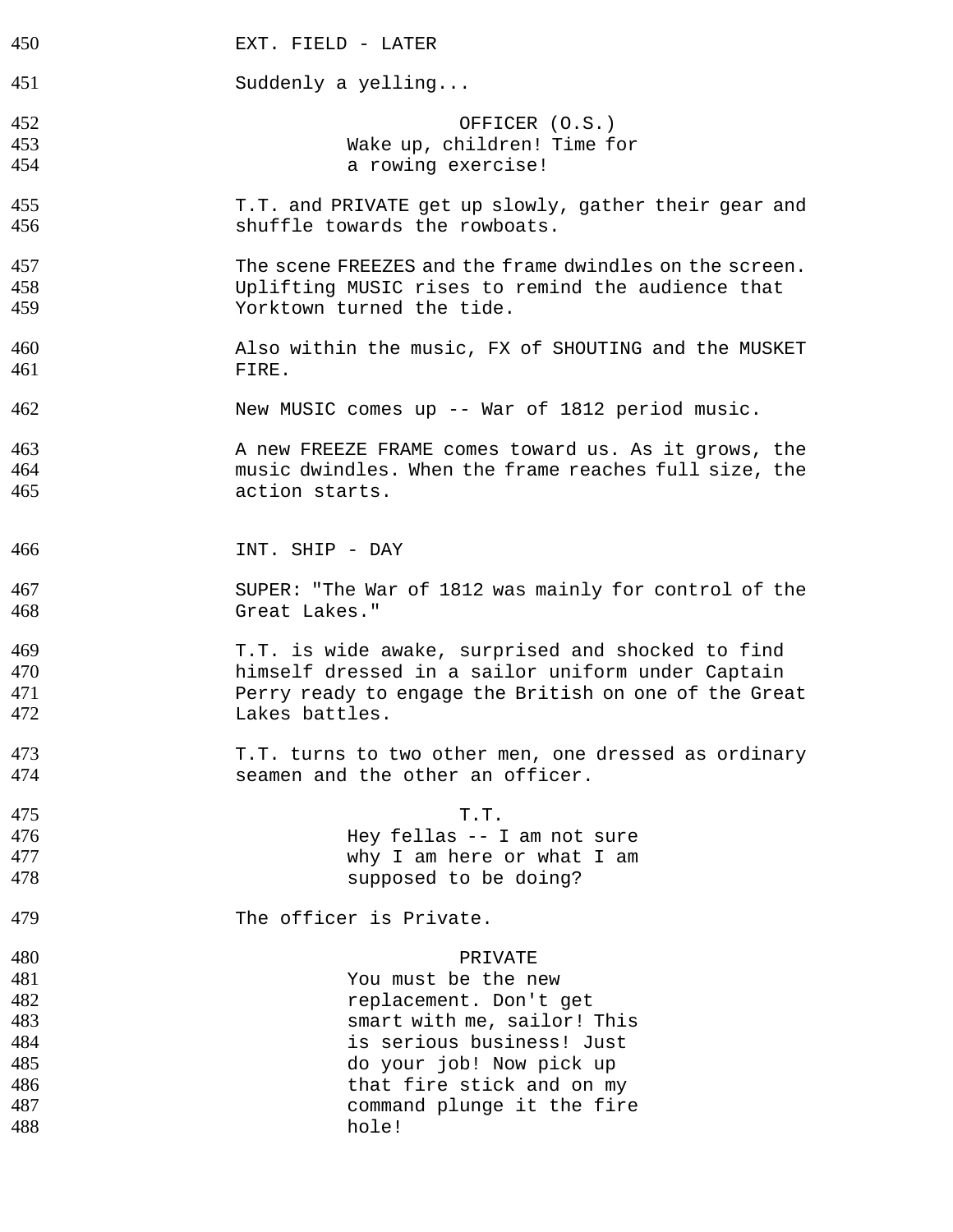| 489 | T.T. finds himself holding the flaming stick, poised    |
|-----|---------------------------------------------------------|
| 490 | to touch the dry powder in the cannon on the officer's  |
| 491 | command.                                                |
| 492 | PRIVATE                                                 |
| 493 | Fire in the hole!                                       |
| 494 | T.T. automatically reacts by plunging the fire stick    |
| 495 | into the powder hole.                                   |
| 496 | The cannon ROARS. Everyone stares out the cannon port   |
| 497 | except T.T.                                             |
| 498 | The officer (Private) and two of the other sailors      |
| 499 | exhibit satisfaction over having hit the English ship   |
| 500 | at the waterline.                                       |
| 501 | They are exuberant, while T.T. is not sure what to      |
| 502 | feel. He stands still, awkwardly.                       |
| 503 | After a short beat, a cannon BLAST from the English     |
| 504 | ship hits back at the American ship right into where    |
| 505 | our actors are standing.                                |
| 506 | In SLOW MOTION American sailors and the officer are     |
| 507 | blown off their feet in serious wounds and death. T.T., |
| 508 | who was off to the side, is aghast at the carnage.      |
| 509 | The scene goes MOS. All three lie on the ground         |
| 510 | squirming and screaming in pain as T.T. tries to bind   |
| 511 | their wounds.                                           |
| 512 | The scene FREEZES and the frame dwindles on the screen. |
| 513 | Accompanying is victorious MUSIC of the period.         |
| 514 | SUPER: "Every war victory no matter how small, or       |
| 515 | seemingly insignificant has a human price to pay."      |
| 516 | New MUSIC comes up -- "The Eyes Of Texas Are Upon You". |
| 517 | A new FREEZE FRAME comes toward us. As it grows, the    |
| 518 | music dwindles. When the frame reaches full size, the   |
| 519 | action starts.                                          |
| 520 | EXT. ALAMO - DAY                                        |
| 521 | SUPER: "The Alamo"                                      |
| 522 | MUSIC plays continuously throughout this sequence.      |
| 523 | T.T. finds himself standing on the wall of the Alamo.   |
| 524 | A loud rifle shot is fired right near his ear. He       |
| 525 | stumbles, grabs his ear, and shakes his head to clear   |
| 526 | it. He has no idea where he is, confused about how he   |
| 527 | arrived, or what is expected of him. He is dressed in   |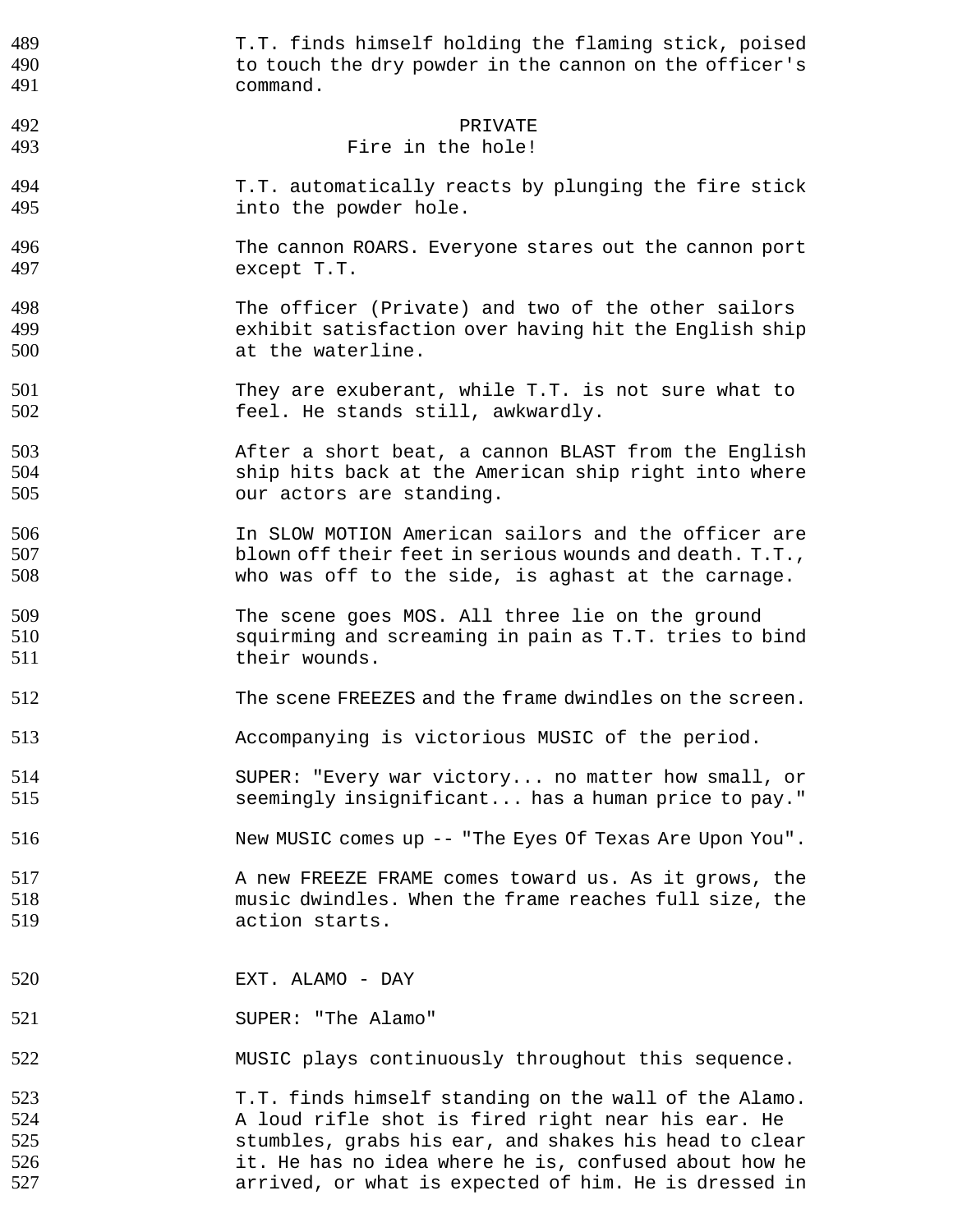| 528 | buckskin clothes he just does not know exactly what     |
|-----|---------------------------------------------------------|
| 529 | to do or where to move.                                 |
| 530 | Another Texan in military officer's clothes picks up    |
| 531 | a pistol from the hand of a dead Texan. He shoves it    |
| 532 | into T.T.'s hand.                                       |
| 533 | Sound of RIFLES FIRING and English and Spanish          |
| 534 | shouting can be heard in the background.                |
| 535 | TEXAN OFFICER                                           |
| 536 | Hey soldier what is your                                |
| 537 | problem? Start shooting!                                |
| 538 | T.T. instinctively takes aim and fires at an imaginary  |
| 539 | Mexican soldier. T.T. continues to stare at the         |
| 540 | wounded Mexican soldier.                                |
| 541 | Suddenly T.T. is hit by a bullet in his face, which     |
| 542 | causes him to falter.                                   |
| 543 | A Mexican soldier arrives and bayonets T.T. in the      |
| 544 | stomach. He falls.                                      |
| 545 | Additional Mexicans arrive -- they bayonet T.T. in the  |
| 546 | back and beat his head with the butts of their rifles.  |
| 547 | The scene FREEZES and the frame dwindles on the screen. |
| 548 | Accompanying is respectful, dirge-like MUSIC of the     |
| 549 | period.                                                 |
| 550 | FADE TO                                                 |
| 551 | BLACK.                                                  |
| 552 | An extra moment to commemorate the honored dead.        |
| 553 | SUPER: "Those that died at the Alamo were all           |
| 554 | volunteers. They fought, as true warriors do, without   |
| 555 | regard for their own safety.                            |
| 556 | They fought for an ideal; the one America was founded   |
| 557 | upon --                                                 |
| 558 | the right to be free to choose, and not be told how     |
| 559 | to live by an aggressor or tyrant."                     |
| 560 | A moment more of BLACK, then                            |
| 561 | New MUSIC comes up -- Civil War period MUSIC.           |
| 562 | A new FREEZE FRAME comes toward us. As it grows, the    |
| 563 | music dwindles. When the frame reaches full size, the   |
| 564 | action starts.                                          |
| 565 | EXT. BATTLEFIELD - DAY                                  |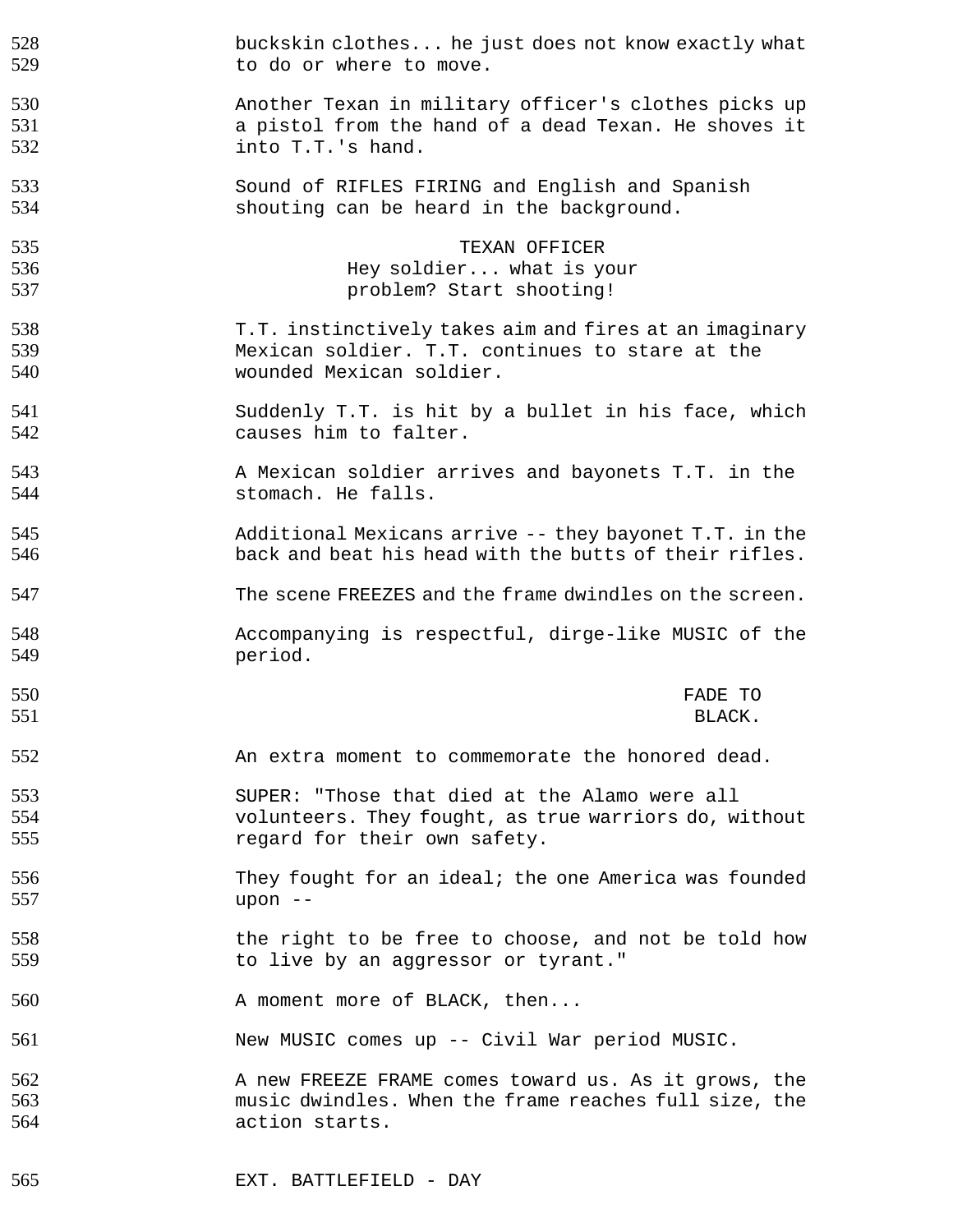| 566 | SUPER: "The American Civil War"                         |  |  |
|-----|---------------------------------------------------------|--|--|
| 567 | Two Confederate soldiers lie on the ground with rifles  |  |  |
| 568 | ready to fire.                                          |  |  |
| 569 | T.T. finds himself and a fellow Confederate soldier     |  |  |
| 570 | (Private) anticipating a charge from the Union line     |  |  |
| 571 | at Shenandoah.                                          |  |  |
| 572 | PRIVATE                                                 |  |  |
| 573 | About when do you think the                             |  |  |
| 574 | boys in blue will attack?                               |  |  |
| 575 | T.T.                                                    |  |  |
| 576 | Hey, I don't even know where                            |  |  |
| 577 | we are or what battle we are                            |  |  |
| 578 | in?                                                     |  |  |
| 579 | PRIVATE                                                 |  |  |
| 580 | We're holding the line at                               |  |  |
| 581 | Shenandoah, fella. You must                             |  |  |
| 582 | have been hit in the head in                            |  |  |
| 583 | that last bombardment and                               |  |  |
| 584 | lost your memory                                        |  |  |
| 585 | (beat)                                                  |  |  |
| 586 | Listen if I don't                                       |  |  |
| 587 | survive the war, will you                               |  |  |
| 588 | take a gift to my three year                            |  |  |
| 589 | old son in Savannah?                                    |  |  |
| 590 | T.T.                                                    |  |  |
| 591 | Hey man! What if I die and                              |  |  |
| 592 | go straight to Heaven and                               |  |  |
| 593 | you survive to eat army grub                            |  |  |
| 594 | with all the worms mixed in?                            |  |  |
| 595 | PRIVATE                                                 |  |  |
| 596 | Hey quit trying to be                                   |  |  |
| 597 | funny. I watched you fight                              |  |  |
| 598 | hand-to-hand a week ago and                             |  |  |
| 599 | you have something about                                |  |  |
| 600 | you that the other men do                               |  |  |
| 601 | not have. You seem to see                               |  |  |
| 602 | danger coming and survive                               |  |  |
| 603 | while others die all around                             |  |  |
| 604 | you.                                                    |  |  |
| 605 | T.T.                                                    |  |  |
| 606 | (sobered)                                               |  |  |
| 607 | Sorry man Of course I                                   |  |  |
| 608 | will try to find your son                               |  |  |
| 609 | and deliver the gift.                                   |  |  |
| 610 | Private hands T.T. a flute whittled from an oak branch. |  |  |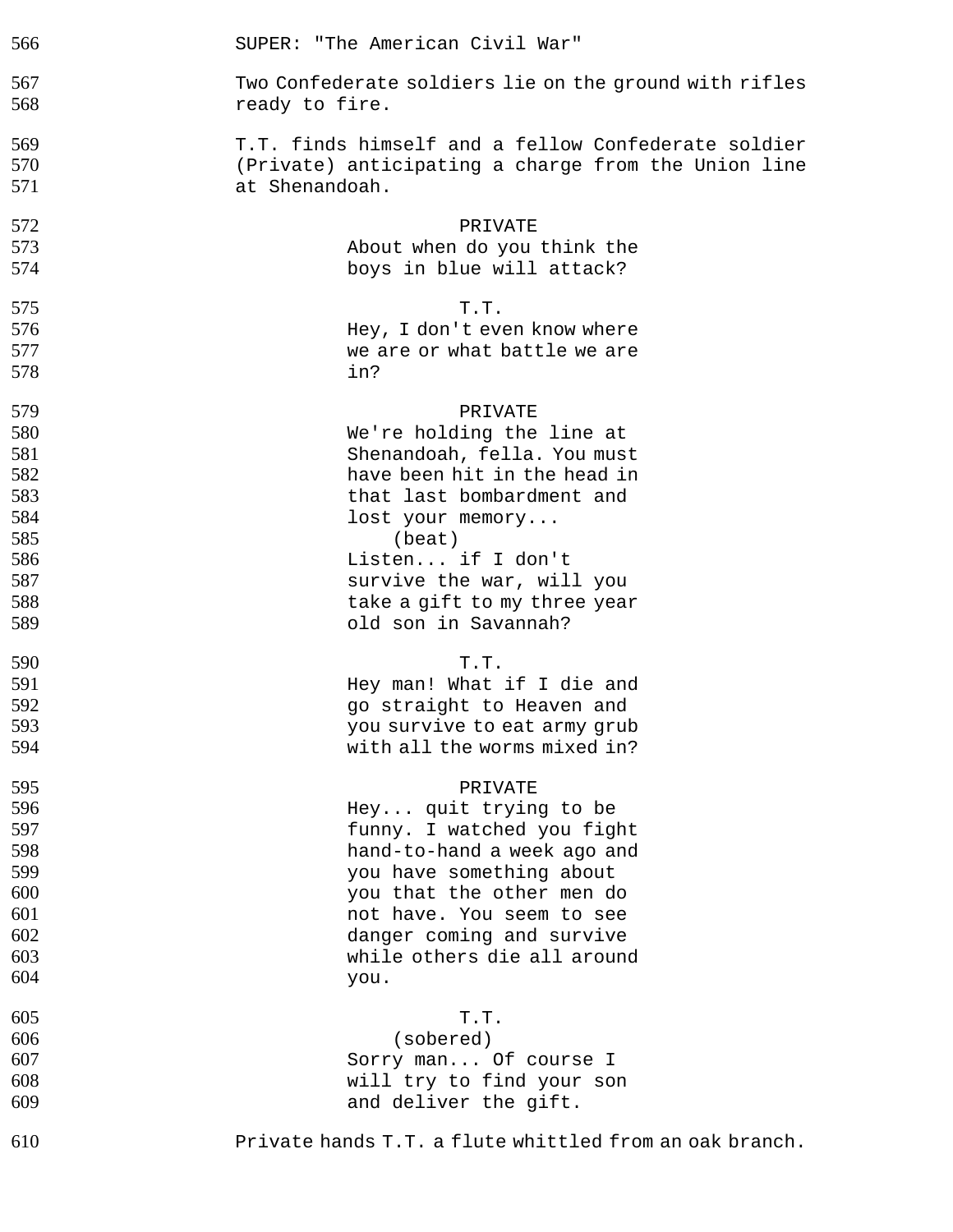| 611 | T.T. blows on the flute a short tune -- "Dixie".        |
|-----|---------------------------------------------------------|
| 612 | Smiles, sticks the flute in his backpack.               |
| 613 | But T.T.'s still confused. He looks around, still       |
| 614 | trying to figure out how he arrived and where he is.    |
| 615 | Suddenly, in a SLOW MOTION attack by a single Union     |
| 616 | soldier, PRIVATE is shot dead. T.T. has a bayonet fight |
| 617 | on his hands.                                           |
| 618 | T.T. is able to stab the Union soldier through the      |
| 619 | heart.                                                  |
| 620 | He stares at what he has done and almost drops his      |
| 621 | weapon in disgust. Then a SHOT is heard and T.T. spins  |
| 622 | with a leg wound and falls. A Union soldier runs up     |
| 623 | to him. poised to stick him with a bayonet --           |
| 624 | T.T. raises his empty hand in defense. The Union        |
| 625 | soldier has his bayonet poised for the kill. He         |
| 626 | hesitates                                               |
| 627 | UNION SOLDIER                                           |
| 628 | Lay still, Rebel pretend                                |
| 629 | you're dead we Northern                                 |
| 630 | boys don't go around                                    |
| 631 | killing men on the ground                               |
| 632 | even if they are wearing                                |
| 633 | Rebel gray                                              |
| 634 | The Union Soldier rushes past.                          |
| 635 | The scene FREEZES and the frame dwindles on the screen. |
| 636 | Accompanying is respectful MUSIC of the period.         |
| 637 | SUPER: "Individual soldiers fight and kill under        |
| 638 | orders or for an ideal. Americans are taught to help    |
| 639 | their neighbor and even at such a dark time in          |
| 640 | American history, compassion overrides bloodlust and    |
| 641 | blind instinct."                                        |
| 642 | Then new MUSIC comes up -- WWI-era MUSIC.               |
| 643 | A new FREEZE FRAME comes toward us. As it grows, the    |
| 644 | music dwindles. When the frame reaches full size, the   |
| 645 | action starts.                                          |
| 646 | INT. TAVERN - DAY                                       |
| 647 | SUPER: "The First World War, 1917"                      |
| 648 | Two American soldiers and a bartender stand in a        |
| 649 | tavern. T.T.                                            |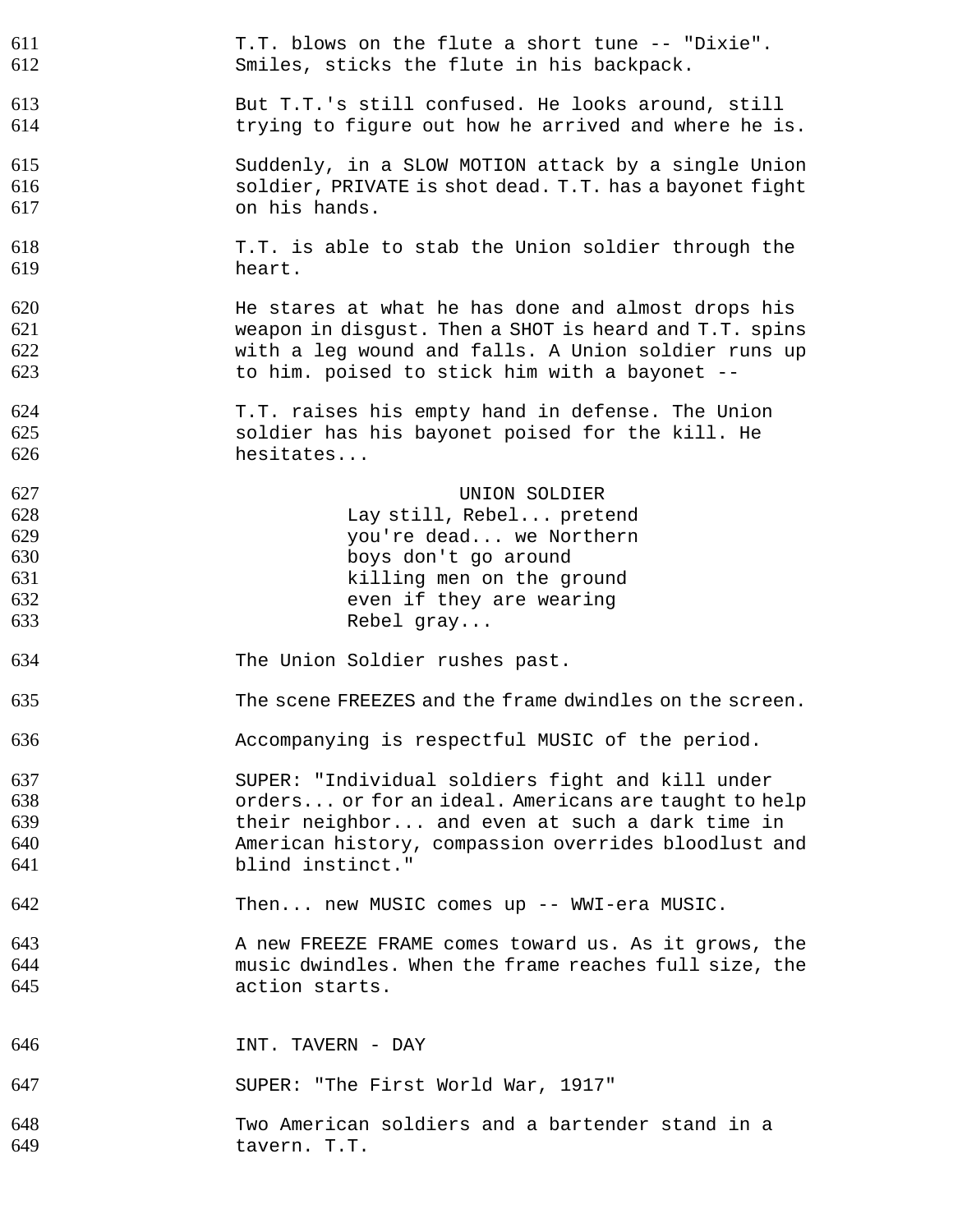stands by the bar. Private is seated alone at a table. MUSIC continues throughout this sequence. Speaking begins between all three men, but the audience can only see the pantomime of their physical motions to figure out what intense emotions are being exchanged or explained between the two of them. Essentially, T.T. is trying to comfort PRIVATE who is ready to commit suicide from "guilt" because he survived the attack today while almost everyone else in his small company were killed along with almost all his entire regiment. The two actors use their body motions to convey the following to the audience, in a "silent film" approach. Both T.T. and PRIVATE have a pantomime of hand gestures and body language as the tavern keeper speaks up now and then in pantomime. They are talking about the battlefront activity today. It is obvious from the body language of T.T. that he is uncomfortable with finding himself in a World War 1 uniform in a strange tavern. 671 T.T. tries to sympathize with Private but he is going<br>672 fin two directions at once. T.T. would just as soon get in two directions at once. T.T. would just as soon get out of the tavern and away from the deranged Private. However, T.T. can't just walk away from someone who is so distraught. The hand motions of the bartender convey what questions he is asking Private about what Private has gone through this week. Private, who is obviously slightly drunk, starts demonstrating how the signal flare went up and how they climbed out of the trenches. How the men to his right and left fell with machine gun bullets. How he was slightly hit in the shoulder but still ran forward. How he fell upon the barbed wire so the soldiers behind him could step on his back and jump forward. The bartender continues asking him questions by hand and body motion about how much damage did they do to the Germans? Private waves his arms and makes motions to explain how he missed the entire action because his clothes were stuck to the wire and was freed by his own troop's hours later. Private pantomimes that he watched the members of his company (he points to the insignia on his sleeve) fall

in front of him, the wounded all screaming. All he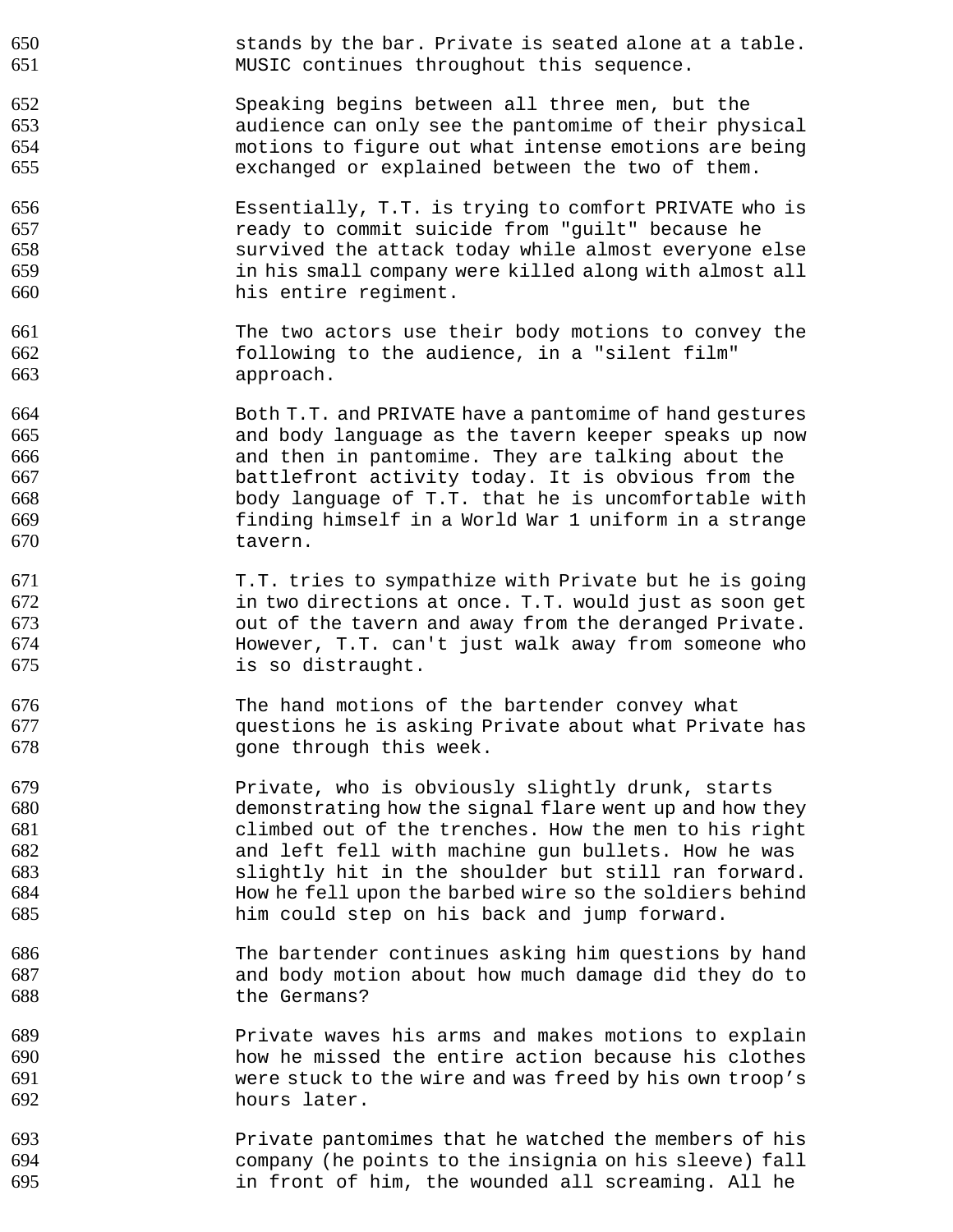knows is that his battalion started out with this many men (holding out his two arms about three feet apart) and only (narrowing the gap between his arms) "this many" returned. The bartender pours him another drink with a look of "understanding" and remorse. 701 T.T. reaches in his pocket to pay for the new drink 702 and the bartender waves him off. Suddenly Private puts his head in both hands and evidences in SLOW MOTION gross despair over visions of what he experienced that week. In the background we hear, very softly, CANNON SHELLS BURSTING and SCREAMING SOLDIERS to suggest what Private has experienced. T.T. slides a chair nearer Private. T.T. tentatively tries to put his arm around Private. Private throws 711 T.T.'s arm off his shoulder in an act of defiance. Private then starts pounding his fist on the table and hitting himself in the head because he survived and his comrades did not. Private then breaks the pantomime -- PRIVATE Why did I survive when all my close friends died!? T.T. again tries to put his arm around Private. This time it is received and Private curls up in the bosom of T.T. and sobs in an uncontrollable manner. The scene FREEZES and the frame dwindles on the screen. New MUSIC comes up -- WWII-era MUSIC. **A new FREEZE FRAME comes toward us. As it grows, the** music dwindles. When the frame reaches full size, the action starts. EXT. PHILIPPINES - JAPANESE PRISON CAMP - DAY SUPER: "World War II" **PRIVATE and T.T. wander in a Japanese prison camp. They** are dressed in tattered rags of US Army uniforms. Patriotic MUSIC continues throughout this sequence. 732 A uniformed Japanese guard stands menacingly nearby. T.T. is dazed and uncomfortable -- both at his torn uniform and being behind barbed wire fencing. He has never been in a prison camp and staggers around aimlessly.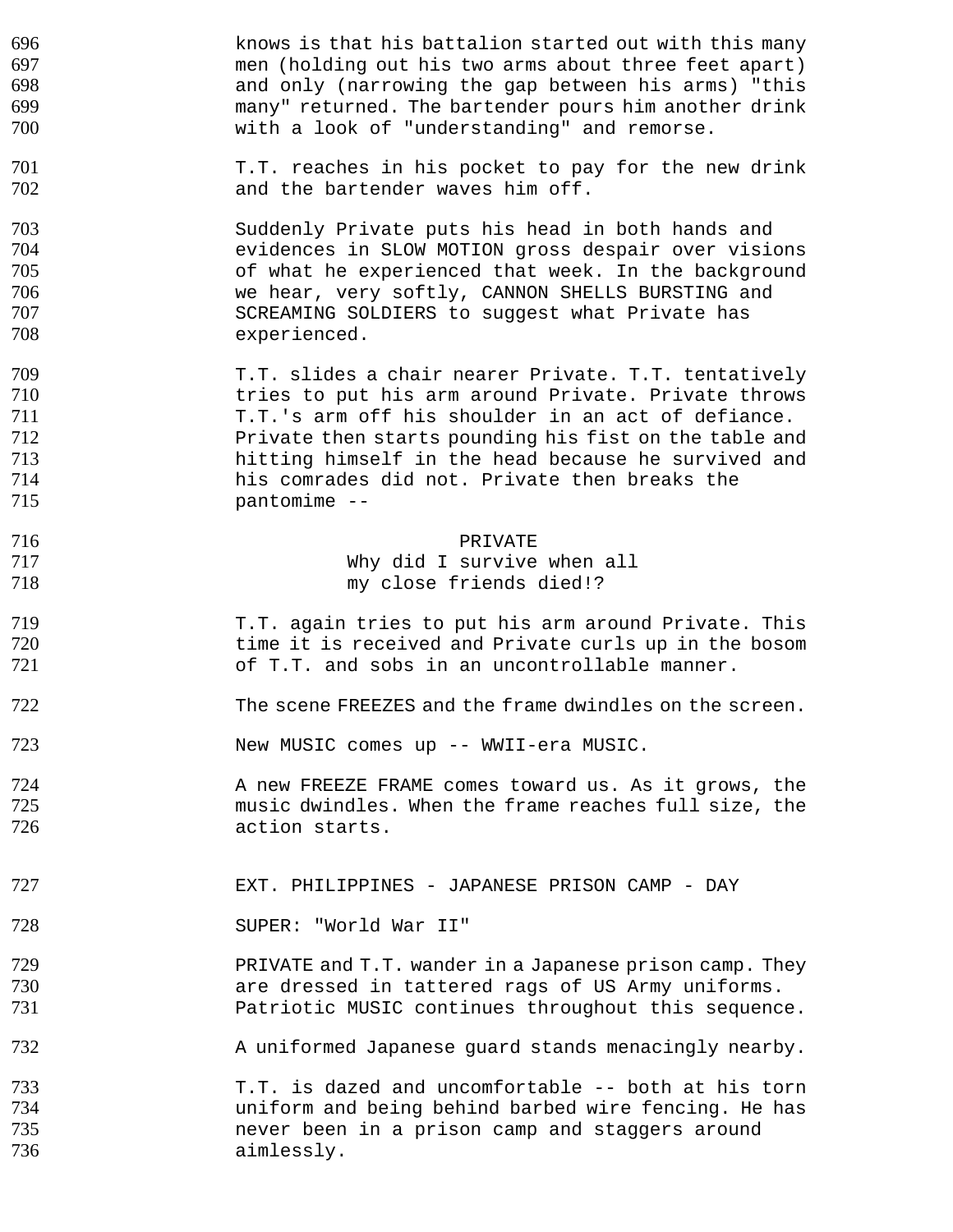| 738 | PRIVATE                                                |
|-----|--------------------------------------------------------|
| 739 | It looks like the Japs are                             |
| 740 | abandoning the camp. I                                 |
| 741 | heard from the locals that                             |
| 742 | our forces have taken                                  |
| 743 | Guadalcanal, and Iwo Jima.                             |
| 744 | That mean the Marines are                              |
| 745 | probably headed here next.                             |
| 746 | (beat)                                                 |
| 747 | Wow for three years                                    |
| 748 | since I marched from Bataan                            |
| 749 | I have dreamed of being                                |
| 750 | rescued. Now it appears to                             |
| 751 | be a matter of how many of                             |
| 752 | us witnesses the Japs are                              |
| 753 | going to leave behind                                  |
| 754 | alive.                                                 |
| 755 | (beat)                                                 |
| 756 | After all the suffering we                             |
| 757 | witnessed the                                          |
| 758 | bayoneting of American                                 |
| 759 | prisoners just for sport,                              |
| 760 | even the beheadings simply                             |
| 761 | to show off Samurai                                    |
| 762 | skills I can't imagine                                 |
| 763 | them just leaving without                              |
| 764 | killing all of us, so we                               |
| 765 | can't describe what                                    |
| 766 | atrocities we have had to                              |
| 767 | endure.                                                |
| 768 | (beat; points)                                         |
| 769 | Maybe that is why they have                            |
| 770 | us digging those trenches.                             |
| 771 | It seems silly that they are                           |
| 772 | telling us those trenches                              |
| 773 | are for our protection in                              |
| 774 | case of an air attack by our                           |
| 775 | Grumman Hellcats. They look                            |
| 776 | like burial sites to me. To                            |
| 777 | me it looks like I might                               |
| 778 | never again see my favorite                            |
| 779 | golf course just outside                               |
| 780 | Boston.                                                |
| 781 | T.T. who still does not know what to make of his being |
| 782 | in this prison camp suddenly blurts out --             |
| 783 | T.T.                                                   |
| 784 | Golf! I had a nine handicap                            |
| 785 | myself. What was yours?                                |
|     |                                                        |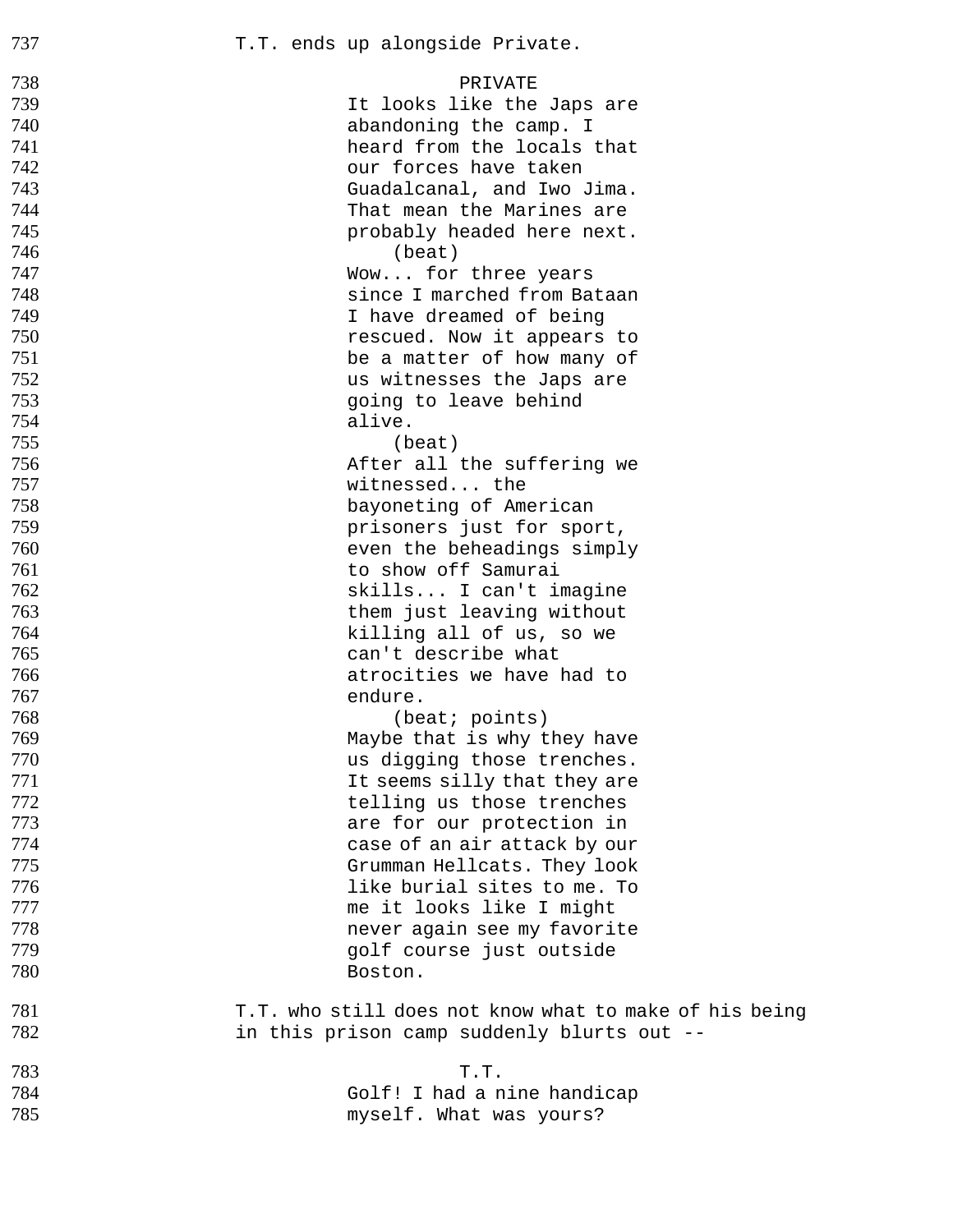786 Private stares at him like he's crazy -- then bursts **but laughing.** A moment of sanity in an insane world... Suddenly a Japanese Officer and a foot soldier appear.

789 The hand motions of the officer suggest that the<br>790 Japanese quard soldier is now being ordered by h Japanese guard soldier is now being ordered by his superior to finish his assignment of killing all prisoners and to then go to his barracks to prepare 793 for evacuation.

794 The Jap officer turns and walks away.

795 The Jap guard looks at both T.T. and Private. He aims his rifle at both. He turns his head to check to see if his superior officer is watching him from behind. He then fires his rifle twice into the air. He stares at both Americans, and then uses his rifle to motion 800 them to fall to the ground.

801 T.T. and Private go prone on the ground and raise their hands and arm slightly and look the guard in the eye 803 -- to say "thank you". The Japanese soldier snaps his chin down and then back up in recognition of their being humans and not animals. He then runs off to 806 evacuate the camp.

The scene FREEZES and the frame dwindles on the screen.

New MUSIC comes up -- 60s-era ACID ROCK, PROTEST SONGS, 809 and so forth. Really setting a tone...

810 A new FREEZE FRAME comes toward us. As it grows, the music grows as well. When the frame reaches full size, the action starts -- and the MUSIC COMES TO A 813 SCREECHING HALT.

814 EXT. VIETNAM - DAY

SUPER: "Vietnam 1971"

American troops have just finished repelling the enemy with a vicious firefight at their fire base in the 818 iungle.

**Private, ragged and unshaven, is taking an open air** shower, and talking to SOLDIER #2, showering in the 821 next stall over.

| 822 | PRIVATE                      |
|-----|------------------------------|
| 823 | I tell ya man, I'm just      |
| 824 | about losing my mind over    |
| 825 | the idea of being wounded    |
| 826 | and crippled for life over   |
| 827 | a war without a purpose! Why |
| 828 | are we here in Vietnam? Is   |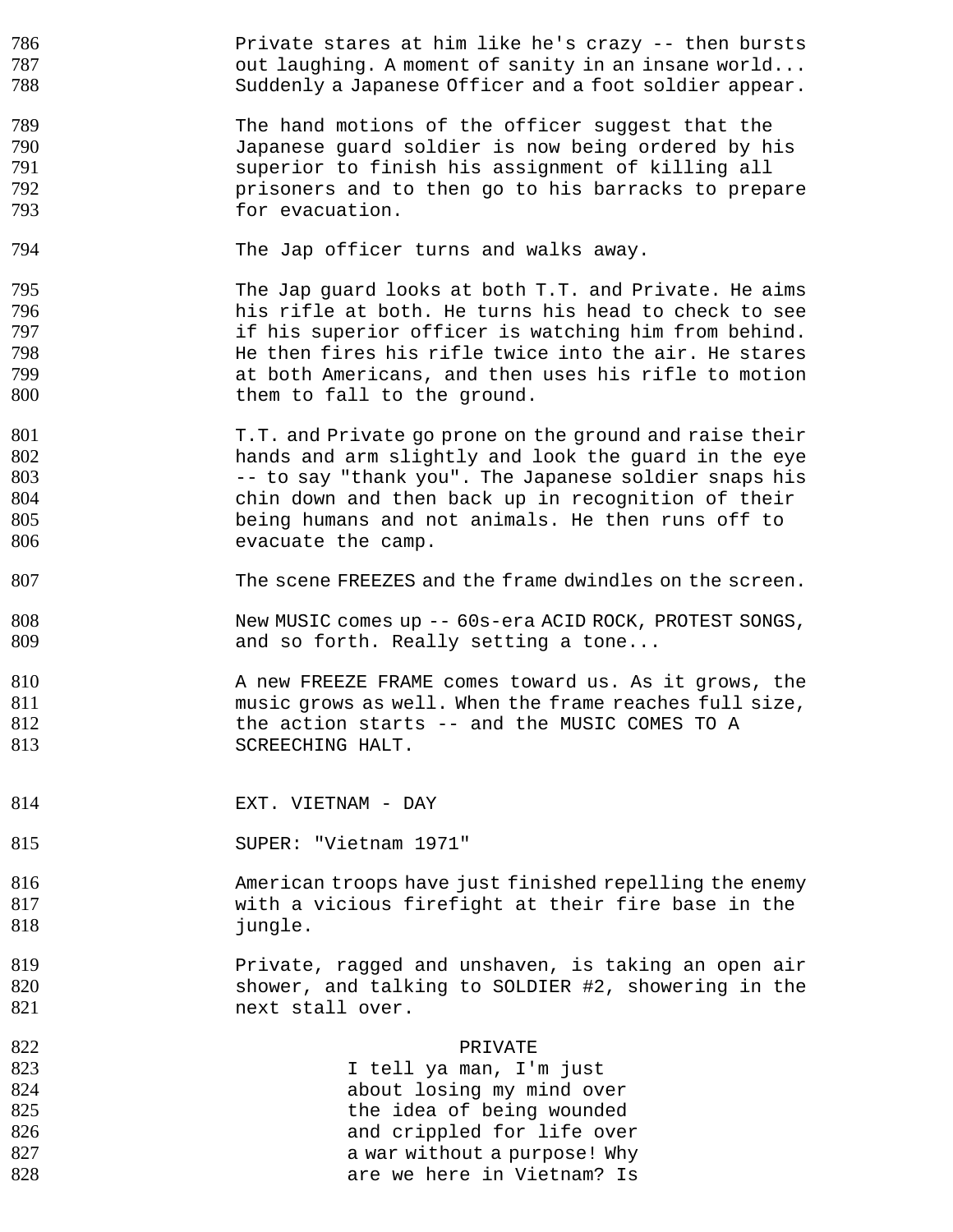| 829<br>830 | it just to try out new<br>weapons?                     |
|------------|--------------------------------------------------------|
| 831        | SOLDIER #2                                             |
| 832        | I read an editorial in the                             |
| 833        | New York Times suggesting                              |
| 834        | that Vietnam was a nothing                             |
| 835        | more than a weapons testing                            |
| 836        | ground by both Russia and                              |
| 837        | the US. The article said how                           |
| 838        | neither Russia nor the US.                             |
| 839        | ever intended either side                              |
| 840        | to win. Russia needed a war                            |
| 841        | to sell weapons so their                               |
| 842        | economy wouldn't collapse.                             |
| 843        | The US needed a place to                               |
| 844        | give the US. Generals                                  |
| 845        | something to do besides                                |
| 846        | play golf and to try out all                           |
| 847        | the new weapons. Generals                              |
| 848        | wanted to have troops with                             |
| 849        | real experience so if there                            |
| 850        | was a real war the US.                                 |
| 851        | Officers would be                                      |
| 852        | experienced -- experienced                             |
| 853        | with all the new weapons now                           |
| 854        | on the drawing board.                                  |
|            |                                                        |
|            | PRIVATE                                                |
| 855<br>856 |                                                        |
| 857        | If what you are saying is<br>true then that get really |
| 858        | gets me angry when I think                             |
| 859        | that my body is going to get                           |
| 860        | torn up or blown apart, all                            |
| 861        | for the sake of money or new                           |
| 862        | weapon experiments. All I                              |
| 863        | want to do is get back to                              |
| 864        | Colorado Springs and                                   |
| 865        | prepare for the downhill at                            |
| 866        | the next Olympics.                                     |
| 867        | (beat)                                                 |
| 868        | If what you say is true, all                           |
| 869        | of us out here are little                              |
| 870        | more than lab rats in a                                |
| 871        | cage. Sitting out here at                              |
| 872        | our firebase. A stationary                             |
| 873        | target for Charlie to shoot                            |
| 874        | at whenever he feels like                              |
| 875        | it. We do not have anywhere                            |
| 876        | to hide. This is super                                 |
| 877        | stupid since it is only a                              |
| 878        | matter of time before we are                           |
| 879        | killed off one at a time.                              |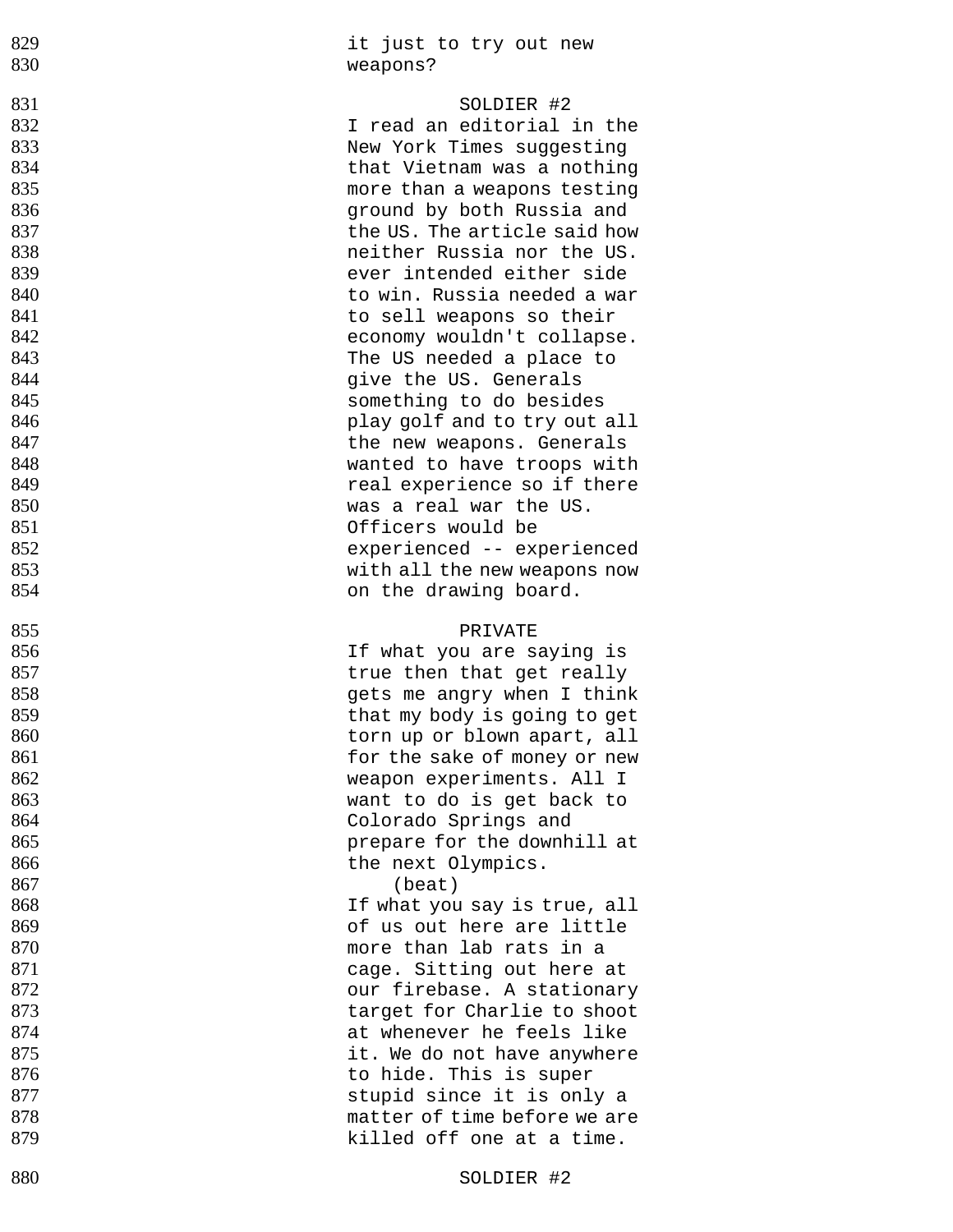| 881 | Relax the way I see it we    |
|-----|------------------------------|
| 882 | warriors are already dead    |
| 883 | from the moment we fire our  |
| 884 | first round. It just a       |
| 885 | matter of time whether       |
| 886 | bullets or shrapnel tear     |
| 887 |                              |
|     | our human costume apart. I   |
| 888 | had a Sunday school teacher  |
| 889 | who said we will all         |
| 890 | eventually lose our human    |
| 891 | costume and it goes back     |
| 892 | into the soil, but the       |
| 893 | invisible part of us that    |
| 894 | laughs and cries and can     |
| 895 | write and read can never     |
| 896 | die. She called it our       |
| 897 | invisible individual         |
| 898 | Consciousness. She           |
| 899 | convinced us that our        |
| 900 | invisible Consciousness      |
| 901 | can never die because it     |
| 902 | comes from THE BOSS          |
|     |                              |
| 903 | HIMSELF, regardless of what  |
| 904 | name each tribe on Earth     |
| 905 | calls HIM. Some call HIM     |
| 906 | Allah, Buda, Confucius,      |
| 907 | God, Jehovah, and others,    |
| 908 | but they are just different  |
| 909 | names for the same "one and  |
| 910 | only" BOSSMAN that created   |
| 911 | us.                          |
| 912 | (beat)                       |
| 913 | Now do I sound like an       |
| 914 | intellectual or do I sound   |
| 915 | like an intellectual?        |
|     |                              |
| 916 | PRIVATE                      |
| 917 | Who knows, maybe she is      |
| 918 | right. Maybe an instant      |
| 919 | after we take a bullet in    |
| 920 | the head we merely get a new |
| 921 | human costume in the form of |
|     |                              |
| 922 | a newborn baby somewhere in  |
| 923 | the universe?                |
|     |                              |
| 924 | SOLDIER #2                   |
| 925 | Hey maybe we will both be    |
| 926 | recycled and come back as    |
| 927 | little girl babies and grow  |
| 928 | up as female movie stars?    |
| 929 | PRIVATE                      |
| 930 |                              |
|     | I always thought you would   |
| 931 | look good in a dress and     |
| 932 | blouse.                      |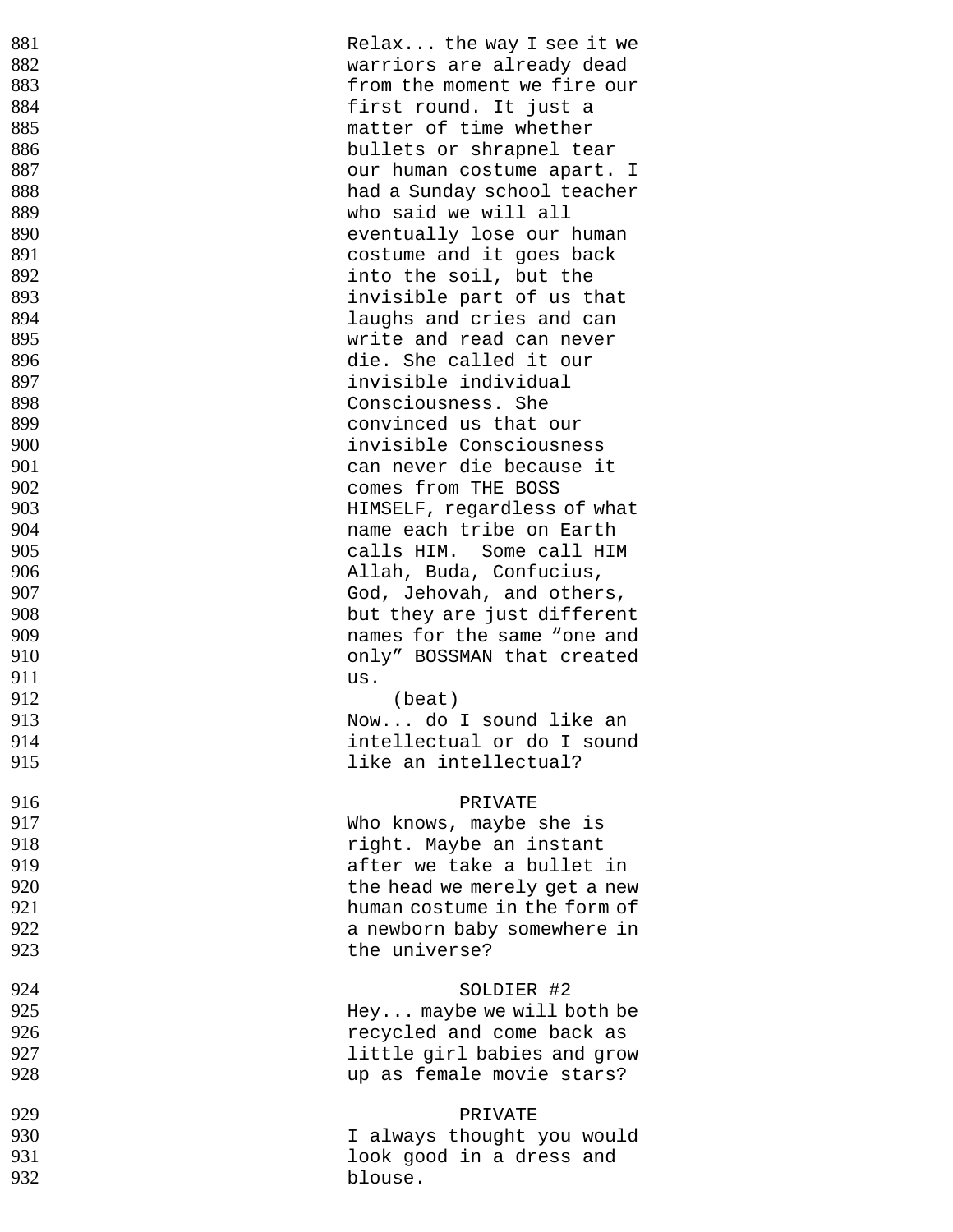| 933 | Both men laugh --                                      |
|-----|--------------------------------------------------------|
| 934 | SOLDIER (O.S.)                                         |
| 935 | Incoming!!!                                            |
| 936 | In SLOW MOTION and silence Private and Soldier #3      |
| 937 | freeze for an instant, then dive to the ground. Naked  |
| 938 | and wet, they throw on their helmets and fire their    |
| 939 | guns into the jungle.                                  |
| 940 | PROTEST MUSIC of the 70's now starts up again in the   |
| 941 | background.                                            |
| 942 | EXT. VIETNAM - LATER                                   |
| 943 | The firing ends. PRIVATE slumps against some sandbags, |
| 944 | alone.                                                 |
| 945 | Now dressed, but like a wild man -- shabby outfit,     |
| 946 | covered with ornaments and souvenirs no respect for    |
| 947 | the uniform.                                           |
| 948 | Private sees a helicopter landing. From the helicopter |
| 949 | comes T.T. Clean-shaven, clean uniform confused as     |
| 950 | usual at having been thrown into this historic period. |
| 951 | He jogs from the helicopter to the camp. Private walks |
| 952 | up to T.T.                                             |
| 953 | as T.T. starts to try to make sense of his arrival.    |
| 954 | T.T. recognizes the area as a firebase but he is       |
| 955 | hesitant in what to say or what to look forand all     |
| 956 | the men stare at him.                                  |
| 957 | Private looks at the stripes on T.T.'s uniform and     |
| 958 | recognizes that he is the new 1st Lieutenant in C      |
| 959 | Company.                                               |
| 960 | T.T.                                                   |
| 961 | Got a salute for me,                                   |
| 962 | Private?                                               |
| 963 | Private gives him a "mocking" salute. T.T. takes       |
| 964 | little offense -- he was just stalling for time        |
| 965 | T.T.                                                   |
| 966 | Alright, alright who's                                 |
| 967 | your squad leader? This                                |
| 968 | place is a disgrace. I'm the                           |
| 969 | new 1st Lieutenant, and I --                           |
| 970 | PRIVATE                                                |
| 971 | All due respect sir has                                |
| 972 | anyone informed you of the                             |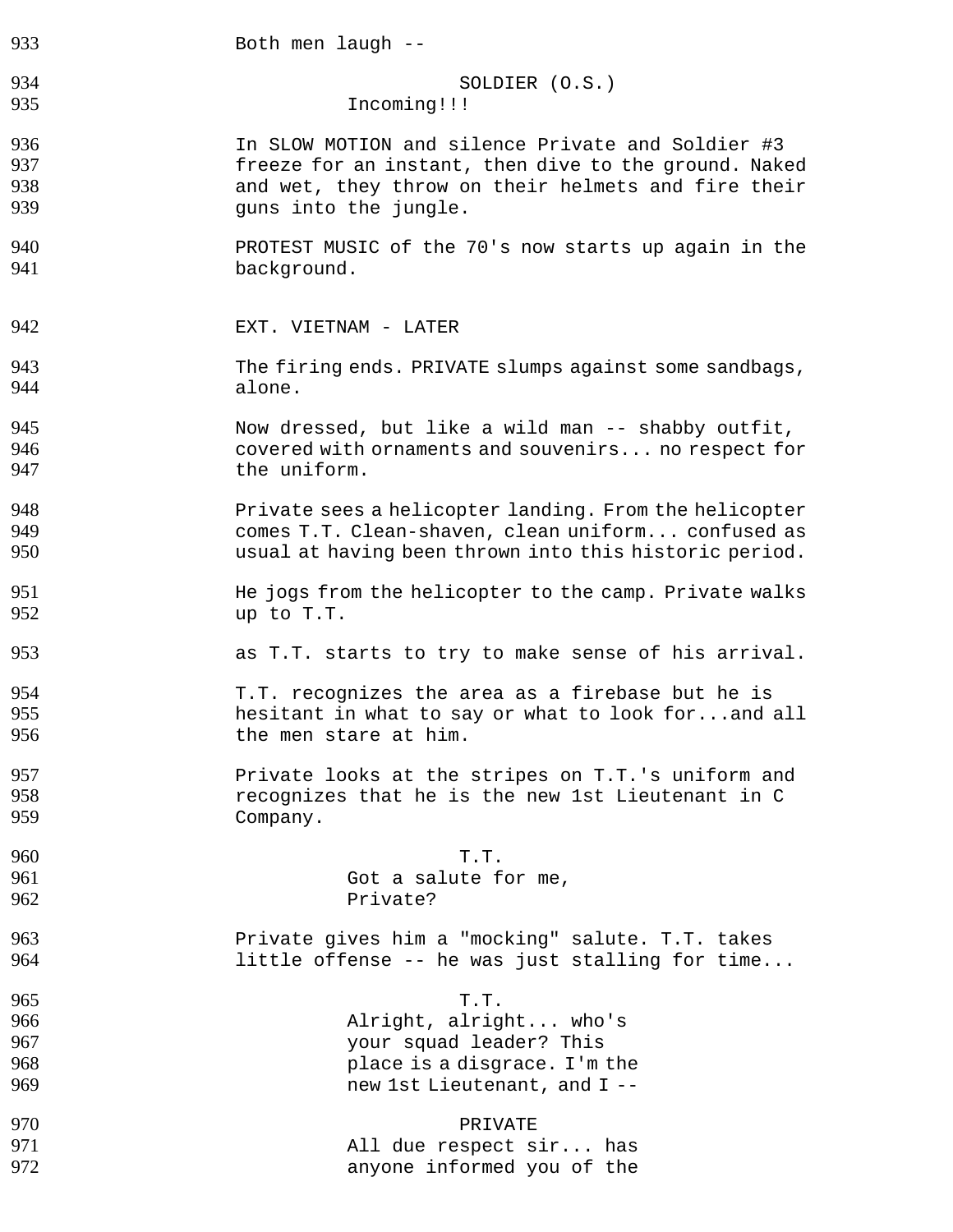| 973  | life span of a 1st                                  |
|------|-----------------------------------------------------|
| 974  | Lieutenant at a forward                             |
| 975  | firebase?                                           |
| 976  | T.T. does not like the interruption, but holds his  |
| 977  | rebuke.                                             |
| 978  | T.T.                                                |
| 979  | (caustic)                                           |
| 980  | OK, soldier no, I                                   |
| 981  | haven't. Why don't you                              |
| 982  | educate me?                                         |
| 983  | PRIVATE                                             |
| 984  | It appears from our                                 |
| 985  | experience at this base                             |
| 986  | camp that fifteen to twenty                         |
| 987  | minutes is the maximum,                             |
| 988  | once Charlie starts sending                         |
| 989  | in mortars. They can see us                         |
| 990  | -- we can't see them. I am                          |
| 991  | available to offer my                               |
| 992  | babysitting services if the                         |
| 993  | Lieutenant is open to such                          |
| 994  | a suggestion?                                       |
| 995  | Laughter is heard in the background. T.T. maintains |
| 996  | his composure. Insubordination is familiar; he can  |
| 997  | deal with that                                      |
| 998  | T.T.                                                |
| 999  | Are you trying to tell me                           |
| 1000 | that you are offering a post                        |
| 1001 | graduate course in officer                          |
| 1002 | training Private?                                   |
| 1003 | PRIVATE                                             |
| 1004 | No offense meant sir, but                           |
| 1005 | you are the fourth 1st                              |
| 1006 | Lieutenant to arrive in the                         |
| 1007 | past nine weeks and it would                        |
| 1008 | be to everyone's advantage                          |
| 1009 | if you survived for a least                         |
| 1010 | a month.                                            |
| 1011 | T.T.                                                |
| 1012 | Your views are noted,                               |
| 1013 | Private, and I will give                            |
| 1014 | them my attention after                             |
| 1015 | inspecting the compound to                          |
| 1016 | see why some of you soldiers                        |
| 1017 | are dressed more like                               |
| 1018 | homeless people or beach                            |
| 1019 | bums than soldiers                                  |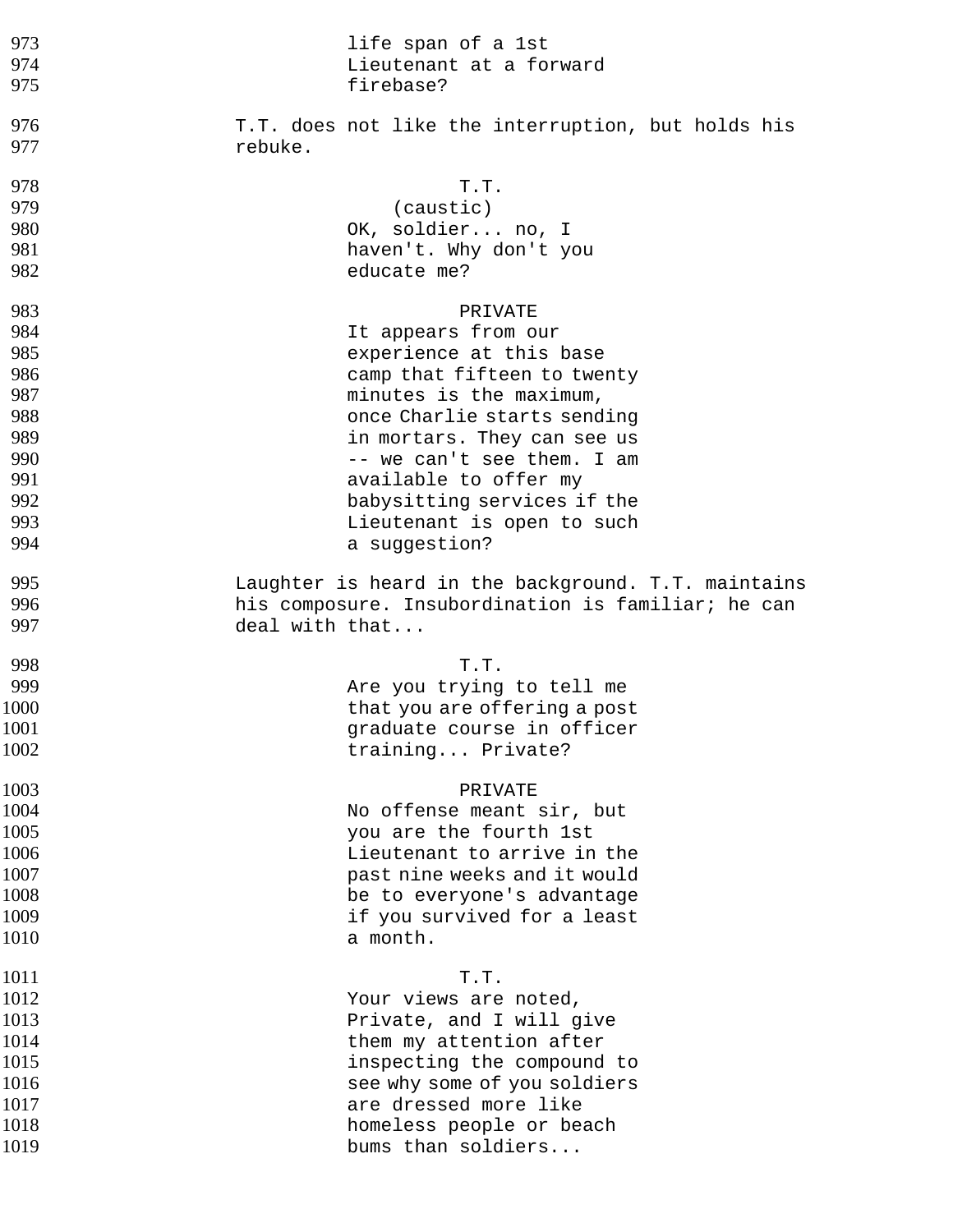A murmur of mock offense and confrontation from the **Soldiers** in the background.

Both Private and the 1st Lieutenant T.T. turn their heads to the source of the other soldiers' mocking sounds, then return to face each other for a few tense moments.

SOLDIER (O.S.) Incoming!

1028 1028 In SLOW MOTION the two bump into each other as they scramble for a place to hide. T.T. is slow to react since he is brand new.

Private is already on the ground from experience. Private crawls on all fours -- tackles T.T.'s legs and knocks him down and scrambles on top of him to protect him. The sound of two EXPLOSIONS... then things quiet down. Both unharmed men relax and give each other a **pat on the shoulder as Private starts to climb off of** 1037 T.T. and stands up. Then Private offers T.T. a hand 1038 to get up. T.T. is clearly impressed by Private's valorous actions.

T.T. stands up. He nods at Private.

1041 T.T. Thanks for the last minute

coverage.

**Private nods back.** 

PRIVATE We are all in this rotten 1047 mess together. 1048 (beat) We also have to be careful not to be seen meeting on 1051 1051 the ground like this... it could start a rumor.

T.T. The kind of military cover-up you just showed me, I can live with.

Both men flip their heads back and laugh.

Private stands up and stretches his back. T.T. bends down to put a piece of equipment back upright.

1060 SOLDIER (O.S.) 1061 Incoming!!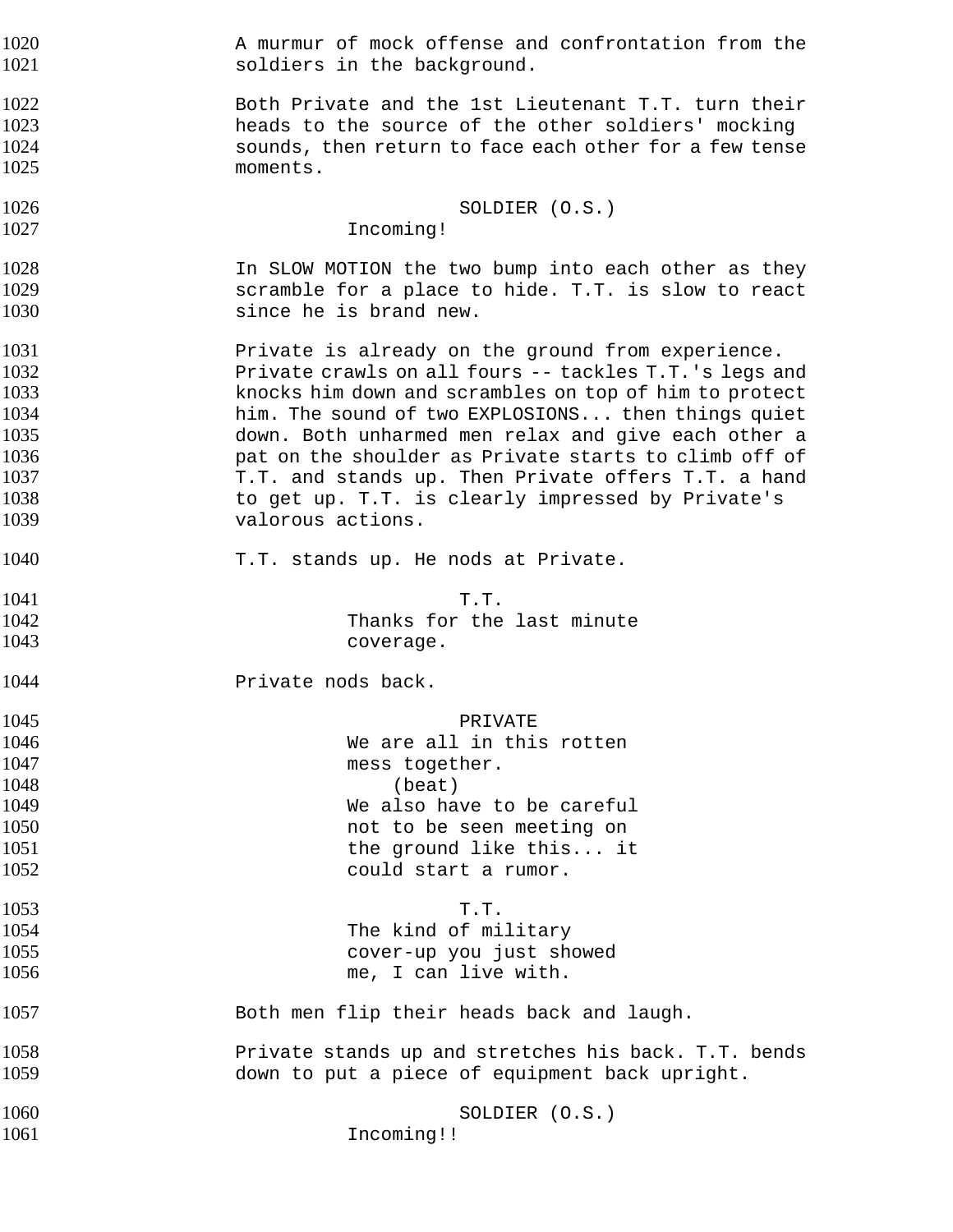Private tries to spin and dive but the explosion occurs too close. In SLOW MOTION, Private is blown through **the air and across the bunker.** T.T., who was bent over and shielded from the incoming mortar, crawls over to Private. Sees he is gravely wounded, probably dying. T.T. is in shock and tries to shake off the effects of the shelling. In the background, soldiers yell and 1070 shout commands. 1071 Return fire goes out in all directions. T.T. picks up the Private's automatic weapon and crawls to the top of the bunker and starts firing. 1074 The scene FREEZES and the frame dwindles on the screen. New MUSIC comes up -- hip pop circa 2010. **A new FREEZE FRAME comes toward us. As it grows, the** music dwindles. When the frame reaches full size, the action starts. **INT. IRAQ - BARRACKS - DAY** SUPER: "Iraq, 2010. Dawn." We hear modern day background MUSIC and NEWS on a radio nearby as if from a present day disc jockey. T.T. and PRIVATE are getting dressed. It is a normal morning. T.T. is shaking his head with confusion. 1085 T.T. I'll tell ya... I had a less than peaceful night. I dreamed I was a soldier in more or less all the wars the US has been involved in! PRIVATE (laughs) I had a less than peaceful **night myself.** I dreamed I was with my Iraqi lady friend, the one I'm gonna see tomorrow night on leave. Guess I'm workin' **1099 because I plan** but my moves, because I plan on keeping her awake all 1101 night.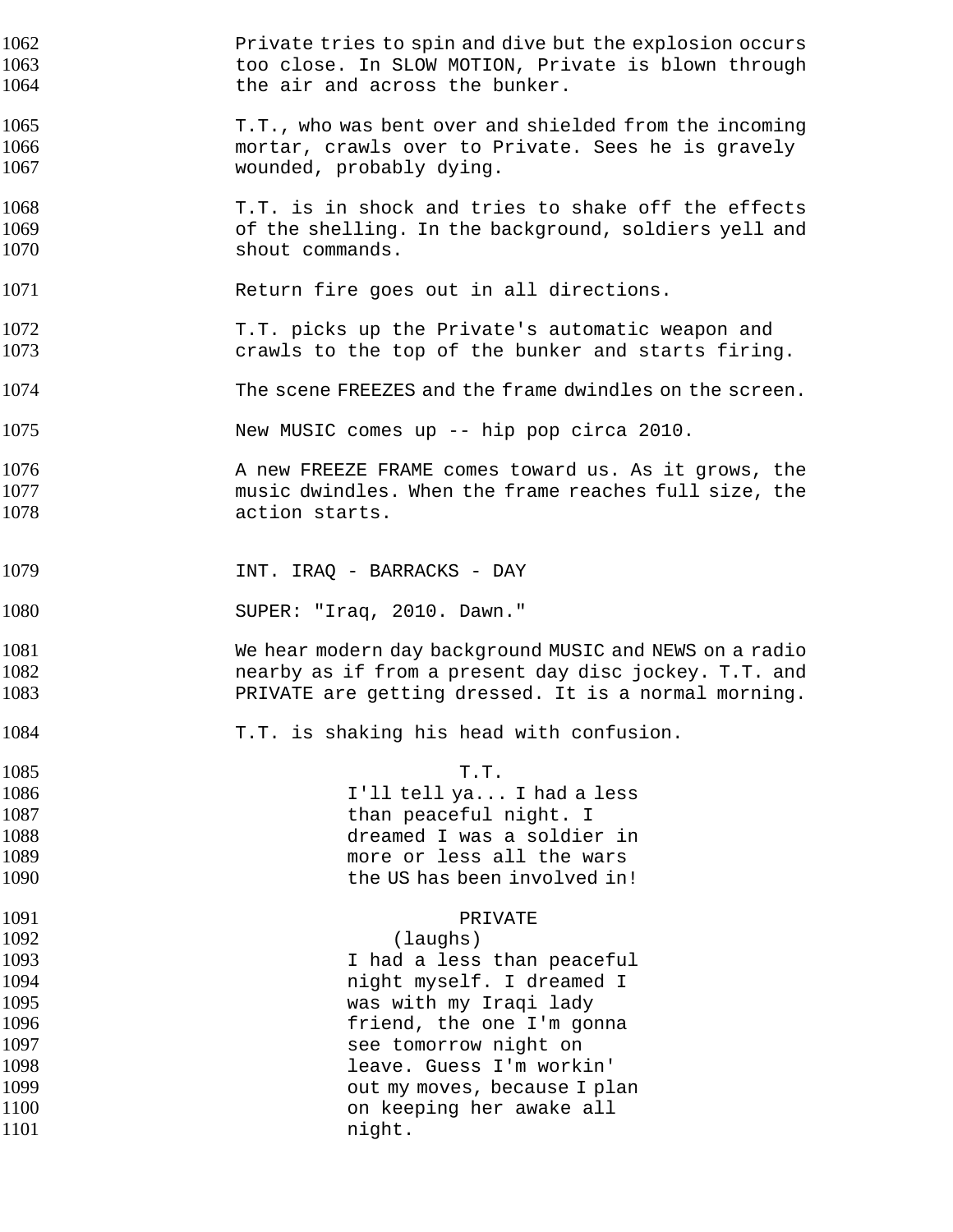Private makes a humping action with his hips. T.T. shrugs. 1104 T.T. Dreams are funny things. **Aren't** they? T.T. picks up his back pack, but trips on the leg of cot he was sleeping on and lands on the floor. Scattered applause from the other men. 1110 PRIVATE **All hail the invincible** warrior! Died tripping on 1113 his own pack! T.T. gives Private the finger. He slowly picks up the 1115 back pack. 1116 As he stands up, a flute falls out of the back pack onto the floor. 1118 THE OAK-CARVED FLUTE FROM THE CIVIL WAR SEQUENCE. T.T. can't believe what he is seeing. He slowly picks it up and touches it to his lips -- blows the same tune ("Dixie") that he blew in the Civil War dream. **He then sits down on his bed in a state of confusion** and disbelief. 1124 T.T. (to himself) 1126 What is going on? A bugle is heard in the background. PRIVATE I'm goin' to get some 1130 breakfast. **He stands up to walk away.** 1132 T.T. I'll be along in a minute... He continues to sit on his bed, mesmerized by the flute in his hand. Private stares at him, wondering at his unusual behavior. 1137 Then walks off... SOLDIER (O.S.) Incoming!!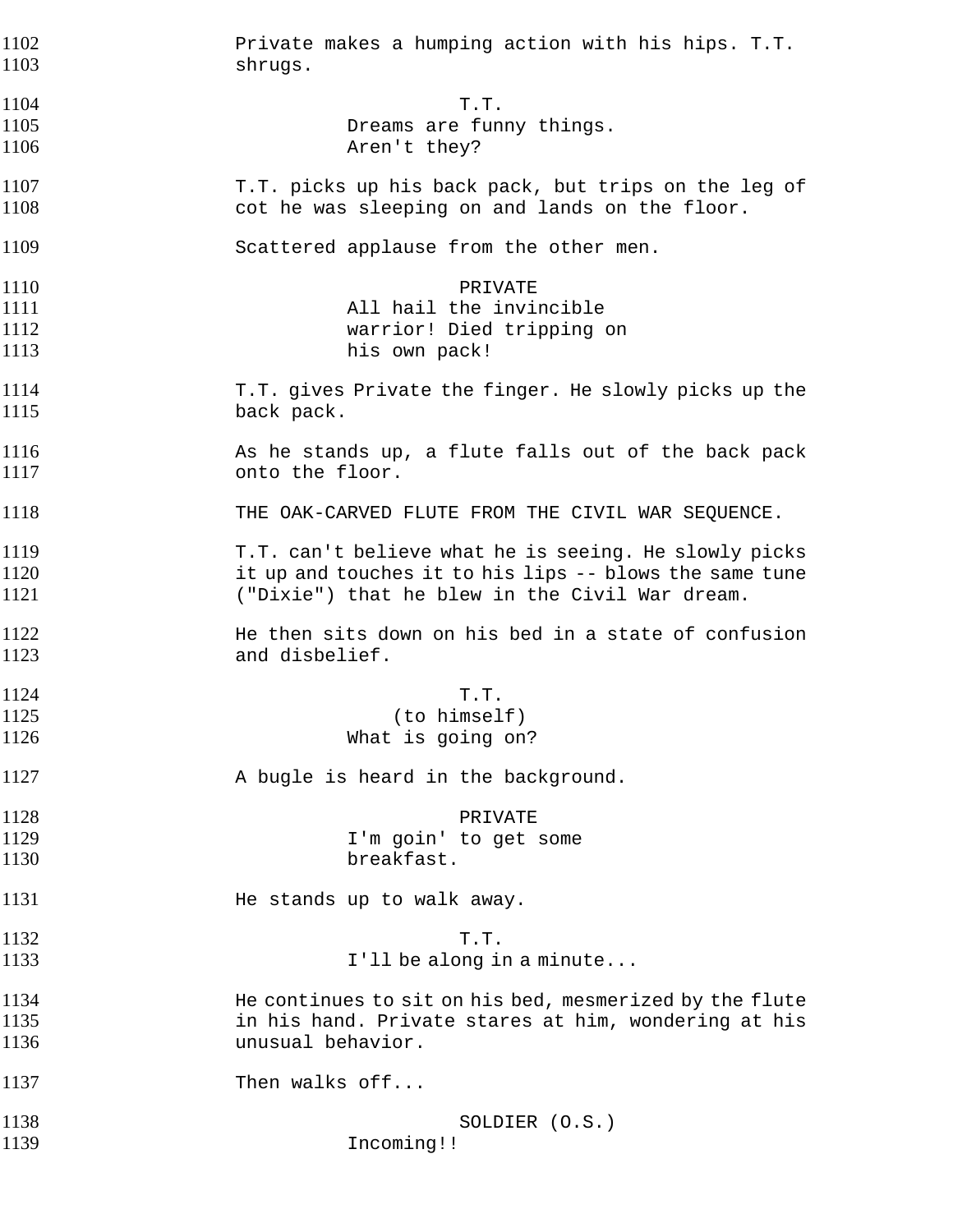| 1140 | An EXPLOSION sounds nearby. Both men start to dive to  |  |
|------|--------------------------------------------------------|--|
| 1141 | the ground.                                            |  |
| 1142 | T.T. safely lands on the ground as he merely had to    |  |
| 1143 | roll off the bed.                                      |  |
| 1144 | Private, who was just about to exit the tent, is slow  |  |
| 1145 | to dive from his standing position -- and is hit by    |  |
| 1146 | shrapnel.                                              |  |
| 1147 | T.T. shakes off the trauma of the explosion and crawls |  |
| 1148 | over to Private's bloody body.                         |  |
| 1149 | T.T.                                                   |  |
| 1150 | Medic! Medic!                                          |  |
| 1151 | (to Private)                                           |  |
| 1152 | Hang on buddy we will get                              |  |
| 1153 | you through this                                       |  |
| 1154 | Private looks real bad. He coughs up blood, and then   |  |
| 1155 | speaks in a whistling voice                            |  |
| 1156 | PRIVATE                                                |  |
| 1157 | Hey man if I don't make                                |  |
| 1158 | it can you contact my                                  |  |
| 1159 | divorced wife in Savannah?                             |  |
| 1160 | I have a three-year-old                                |  |
| 1161 | son maybe you can tell                                 |  |
| 1162 | him that the last thing that                           |  |
| 1163 | Daddy thought about was                                |  |
| 1164 | him.                                                   |  |
| 1165 | T.T.                                                   |  |
| 1166 | Yes. Of course.                                        |  |
| 1167 | PRIVATE                                                |  |
| 1168 | Oh, and by the way this                                |  |
| 1169 | is real important --                                   |  |
| 1170 | (beat)                                                 |  |
| 1171 | You're a lousy flute                                   |  |
| 1172 | player.                                                |  |
| 1173 | T.T. laughs.                                           |  |
| 1174 | T.T.                                                   |  |
| 1175 | Tell ya what I'll give                                 |  |
| 1176 | the flute to your boy. I                               |  |
| 1177 | will tell him it's a gift                              |  |
| 1178 | from his daddy.                                        |  |
| 1179 | T.T. suddenly realizes -- this is just like the Civil  |  |
| 1180 | War dream Tears roll down his cheeks.                  |  |
| 1181 | T.T.                                                   |  |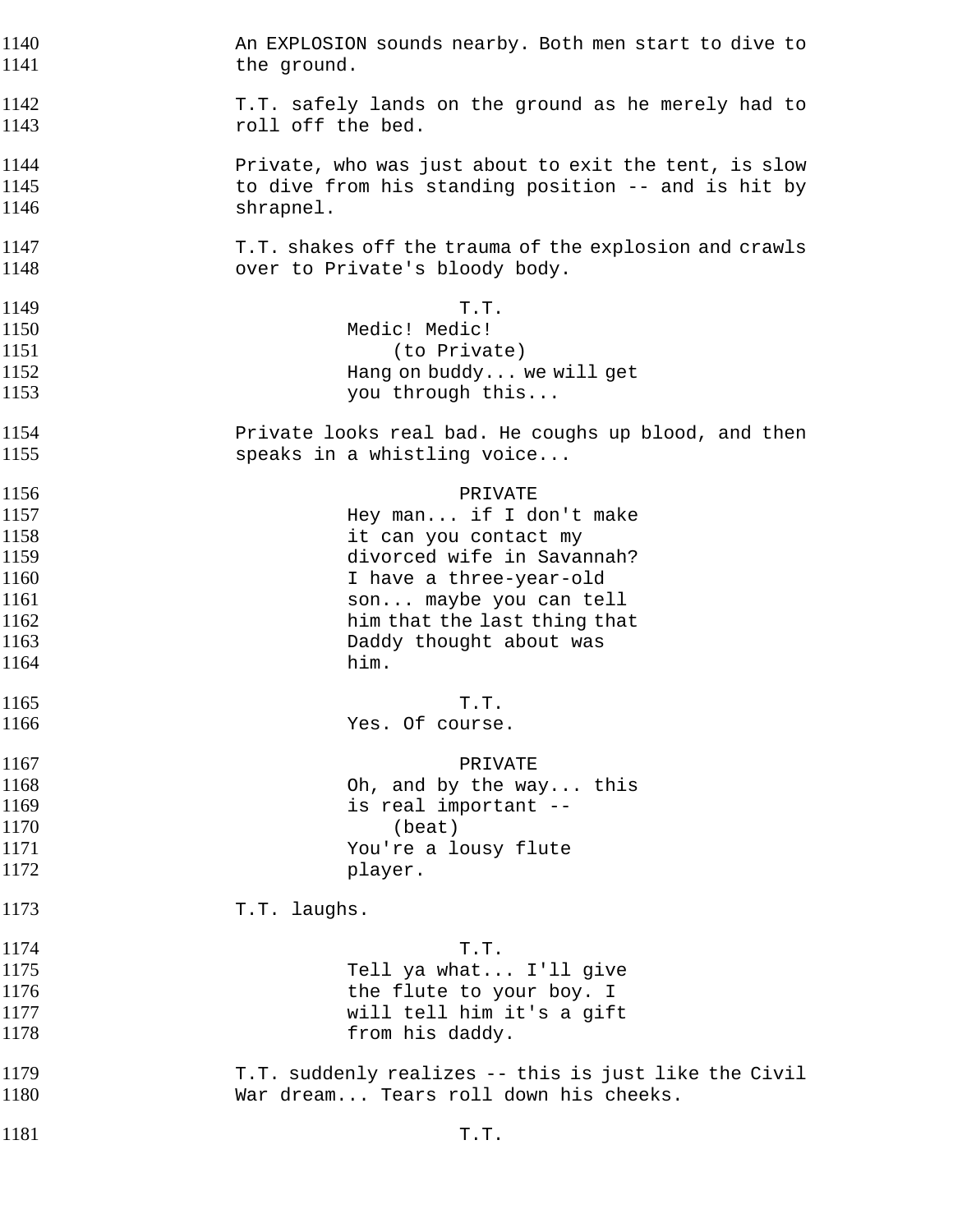| 1182 | Listen, man -- you just hang                           |
|------|--------------------------------------------------------|
| 1183 | on, alright? You can                                   |
|      |                                                        |
| 1184 | deliver it yourself.                                   |
| 1185 | (yells)                                                |
| 1186 | Medic! Medic, I got wounded                            |
| 1187 | here!                                                  |
| 1188 | PRIVATE                                                |
| 1189 | I don't think I'm gonna                                |
| 1190 | make it                                                |
|      |                                                        |
| 1191 | He appears to die.                                     |
| 1192 | T.T.                                                   |
| 1193 | Will it never end!!!                                   |
|      |                                                        |
| 1194 | T.T. appears to be going out of his mind with grief    |
| 1195 | -- over the stupidity, the waste -- losing his buddy   |
| 1196 | Private, who's been with him now through so many of    |
| 1197 | the daily conflicts The scene FREEZES and the frame    |
| 1198 | slowly dwindles on the screen.                         |
| 1199 | We can hear a MILITARY FUNERAL CEREMONY a 21-GUN       |
| 1200 | SALUTE New MUSIC comes up -- ultra-modern disco.       |
|      |                                                        |
| 1201 | A new FREEZE FRAME comes toward us. As it grows, the   |
| 1202 | music dwindles. When the frame reaches full size, the  |
| 1203 | action starts.                                         |
|      |                                                        |
| 1204 | EXT. RESTAURANT - DAY                                  |
| 1205 | SUPER: "Washington, DC 2017"                           |
| 1206 | T.T. is in a restaurant, waiting for someone. He is    |
| 1207 | dressed in a three-piece dark suit with a monogrammed  |
|      |                                                        |
| 1208 | white shirt, gold cufflinks, and a plain red tie. The  |
| 1209 | music is gone and only background restaurant sounds    |
| 1210 | are heard.                                             |
| 1211 | PRIVATE (O.S.)                                         |
| 1212 | Oh captain, my captain?                                |
| 1213 | T.T. looks up. Standing behind him with a smirk on his |
| 1214 | face the Private that our Time Traveler thought had    |
| 1215 | died on his way to breakfast many years earlier.       |
|      |                                                        |
| 1216 | They embrace and sit down without saying a word.       |
| 1217 | T.T.                                                   |
| 1218 | Should we order now and then                           |
| 1219 | talk about memories? Or get                            |
| 1220 | cold chills talking about                              |
| 1221 | the past now and then hope                             |
| 1222 | we can keep down what we                               |
| 1223 | eat?                                                   |
|      |                                                        |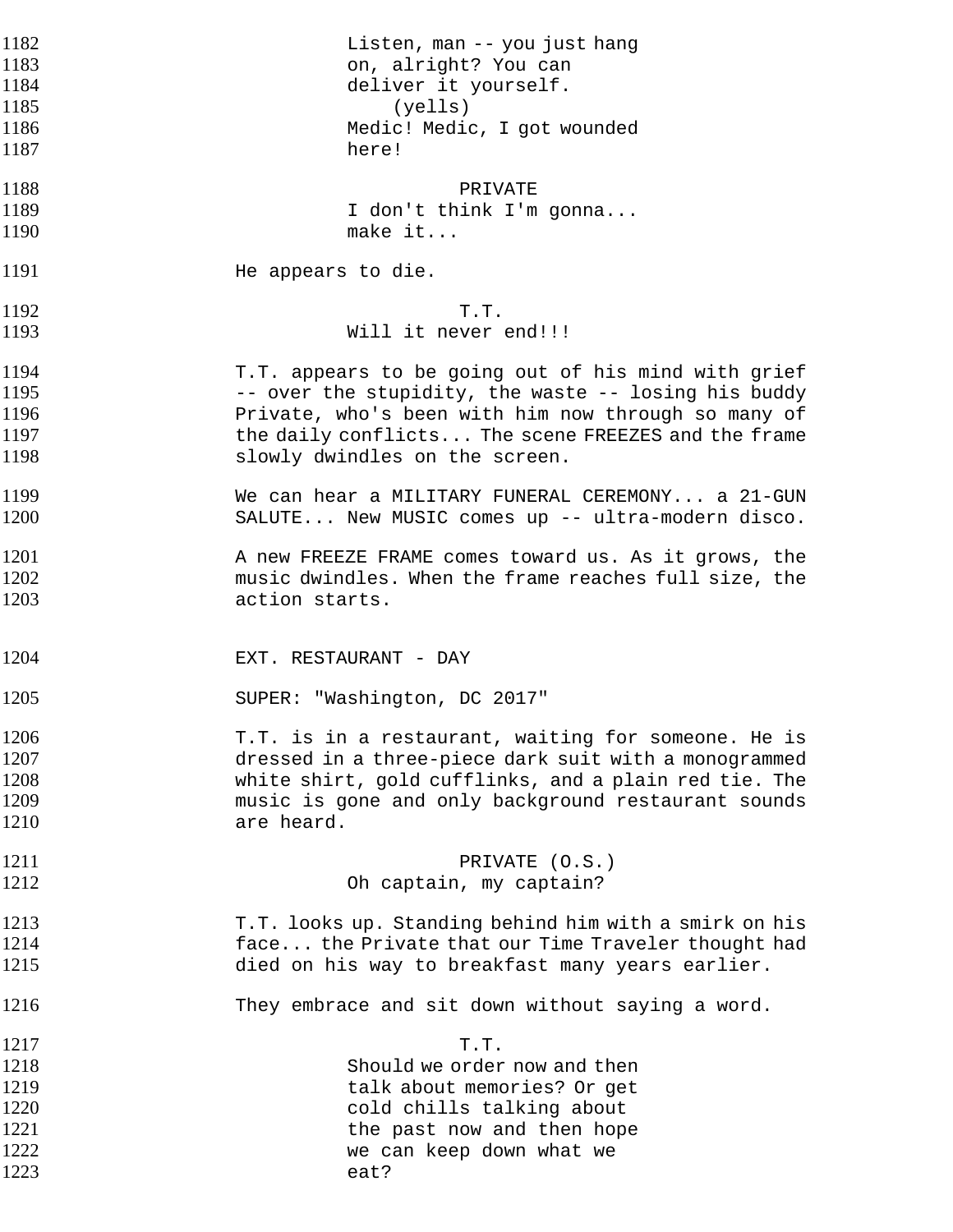| 1224 | PRIVATE                                             |
|------|-----------------------------------------------------|
| 1225 | Let's just order and let                            |
| 1226 | everything flow.                                    |
| 1227 | T.T.                                                |
| 1228 | OK.                                                 |
| 1229 | PRIVATE                                             |
| 1230 | (sarcastically)                                     |
| 1231 | You're looking good, for an                         |
| 1232 | "older gentleman".                                  |
| 1233 | T.T.                                                |
| 1234 | Private no matter how                               |
| 1235 | you try to butter me up,                            |
| 1236 | you're still going to have                          |
| 1237 | to pay your share of the                            |
| 1238 | check.                                              |
| 1239 | PRIVATE                                             |
| 1240 | Ah, "Captain, my                                    |
| 1241 | Captain" you really know                            |
| 1242 | how to hurt a guy. How about                        |
| 1243 | you paying the bill and I'll                        |
| 1244 | leave the tip?                                      |
| 1245 | T.T.                                                |
| 1246 | Private I heard that the                            |
| 1247 | only tip you ever gave a                            |
| 1248 | waitress was "early to bed                          |
| 1249 | and early to rise makes                             |
| 1250 | you healthy, wealthy and                            |
| 1251 | wise" But you forgot to                             |
| 1252 | tell the waitress that you                          |
| 1253 | left out two words after the                        |
| 1254 | word "bed" "with me"!                               |
| 1255 | Private points a finger at T.T.                     |
| 1256 | PRIVATE                                             |
| 1257 | (sings)                                             |
| 1258 | Those were the days my                              |
| 1259 | friend we thought they                              |
| 1260 | would never end                                     |
| 1261 | T.T. and Private both burst out laughing and then   |
| 1262 | quickly go silent as if neither wants to remember   |
| 1263 | anything of those terrifying times. After a beat -- |
| 1264 | PRIVATE                                             |
| 1265 | Do you have the                                     |
| 1266 | flashbacks same as I do?                            |
| 1267 | T.T.                                                |
| 1268 | They never end. They show up                        |
| 1269 | in the middle of a business                         |
|      |                                                     |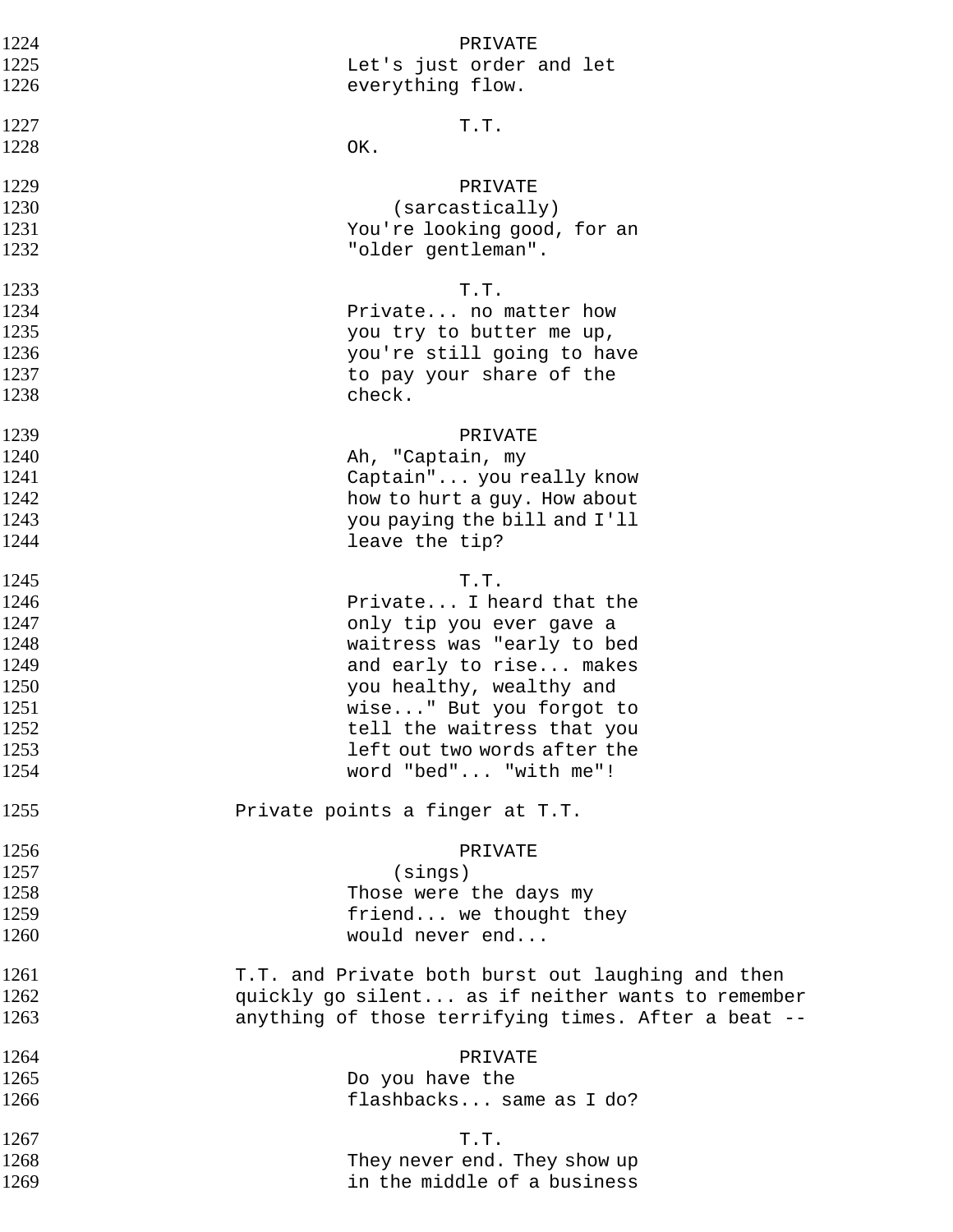| 1270 | meeting or a game of tennis  |
|------|------------------------------|
| 1271 | or golf. I can deal with it  |
| 1272 | but whoever is with me       |
| 1273 | notices that I am            |
| 1274 | suddenly "not there".        |
| 1275 | How about you?               |
| 1276 | PRIVATE                      |
| 1277 | All I remember is leaving    |
| 1278 | the tent to go to            |
| 1279 | breakfast then I woke up     |
| 1280 | in base camp hospital with   |
| 1281 | more bandages than           |
| 1282 | Frankenstein. I have some    |
| 1283 | vague memory of you holding  |
| 1284 | me in your arms and shouting |
| 1285 | "Medic!", but I was out      |
| 1286 | until I woke up a month      |
| 1287 | later with a uniquely        |
| 1288 | beautiful                    |
| 1289 | two-hundred-fifty pound      |
| 1290 | female nurse changing my     |
| 1291 | bed pan. I always was a      |
| 1292 | "ladies man". They must      |
| 1293 | hire these gals out of some  |
| 1294 | weight lifting class. Their  |
| 1295 | arms are bigger than my      |
| 1296 | thighs! But I grew to        |
| 1297 | appreciate their             |
| 1298 | tenderness and gentleness    |
| 1299 | for almost a full year of    |
| 1300 | helping me to get back the   |
| 1301 | use of my arms and legs.     |
| 1302 | T.T.                         |
| 1303 | I thought you were dead. I   |
| 1304 | felt guilty about that for   |
| 1305 | a long time you really       |
| 1306 | made my day when you found   |
| 1307 | me and called. How did you   |
| 1308 | track me down?               |
| 1309 | PRIVATE                      |
| 1310 | Hey fella -- newly-elected   |
| 1311 | senators in D.C. are public  |
| 1312 | property!                    |
| 1313 | (beat)                       |
| 1314 | We had respect for each      |
| 1315 | other from our first         |
| 1316 | meeting in the Corps. So     |
| 1317 | let's just catch up, enjoy   |
| 1318 | our food, have a few laughs, |
| 1319 | part company, and have       |
| 1320 | closure on the entire        |
| 1321 | subject we lived through.    |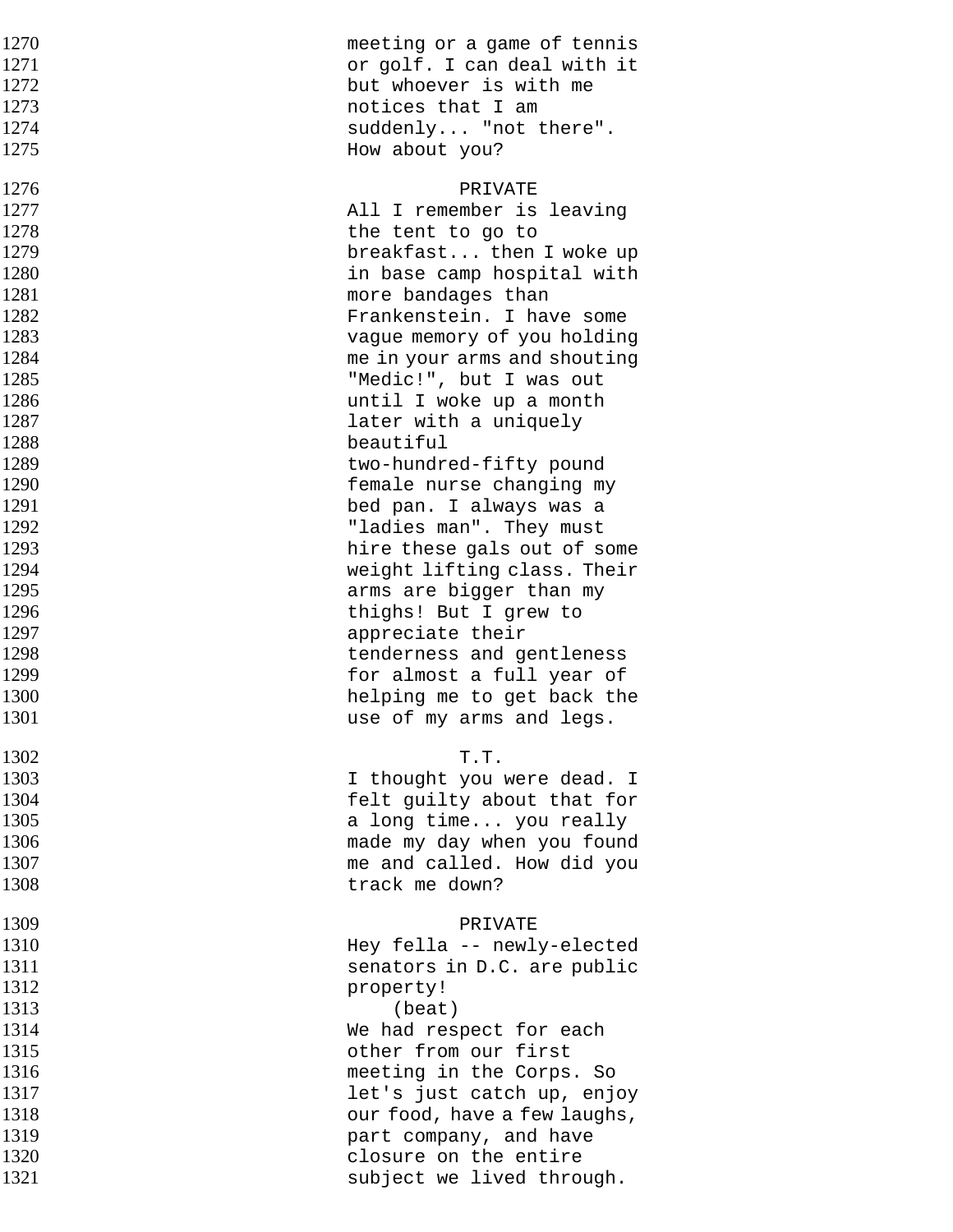| 1322 | T.T.                          |
|------|-------------------------------|
| 1323 | Sounds good to me. Both of    |
| 1324 | us could probably do          |
| 1325 | without the ugly stuff of     |
| 1326 | the past. But maybe we will   |
| 1327 | stay in touch?                |
| 1328 | PRIVATE                       |
| 1329 | That sounds great. But we     |
| 1330 | may be asked to return to     |
| 1331 | active duty, from what I      |
| 1332 | read about this Muslim        |
| 1333 | thing.                        |
| 1334 | T.T.                          |
| 1335 | Right. Fortunately, there     |
| 1336 | are a few of us in the Senate |
| 1337 | that are trying to get        |
| 1338 | legislation through to        |
| 1339 | soften the impact. Most of    |
| 1340 | the senators are not          |
| 1341 | willing to commit until       |
| 1342 | they have a better sense of   |
| 1343 | what their constituents       |
| 1344 | will tolerate so they         |
| 1345 | don't lose any votes.         |
| 1346 | PRIVATE                       |
| 1347 | So what is happening?         |
| 1348 | T.T.                          |
| 1349 | Two things are already        |
| 1350 | coming up for vote. We have   |
| 1351 | a bill being drafted to       |
| 1352 | change the status of the      |
| 1353 | Muslim religion here in the   |
| 1354 | US to that of a political     |
| 1355 | party, rather than a          |
| 1356 | religious sect or church.     |
| 1357 | The official logic is the     |
| 1358 | distinction between the       |
| 1359 | word "unselfishness" and      |
| 1360 | "selfishness". All the        |
| 1361 | other churches except Islam   |
| 1362 | preach "do unto others as     |
| 1363 | you would have them to unto   |
| 1364 | you". Islam preaches the      |
| 1365 | exact opposite. It is         |
| 1366 | either their way or no way.   |
| 1367 | This interprets to 100%       |
| 1368 | Selfishness.                  |
| 1369 | (beat)                        |
| 1370 | Examples of the ugly parts    |
| 1371 | that are showing up are       |
| 1372 | Dearborn, Michigan, and       |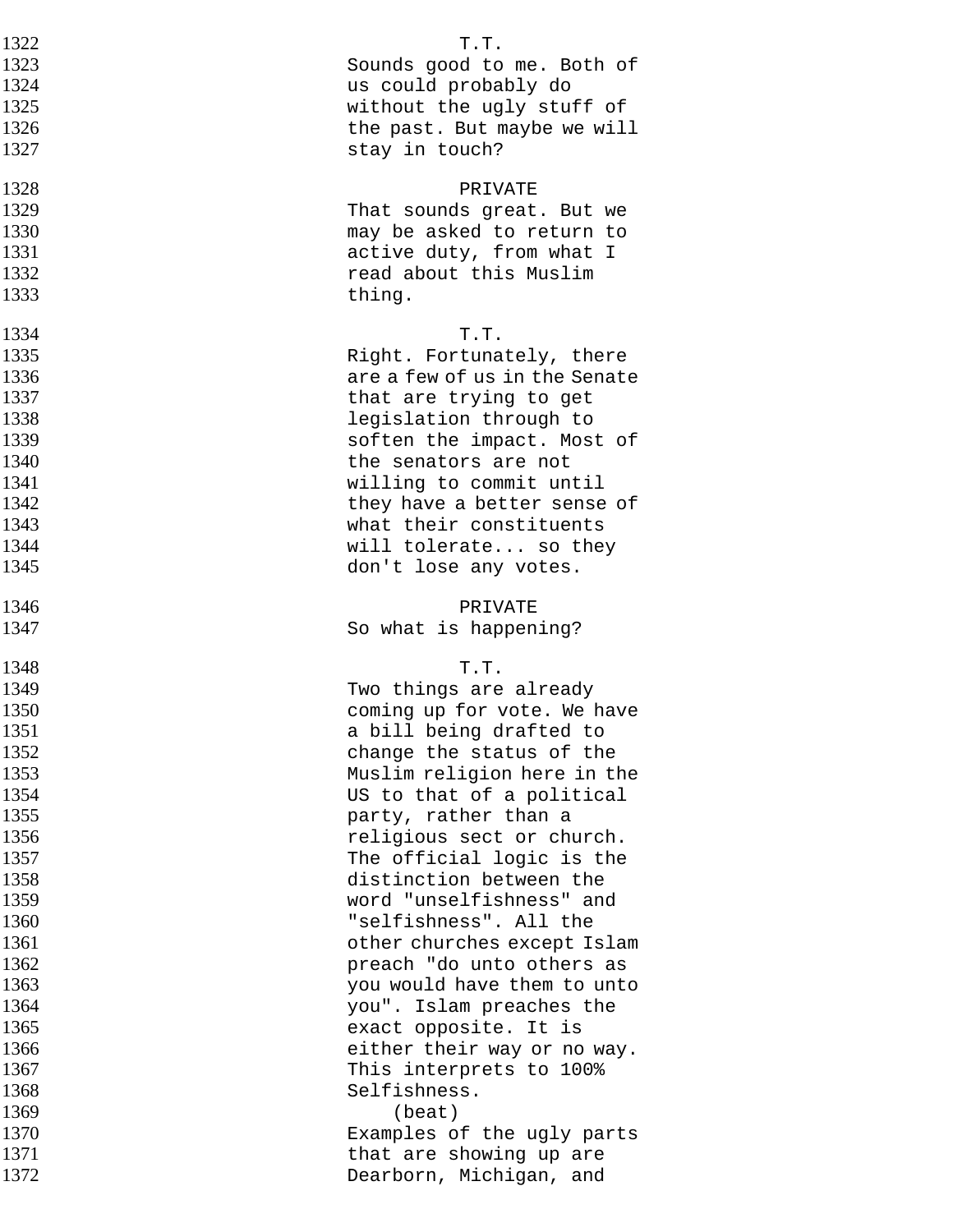| 1373         | small Communities in                                      |
|--------------|-----------------------------------------------------------|
| 1374         | Tennessee and other                                       |
| 1375         | locations. Muslims                                        |
| 1376         | essentially own the entire                                |
| 1377         | cities and have voted their                               |
| 1378         | own people into office. The                               |
| 1379         | FBI expects to have a great                               |
| 1380         | deal of legal interference                                |
| 1381         | to searching for bomb                                     |
| 1382         | factories in their Mosques                                |
| 1383         | or underground tunnels that                               |
| 1384         | connect one home to another                               |
| 1385         | unless the religious                                      |
| 1386         | protection is removed.                                    |
| 1387         | Remember all that stuff I                                 |
| 1388         | told you about what those                                 |
| 1389         | two Muslims told me at the                                |
| 1390         | restaurant in Iraq?                                       |
| 1391         | Essentially, 98% of all                                   |
| 1392         | Muslims want to have peace                                |
| 1393         | and prosperity, but the                                   |
| 1394         | other 2% want to kill anyone                              |
| 1395         | and everyone who stands in                                |
| 1396         | their way of free food,                                   |
| 1397         | unlimited free sex and free                               |
| 1398         | shelter. It is becoming                                   |
| 1399         | more and more evident that                                |
| 1400         | we Americans are going to be                              |
| 1401         | under physical attack and                                 |
| 1402         | we can't physically                                       |
| 1403         | identify the enemy when                                   |
| 1404         | "hit and run" explosions                                  |
| 1405         | occur at the neighborhood                                 |
| 1406         | Mall. We hope that somehow                                |
| 1407         | American Muslims start                                    |
| 1408         |                                                           |
| 1409         | giving information to the                                 |
|              | local authorities on who                                  |
| 1410<br>1411 | the bad guys are.                                         |
|              | Sometimes, it is going to be<br>their own kids who are in |
| 1412<br>1413 |                                                           |
|              | the crowds at the Mall or                                 |
| 1414         | the sports stadium when the                               |
| 1415         | bombs go off. Political                                   |
| 1416         | parties in America are                                    |
| 1417         | entitled to argue "their                                  |
| 1418         | way or no way". However, it                               |
| 1419         | does not make sense for your                              |
| 1420         | tax dollars and mine be used                              |
| 1421         | to support any political                                  |
| 1422         | group as being entitled to                                |
| 1423         | religious exemptions when                                 |
| 1424         | they openly declare that                                  |
| 1425         | they intend to kill anyone                                |
| 1426         | who wants to have Personal                                |
| 1427         | Choice as to how they                                     |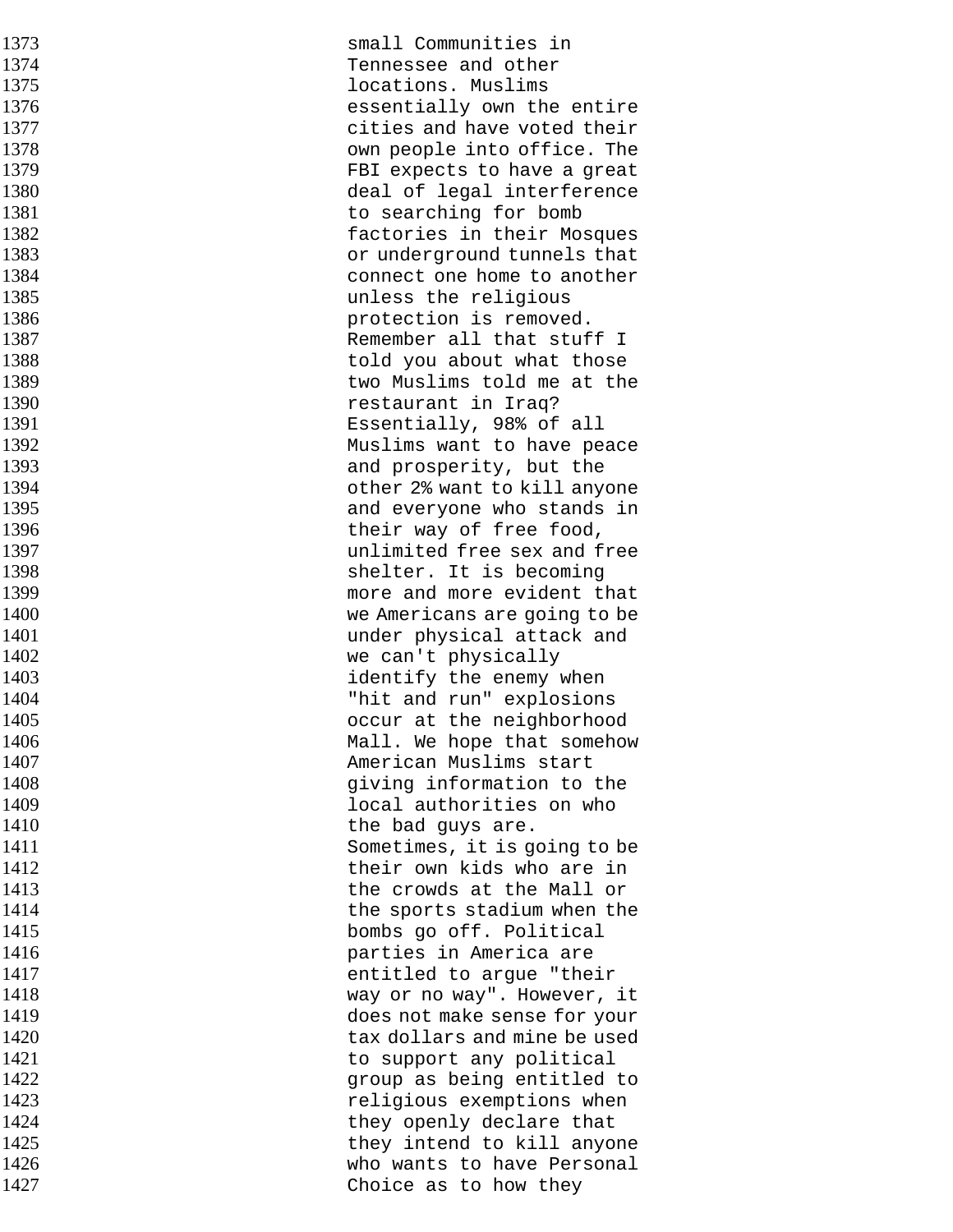| 1428 | worship. Once they          |
|------|-----------------------------|
| 1429 | politically take over any   |
| 1430 | Community they will         |
| 1431 | logically then want to      |
| 1432 | legally vote Islamic Law    |
| 1433 | into their local ordinances |
| 1434 | and who knows what havoc    |
| 1435 | that will impose on the     |
| 1436 | police. On top of that they |
| 1437 | will only have Muslims on   |
| 1438 | their local police force.   |
| 1439 | It is not unreasonable to   |
| 1440 | picture ten years from now  |
| 1441 | the Michigan National Guard |
| 1442 | having to fire fight from   |
| 1443 | house to house to regain    |
| 1444 | control in both of those    |
| 1445 | cities. Then twenty years   |
| 1446 | from now it is no longer    |
| 1447 | just two towns or cities,   |
| 1448 | but fifty pockets           |
| 1449 | throughout the US of a      |
| 1450 | highly trained, Arab        |
| 1451 | financed and dedicated      |
| 1452 | invisible Army. They can    |
| 1453 | then threaten to blow up    |
| 1454 | multiple soft targets in    |
| 1455 | the U.S. unless their       |
| 1456 | Muslim Law is allowed to    |
| 1457 | replace our Constitution or |
| 1458 | our Bill of Rights in the   |
| 1459 | cities they control. Our    |
| 1460 | politicians will not know   |
| 1461 | what to do and so they will |
| 1462 | take the easy way the same  |
| 1463 | as France or Denmark. Our   |
| 1464 | politicians will "give in"  |
| 1465 | into having a separate      |
| 1466 | Islamic Nation within the   |
| 1467 | U.S. that can repeatedly    |
| 1468 | terrorize Washington with   |
| 1469 | threats of "their way or no |
| 1470 | way". No matter how you     |
| 1471 | figure it they have so, so  |
| 1472 | much oil money to buy our   |
| 1473 | elected leaders in          |
| 1474 | Washington and finance      |
| 1475 | invisible Muslim Army of    |
| 1476 | Muslim welfare recipients   |
| 1477 | on food stamps to use "hit  |
| 1478 | and run" attacks on their   |
| 1479 | time table and agenda.      |
| 1480 | Remember,they teach         |
| 1481 | their young people that if  |
| 1482 | they kill non-Muslims they  |
|      |                             |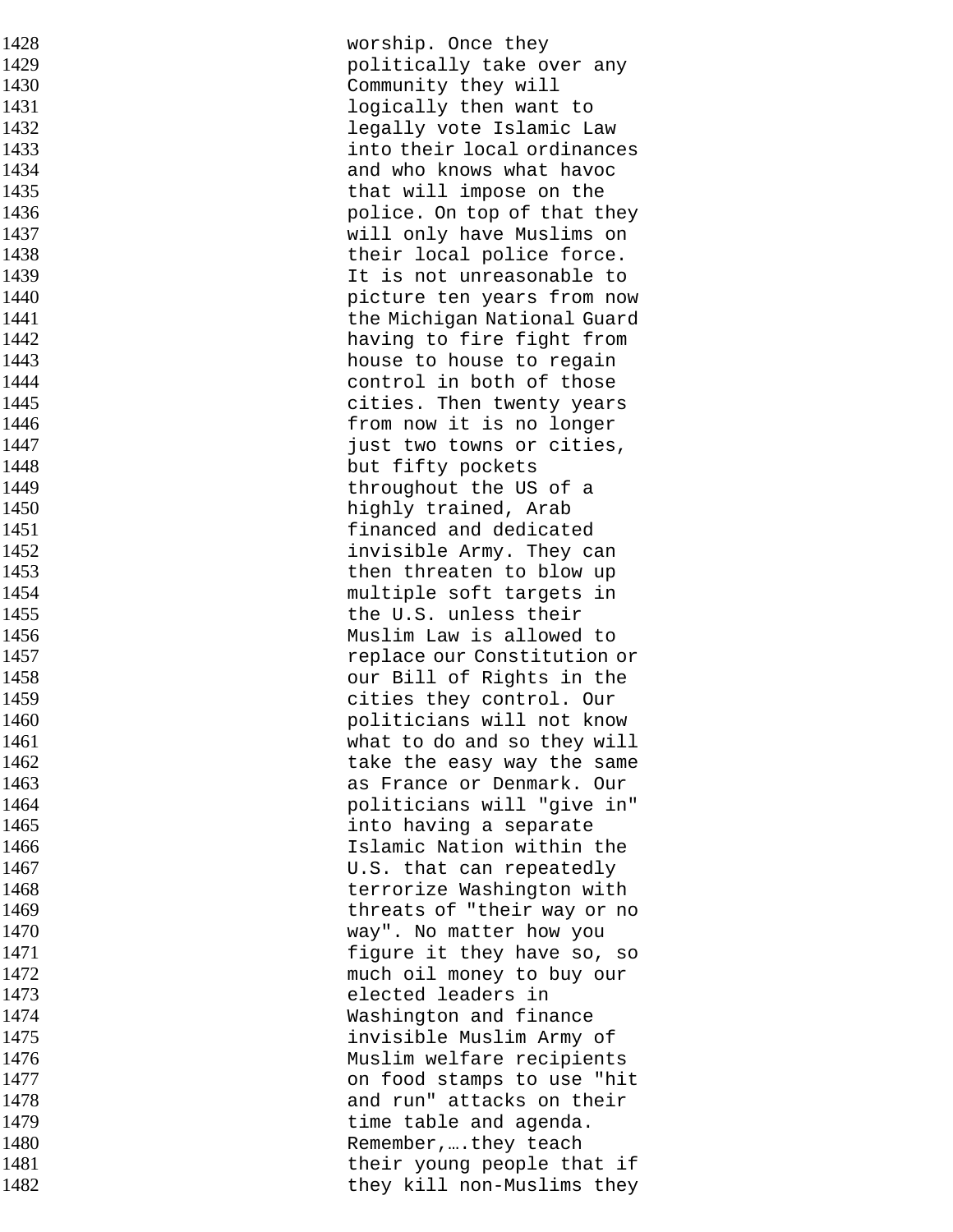| 1483 | will go to Heaven and have   |
|------|------------------------------|
| 1484 | free sex with Virgin young   |
| 1485 | girls as their reward. It is |
| 1486 | an honor amongst their       |
| 1487 | family for them to blow      |
| 1488 | themselves up in a crowded   |
| 1489 | shopping mall. Currently     |
| 1490 | Japan won't even allow a     |
| 1491 | Muslim to own or rent a      |
| 1492 | house in their Country.      |
| 1493 | They can visit, but they     |
| 1494 | can't stay.                  |
| 1495 | (beat)                       |
| 1496 | Secondly, we are working     |
| 1497 | behind the scenes to feel    |
| 1498 | out having the United        |
| 1499 | Nations ask China to send in |
| 1500 | five million plus military   |
| 1501 | troops on a peacekeeping     |
| 1502 | mission to every county in   |
| 1503 | the Middle East and Africa   |
| 1504 | that is having civil         |
| 1505 | strife. We are thinking      |
| 1506 | that China might like to     |
| 1507 | have the role of enforcing   |
| 1508 | civil law for the next       |
| 1509 | hundred years as the         |
| 1510 | world's policeman -- in      |
| 1511 | exchange for all the         |
| 1512 | mineral and agricultural     |
| 1513 | rights in each country they  |
| 1514 | occupy. The locals who own   |
| 1515 | gas or oil deposits can keep |
| 1516 | their control of those two   |
| 1517 | industries. After five       |
| 1518 | years of investments by      |
| 1519 | China into rebuilding the    |
| 1520 | nation's infrastructure,     |
| 1521 | the local government would   |
| 1522 | receive ten percent of the   |
| 1523 | gross sales or twenty        |
| 1524 | percent of the net sales     |
| 1525 | dollars China receives.      |
| 1526 | This would then provide      |
| 1527 | additional money for the     |
| 1528 | country they occupy to       |
| 1529 | build a financial            |
| 1530 | infrastructure. Any          |
| 1531 | citizen of that country who  |
| 1532 | protests the presence of     |
| 1533 | the new "Cops on the Corner" |
| 1534 | in a defiant or vicious      |
| 1535 | manner could be executed on  |
| 1536 | the spot by the              |
| 1537 | peacekeepers. We figure      |
|      |                              |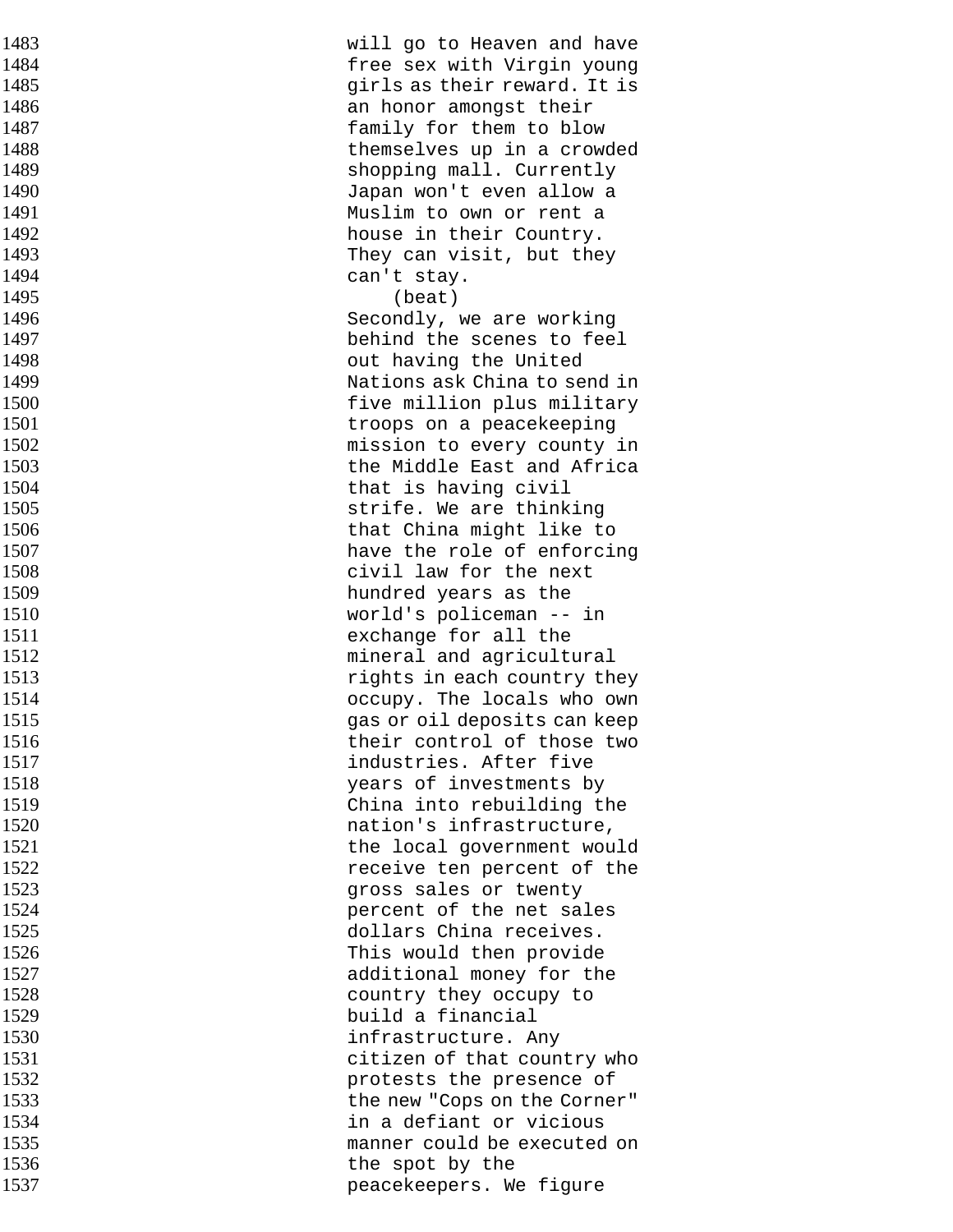| 1538 | that after a hundred years   |
|------|------------------------------|
| 1539 | the Muslims and all the      |
| 1540 | other groups will have       |
| 1541 | prosperity to such a degree  |
| 1542 | that Home Depot or Costco    |
| 1543 | will be just ordinary        |
| 1544 | retail stores and religious  |
| 1545 | difference will be a thing   |
| 1546 | of the past.                 |
| 1547 | PRIVATE                      |
| 1548 | Wow! I wonder if this is why |
| 1549 | I have been invited here to  |
| 1550 | DC?                          |
| 1551 | T.T.                         |
| 1552 | Explain?                     |
| 1553 | PRIVATE                      |
| 1554 | My growing business back     |
| 1555 | home is rubber goods.        |
| 1556 | T.T.                         |
| 1557 | (joking)                     |
| 1558 | You mean you figured out how |
| 1559 | make a condom that does      |
| 1560 | things that current ones     |
| 1561 | don't?                       |
| 1562 | PRIVATE                      |
| 1563 | Very funny. No, no, no       |
| 1564 | besides other products, we   |
| 1565 | make rubber bullets for      |
| 1566 | riot guns.                   |
| 1567 | (beat)                       |
| 1568 | I'll bet that is what my     |
| 1569 | meeting tomorrow is going    |
| 1570 | to be all about.             |
| 1571 | T.T.                         |
| 1572 | What's so special about      |
| 1573 | your product?                |
| 1574 | PRIVATE                      |
| 1575 | We were asked to take our    |
| 1576 | solid rubber bullets and     |
| 1577 | change the blunt end into a  |
| 1578 | sharp rubber point that      |
| 1579 | could pierce the skin of     |
| 1580 | whoever it hit. It would     |
| 1581 | enter the skin maybe an      |
| 1582 | eighth, or a quarter of an   |
| 1583 | inch. Then the GSA specs     |
| 1584 | said to design the sharp     |
| 1585 | point to slide backwards     |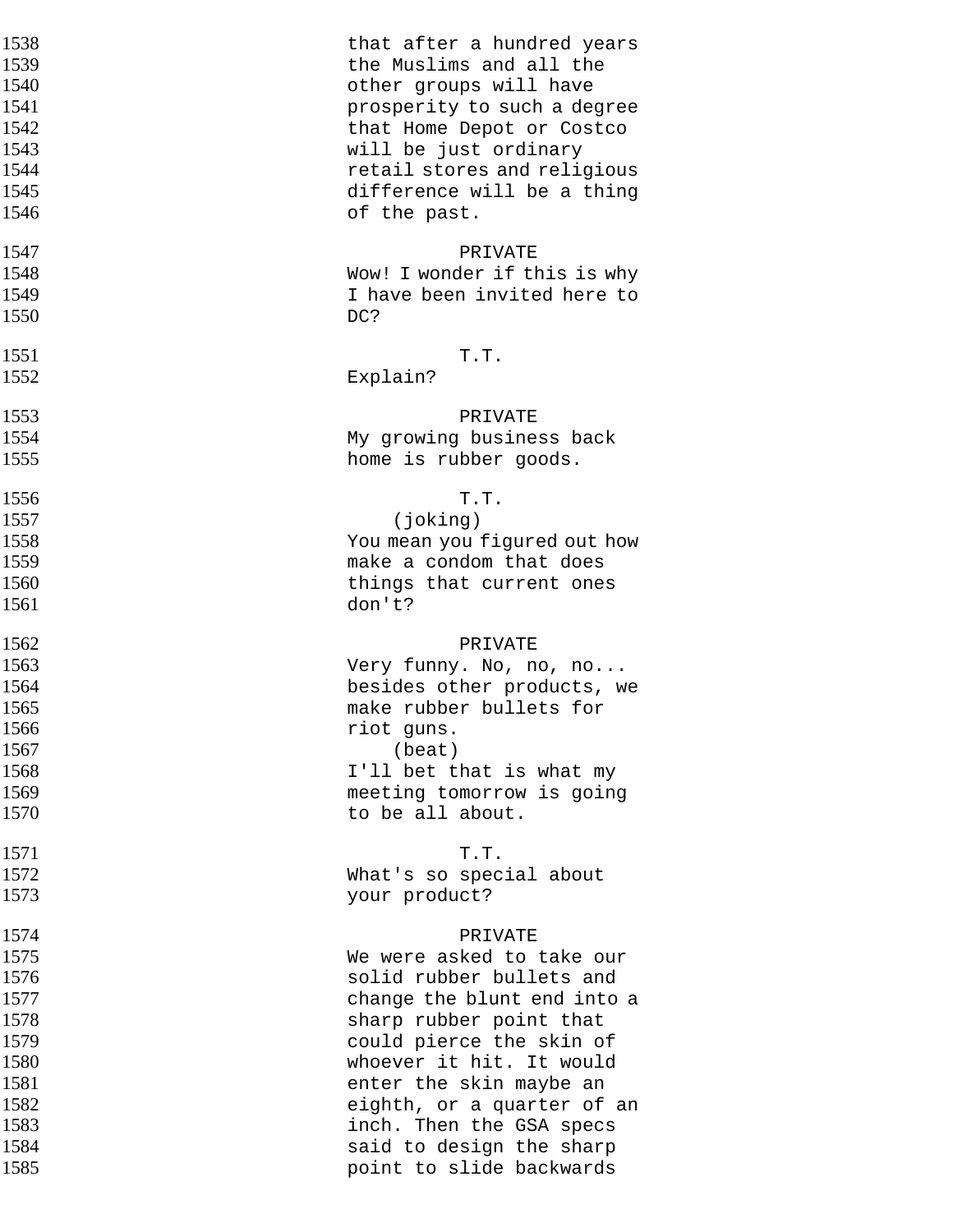| 1586 |      | from the impact to collapse  |
|------|------|------------------------------|
| 1587 |      | a bubble of fluid encased in |
| 1588 |      | the rubber just behind the   |
| 1589 |      | sharp point. The net result  |
| 1590 |      | is that the fluid in the     |
| 1591 |      | bubble would then squirt     |
| 1592 |      | forward and a drop or two    |
| 1593 |      | might enter the human body   |
| 1594 |      | at the point of the wound.   |
| 1595 |      | T.T.                         |
| 1596 |      | Wow! I hadn't heard about    |
| 1597 |      | what you just said, but from |
| 1598 |      | what you are saying I can    |
| 1599 |      | now see why all the talk     |
| 1600 |      | about our latest and         |
| 1601 |      | greatest new defensive       |
| 1602 |      | military weapon in the       |
| 1603 |      | fight against ISIS and       |
| 1604 |      | other terrorists. It could   |
| 1605 |      | be a simple as pig's blood   |
| 1606 |      | diluted with water. Would    |
| 1607 |      | you want to hear some        |
| 1608 |      | background on this subject?  |
|      |      |                              |
| 1609 |      | PRIVATE                      |
| 1610 |      | OK so long as it isn't       |
| 1611 |      | the story about the three    |
| 1612 |      | little pigs and the huffing  |
| 1613 |      | and puffing wolf.            |
| 1614 | T.T. |                              |
|      |      |                              |
| 1615 |      | PRIVATE                      |
| 1616 |      | Hey man this is a true story |
| 1617 |      | and not just a rumor.        |
| 1618 |      | (beat)                       |
| 1619 |      | The story goes that          |
| 1620 |      | somewhere around 1916 Major  |
| 1621 |      | General "Black Jack"         |
| 1622 |      | Pershing of the US Army had  |
| 1623 |      | to deal with Muslim          |
| 1624 |      | terrorists in the            |
| 1625 |      | Philippines attacking the    |
| 1626 |      | US military installation in  |
| 1627 |      | Manila. He knew that merely  |
| 1628 |      | executing the terrorists     |
| 1629 |      | would just produce more      |
| 1630 |      | next generation              |
| 1631 |      | terrorists. He knew that     |
| 1632 |      | the only thing a Muslim      |
| 1633 |      | fears in the entire human    |
| 1634 |      | experience is to not be able |
| 1635 |      | enter heaven if any pig      |
| 1636 |      | grease or blood enters his   |
|      |      |                              |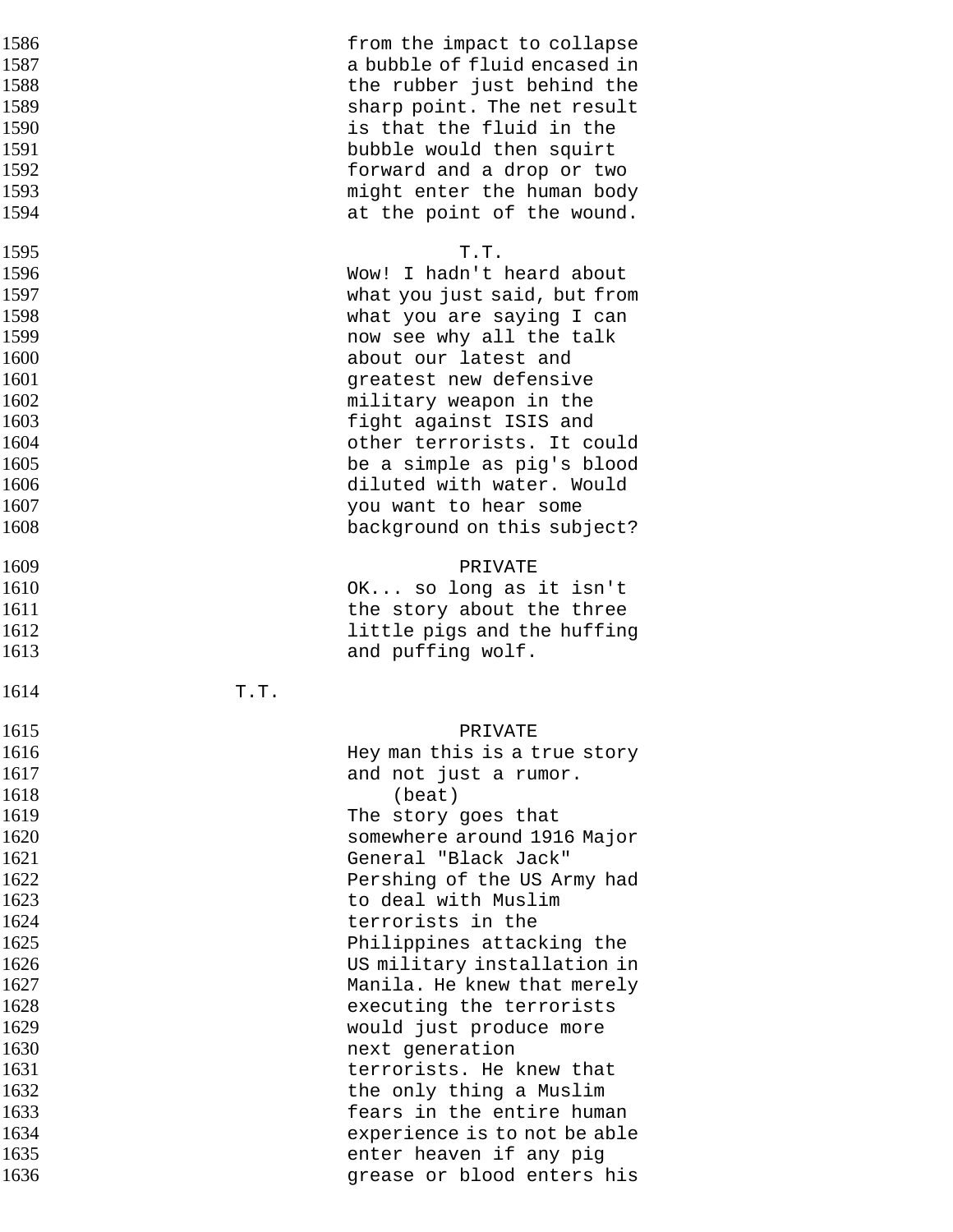| 1637 | body. Even a rumor of an     |
|------|------------------------------|
| 1638 | individual Muslim getting    |
| 1639 | contaminated with any part   |
| 1640 | of a pig means that his or   |
| 1641 | her family shuns them, they  |
| 1642 | are not allowed in the       |
| 1643 | Mosques, and for sure that   |
| 1644 | individual will never go to  |
| 1645 | heaven and have free sex and |
| 1646 | free food for eternity.      |
| 1647 | Good ole Jack scared the     |
| 1648 |                              |
|      | captured terrorist by        |
| 1649 | showing them and the         |
| 1650 | audience that each           |
| 1651 | execution bullet to be       |
| 1652 | fired was dipped in pig's    |
| 1653 | blood or pork grease. All    |
| 1654 | forty terrorists were        |
| 1655 | executed. For fifty years    |
| 1656 | after that there was not a   |
| 1657 | single terrorist act in      |
| 1658 | Manila.                      |
| 1659 | Now all of what I have been  |
| 1660 | asked to design makes        |
| 1661 | sense. If what you say it    |
| 1662 | true, then using a bullhorn  |
| 1663 | to warn thirty thousand      |
| 1664 | Muslim sit-in protestors in  |
| 1665 | New York to leave Fifth      |
| 1666 | Avenue or be wounded could   |
| 1667 | become a reality.            |
| 1668 | T.T.                         |
| 1669 | From what I hear, New York   |
| 1670 | has already taken            |
| 1671 | precautions for that.        |
| 1672 |                              |
| 1673 | Instead of using water       |
|      | cannons to clear the         |
| 1674 | street, there is talk about  |
| 1675 | trying to clear the streets  |
| 1676 | without injuring anyone.     |
| 1677 | PRIVATE                      |
| 1678 | Now don't tell me you are    |
| 1679 | going to drop plastic bags   |
| 1680 | of diluted pig's blood from  |
| 1681 | a bomber and hope they       |
| 1682 | splash into someone's        |
| 1683 | mouth?                       |
| 1684 | T.T.                         |
| 1685 | From what I hear, they're    |
| 1686 | designing their water        |
| 1687 | cannons to spray a fine mix  |
| 1688 | of genuine freeze-dried      |
|      |                              |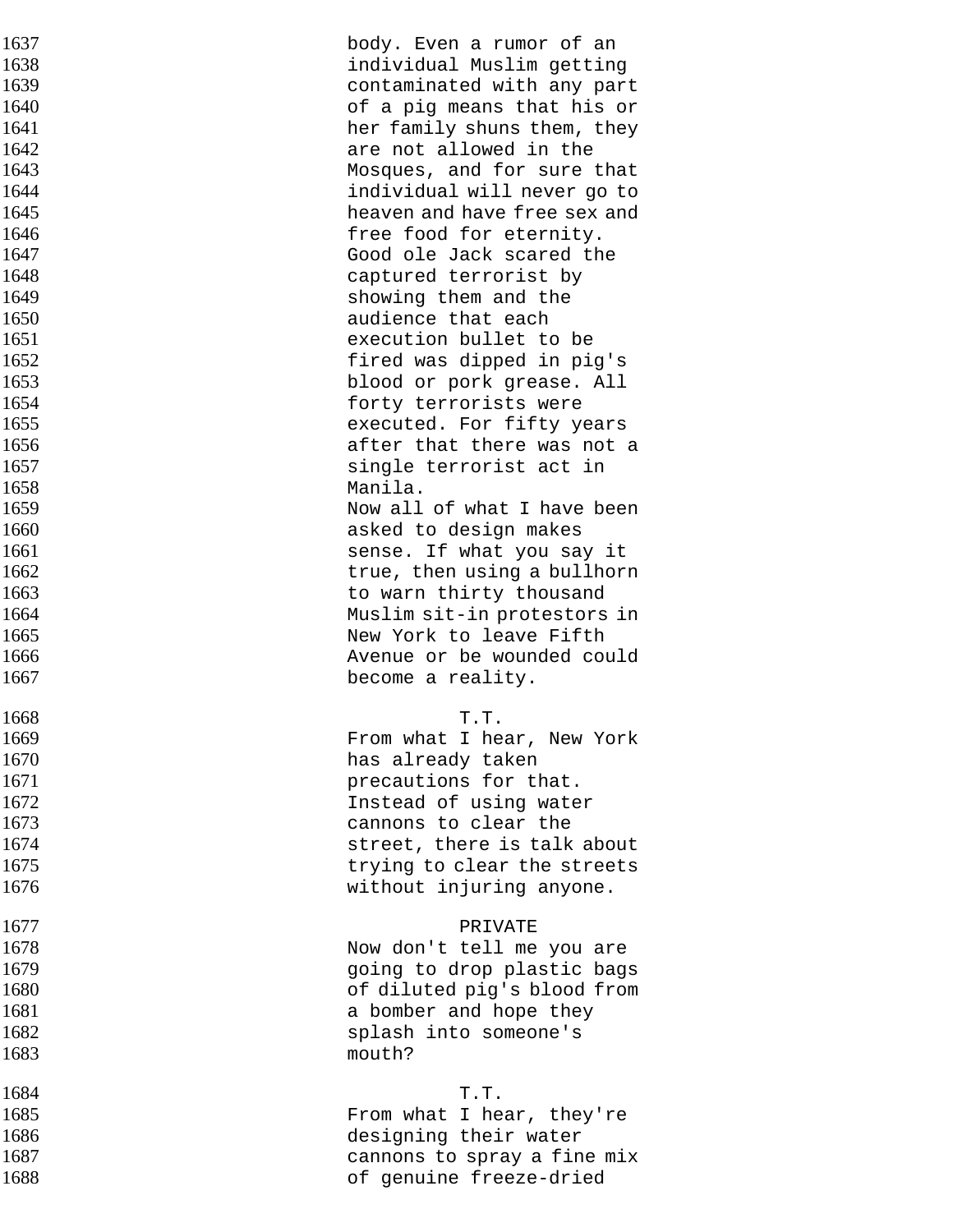| 1689         | pig's blood or bacon grease                       |
|--------------|---------------------------------------------------|
| 1690         | and warm water into the air                       |
| 1691         | above the protestors. When                        |
| 1692         | they breathe in they will                         |
| 1693         | contaminate their own                             |
| 1694         | bodies and never get to                           |
| 1695         | heaven.                                           |
| 1696         | PRIVATE                                           |
| 1697         | So what happens when all                          |
| 1698         | thirty thousand sit-in                            |
| 1699         | protestors show up with gas                       |
| 1700         | masks to keep that from                           |
| 1701         | happening?                                        |
| 1702         | T.T.                                              |
| 1703         | That is where you come in,                        |
| 1704         | with your rubber bullets,                         |
| 1705         | and the pig's blood only                          |
| 1706         | squirting out when it hits                        |
| 1707         | a protestor's body.                               |
| 1708         | PRIVATE                                           |
| 1709         | My gosh we could design                           |
| 1710         | our bullets for machine                           |
| 1711         | guns and shoot at the                             |
| 1712         | protestors' feet. I know I                        |
| 1713         | am sounding silly, but                            |
| 1714         | picture thirty thousand                           |
| 1715         | Muslims having to show up in                      |
| 1716         | Iron Man costumes if they                         |
| 1717         | want to protect their place                       |
| 1718         | in Heaven. That would                             |
| 1719         | surely tell the world that                        |
| 1720         | this pig's blood thing is                         |
| 1721         | something Muslims fear and                        |
| 1722         | not just a rumor                                  |
| 1723         | (beat)                                            |
| 1724         | Hey, Lieutenant, I just                           |
| 1725<br>1726 | thought of something. What<br>if I manufactured a |
| 1727         | two-ounce rubber squirt                           |
| 1728         | bottle, like the one in the                       |
| 1729         | medicine cabinet at home                          |
| 1730         | for cleaning wax out of your                      |
| 1731         | ear? It could have a third                        |
| 1732         | of an ounce of freeze-dried                       |
| 1733         | pig's blood or freeze-dried                       |
| 1734         | bacon grease in it that only                      |
| 1735         | had to mix with an ounce or                       |
| 1736         | so of water. Then every                           |
| 1737         | non-Muslim in the world                           |
| 1738         | could have an effective                           |
| 1739         | defensive weapon to squirt                        |
| 1740         | in the face of a Muslim                           |
|              |                                                   |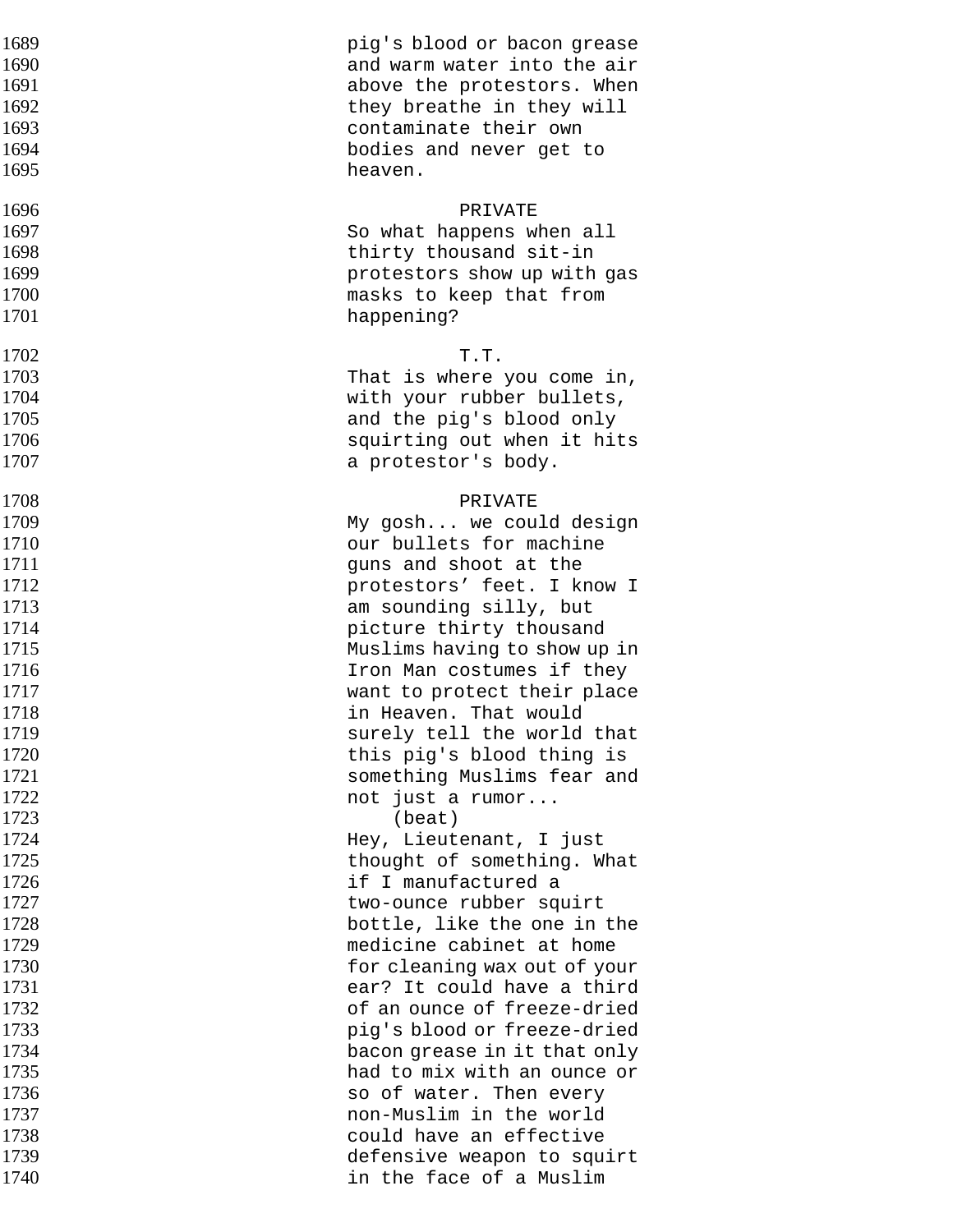| 1741<br>1742 | terrorist who might want to<br>hurt their family.     |
|--------------|-------------------------------------------------------|
| 1743         | T.T. and Private both laugh over the joke by Private. |
| 1744         | T.T.                                                  |
| 1745         | Hey man I have a good                                 |
| 1746         | feeling that you and I were                           |
| 1747         | meant to meet today and                               |
| 1748         | accomplish something for                              |
| 1749         | the future. I could see all                           |
| 1750         | the moms and dads in the                              |
| 1751         | entire world being able to                            |
| 1752         | sleep better knowing that                             |
| 1753         | they could carry something                            |
| 1754         | in their pocket to squirt at                          |
| 1755         |                                                       |
|              | a terrorist to protect                                |
| 1756         | their kids.                                           |
| 1757         | T.T. and Private again laugh at the ridiculous        |
| 1758         | suggestion.                                           |
| 1759         | PRIVATE                                               |
| 1760         | (checks watch)                                        |
| 1761         | Time for visiting is                                  |
| 1762         | running out. I have my first                          |
| 1763         | appointment on the hill in                            |
| 1764         | eighteen minutes with some                            |
| 1765         | guys from the GSA. But you                            |
| 1766         | mentioned something "tax                              |
| 1767         | advantages" earlier? Give                             |
| 1768         | me a quick two-minute                                 |
| 1769         | summary so I can sound                                |
| 1770         | "informed" when I have my                             |
| 1771         | meeting this afternoon.                               |
|              |                                                       |
| 1772         | T.T.                                                  |
| 1773         | The bottom line of tax                                |
| 1774         | evasion is that many                                  |
| 1775         | hometown Muslims in your                              |
| 1776         | own neighborhood have                                 |
| 1777         | ordinary jobs, but do not                             |
| 1778         | have to pay any income                                |
| 1779         | taxes, and $--$                                       |
| 1780         | PRIVATE                                               |
| 1781         | Wow that whole concept                                |
| 1782         | of terrorizing us on our own                          |
| 1783         | turf is too much for me at                            |
| 1784         | the moment! However,                                  |
| 1785         | avoiding income taxes at my                           |
| 1786         | expense really aggravates                             |
| 1787         |                                                       |
| 1788         | me! I might want to grow a                            |
|              | beard, start walking around                           |
| 1789         | in a robe and get some                                |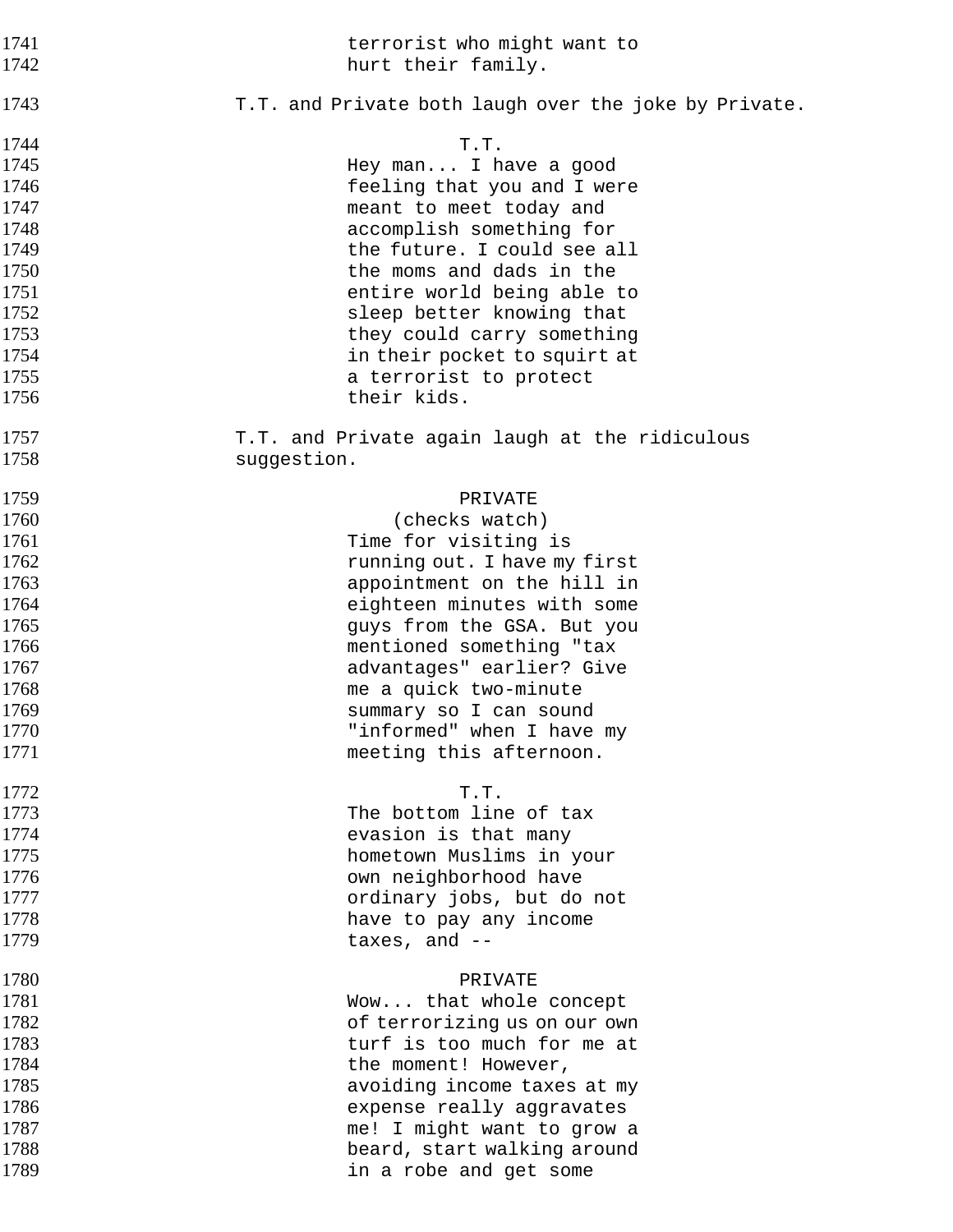| 1790 | much-needed exercise,                                     |
|------|-----------------------------------------------------------|
| 1791 | kneeling down and getting                                 |
| 1792 | up ten times a day?                                       |
|      |                                                           |
| 1793 | T.T.                                                      |
| 1794 | It is a legal technique that                              |
| 1795 | several minority                                          |
| 1796 | politicians and one sports                                |
| 1797 | hero in the boxing world                                  |
| 1798 | used for years to avoid                                   |
| 1799 | paying income taxes. As a                                 |
| 1800 | wage earner, all you do is                                |
| 1801 | join a recognized church or                               |
| 1802 | religion. Any member of the                               |
| 1803 | church can then be raised to                              |
| 1804 | rank of Leader or Bishop or                               |
| 1805 | whatever. In the case of                                  |
| 1806 | Muslim wage earners, that                                 |
| 1807 | individual can decide to                                  |
| 1808 | become a Minister or                                      |
| 1809 | whatever for the particular                               |
| 1810 | Mosque they identify with.                                |
| 1811 | Then as a Disciple or                                     |
| 1812 | authority figure of that                                  |
| 1813 | Mosque they can donate                                    |
| 1814 | "most" all their W-2 or 1099                              |
| 1815 | wages to the Mosque. They                                 |
| 1816 | can then deduct that amount                               |
| 1817 | from their income taxes.                                  |
| 1818 | The Mosque can then pay all                               |
| 1819 | the Disciple's mortgages,                                 |
| 1820 | car payments, and other                                   |
| 1821 | fixed expenses for them                                   |
| 1822 | without having those funds                                |
| 1823 | be labeled as income to the                               |
| 1824 | wage earner.                                              |
|      |                                                           |
| 1825 | PRIVATE                                                   |
| 1826 | That sounds almost as good                                |
| 1827 | as the welfare benefits to                                |
| 1828 | Illegals or boat people                                   |
| 1829 | from the Caribbean!                                       |
| 1830 |                                                           |
| 1831 | (beat)                                                    |
| 1832 |                                                           |
| 1833 |                                                           |
| 1834 | Got to run now. Let's plan<br>on getting together to talk |
| 1835 | more of this in the future.                               |
|      |                                                           |
| 1836 | Private Hesitates physically                              |
| 1837 | PRIVATE                                                   |
| 1838 | Hey, Lieutenant I just                                    |
| 1839 | happen to think. If the                                   |
|      |                                                           |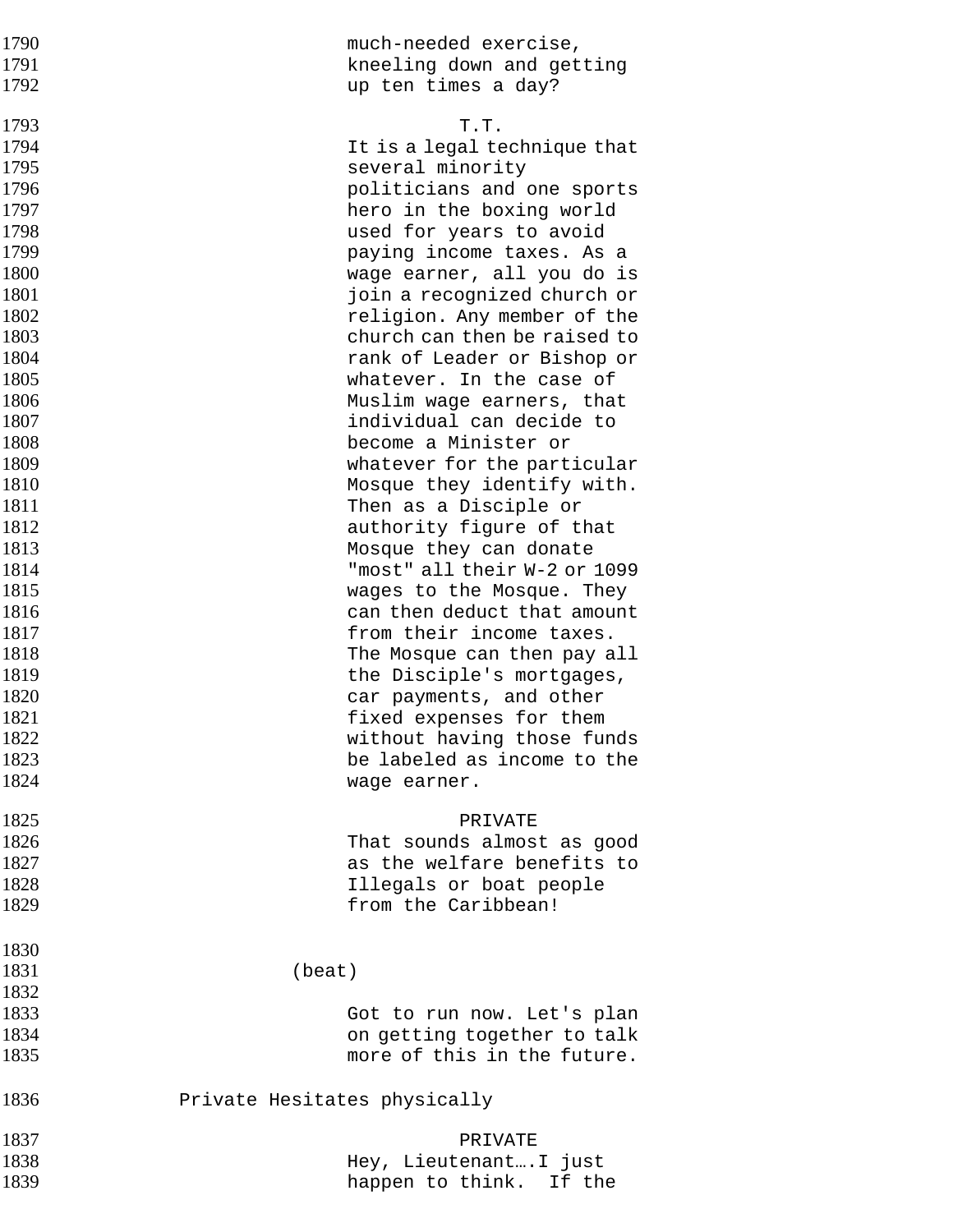| 1840 | Muslims hear about all        |
|------|-------------------------------|
| 1841 | these plans won't that        |
| 1842 | precipitate a lot of anger?   |
| 1843 | Maybe the ISIS "hot heads"    |
| 1844 | in the US will                |
| 1845 | independently blow up one     |
| 1846 | or two shopping Malls in      |
| 1847 | retaliation?                  |
| 1848 | T.T.                          |
| 1849 | Good thinking Private.        |
| 1850 | That is just what we          |
| 1851 | anticipate will happen. We    |
| 1852 | think this will give the FBI  |
| 1853 | the greatest advantage to     |
| 1854 | prevent any explosions        |
| 1855 | because it will be a rash     |
| 1856 | and emotional act that is     |
| 1857 | not well planned. Because     |
| 1858 | of that lack of planning the  |
| 1859 | Terrorist might make          |
| 1860 | emotional mistakes and they   |
| 1861 | can be taken down before      |
| 1862 | they blow up innocent         |
| 1863 | shoppers. Right now ISIS      |
| 1864 | is laying low and trying to   |
| 1865 | build a national              |
| 1866 | organization or Army of       |
| 1867 | ISIS with U.S. citizens.      |
| 1868 | The rumor is that they are    |
| 1869 | hoping to train 10,000 U.S.   |
| 1870 | terrorist in 100 U.S.         |
| 1871 | cities operating out of       |
| 1872 | Dearborn Michigan.<br>It      |
| 1873 | could take them 10 years to   |
| 1874 | put it all together.<br>Image |
| 1875 | how helpless our Congress     |
| 1876 | or National Guard would be    |
| 1877 | in the face of that kind of   |
| 1878 | internal threat.              |
| 1879 |                               |
| 1880 | If we appease the Terrorist   |
| 1881 | now by doing NOTHING (T.T.    |
| 1882 | raises his voice on the work  |
| 1883 | nothing) it will be the same  |
| 1884 | as having a diagnose of       |
| 1885 | Cancer in your colon and not  |
| 1886 | treating it early.            |
|      |                               |
| 1887 |                               |
| 1888 | The Terrorist could become    |
| 1889 | so strong that the FBI is     |
| 1890 | overwhelmed with domestic     |